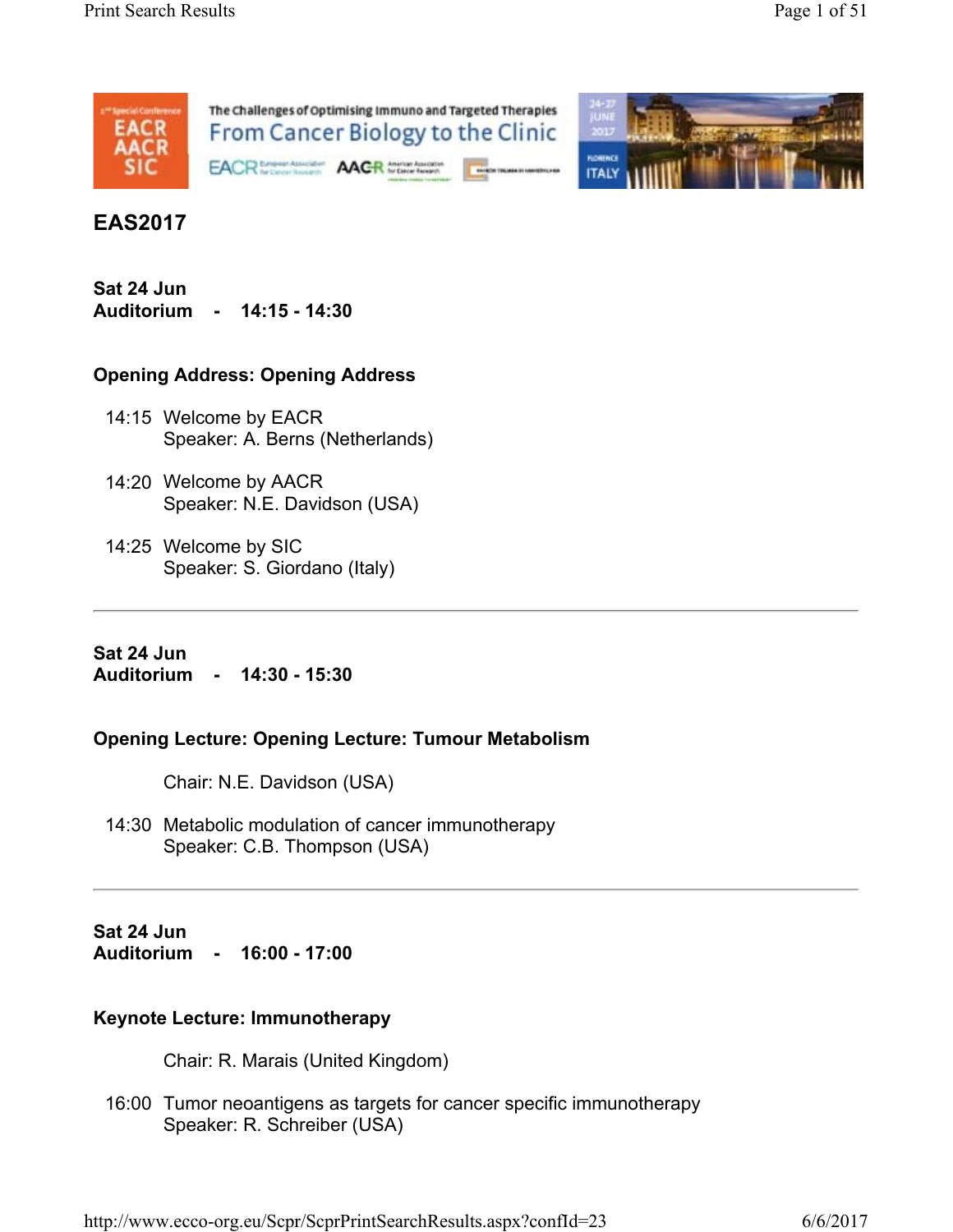**Sat 24 Jun Auditorium - 17:00 - 18:00** 

### **Plenary Symposium: Immunogenomics**

Chair: S.A. Quezada (United Kingdom)

- 17:00 CAR T cells enter mainstream oncology Speaker: C. June (USA)
- 17:30 Proffered Paper: The T Cell Repertoire during tumor formation Speaker: S. Efroni (Israel)
- 17:40 Proffered Paper: Impact of intratumoral clonal heterogeneity on immune checkpoint inhibitor response Speaker: A. Wellstein (USA)
- 17:50 Discussion and roundup

**Sat 24 Jun Auditorium - 18:00 - 19:30** 

**Welcome Reception: Exhibitor Reception** 

**Sun 25 Jun Auditorium - 07:30 - 08:30** 

**Meet the Expert Session: Oxidative and metabolic stress signals within tumor microenvironment** 

Oxidative and metabolic stress signals within tumor microenvironment Speaker: P. Chiarugi (Italy)

**Sun 25 Jun Sala Verde - 07:30 - 08:30**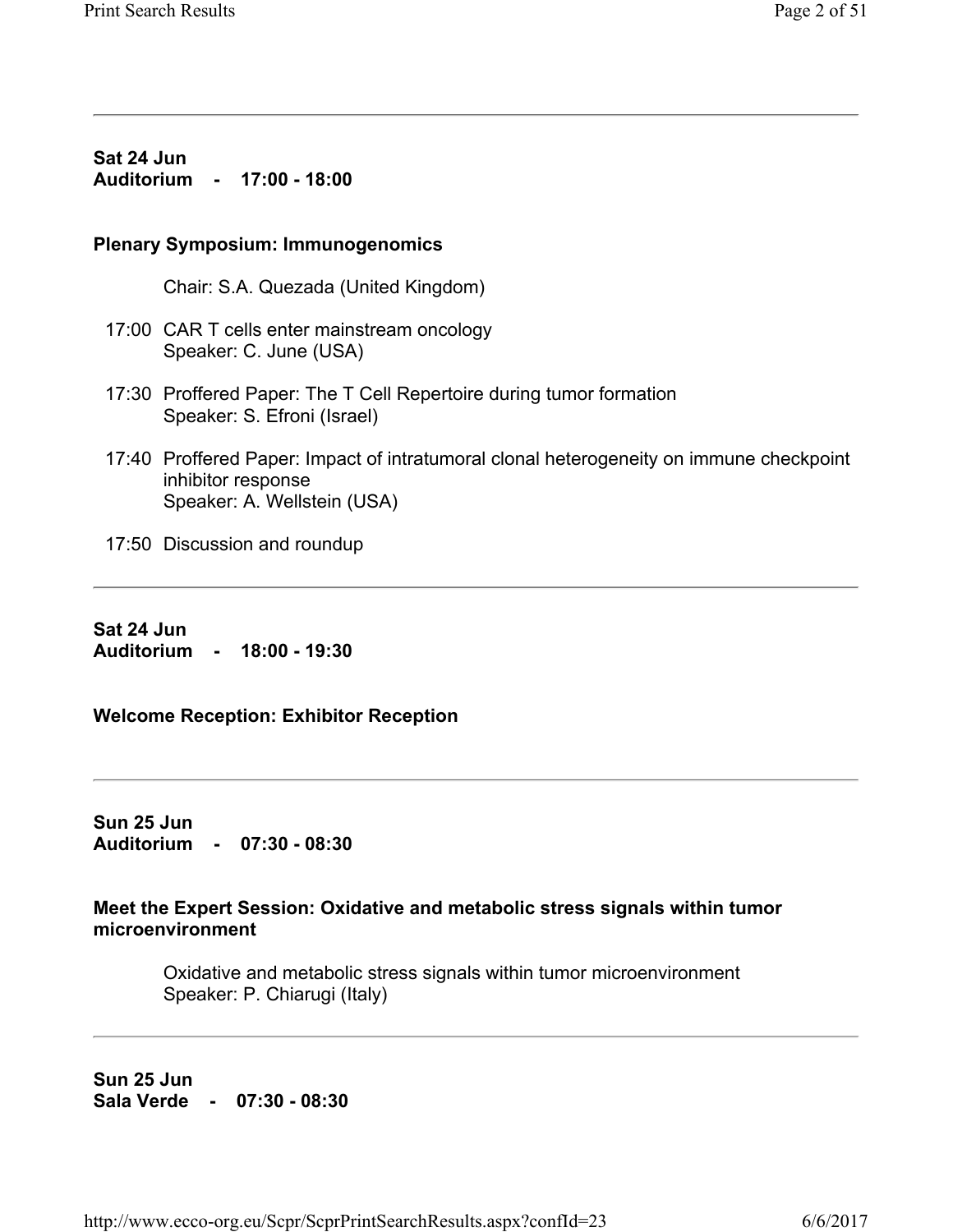### **Meet the Expert Session: Functional Oncogenomics for Development of Combinatorial Therapies**

Functional oncogenomics for development of combinatorial therapies Speaker: D. Peeper (Netherlands)

**Sun 25 Jun Auditorium - 08:30 - 09:15** 

### **Keynote Lecture: Immunogenomics**

Chair: P. Chiarugi (Italy)

New direction in molecular oncology Speaker: L.A. Garraway (USA)

**Sun 25 Jun Auditorium - 09:15 - 10:15** 

### **Proffered Papers: Proffered Papers 1**

Chair: M. Macagno (Italy)

- 09:15 Proffered Paper: Structural basis of HuR inhibition by Dihydrotanshinone-I A. Provenzani, P. Lal, L. Cerofolini, I. Bonomo, V. D'Agostino, M. Gorospe, D. Dixon, P. Seneci, L. Marinelli, M. Fragai
- 09:25 Proffered Paper: GDE2 promotes neuroblastoma differentiation through GPI-anchor cleavage and is a marker of clinical outcome E. Matas-Rico, M. van Veen, D. Leyton-Puig, J. van den Berg, J. Koster, K. Kedziora, A. Perrakis, K. Jalink, R. Versteeg, W. Moolenaar
- 09:35 Proffered Paper: POPX2 phosphatase regulates apoptosis through the TGF-beta activated kinase pathway C.G. Koh, T. Weng
- 09:45 Proffered Paper: Stage-dependent therapeutic efficacy in PI3K/MTOR-driven squamous cell carcinoma of the skin C. Darido, C. Cullinane, R. Pearson, S. Jane

09:55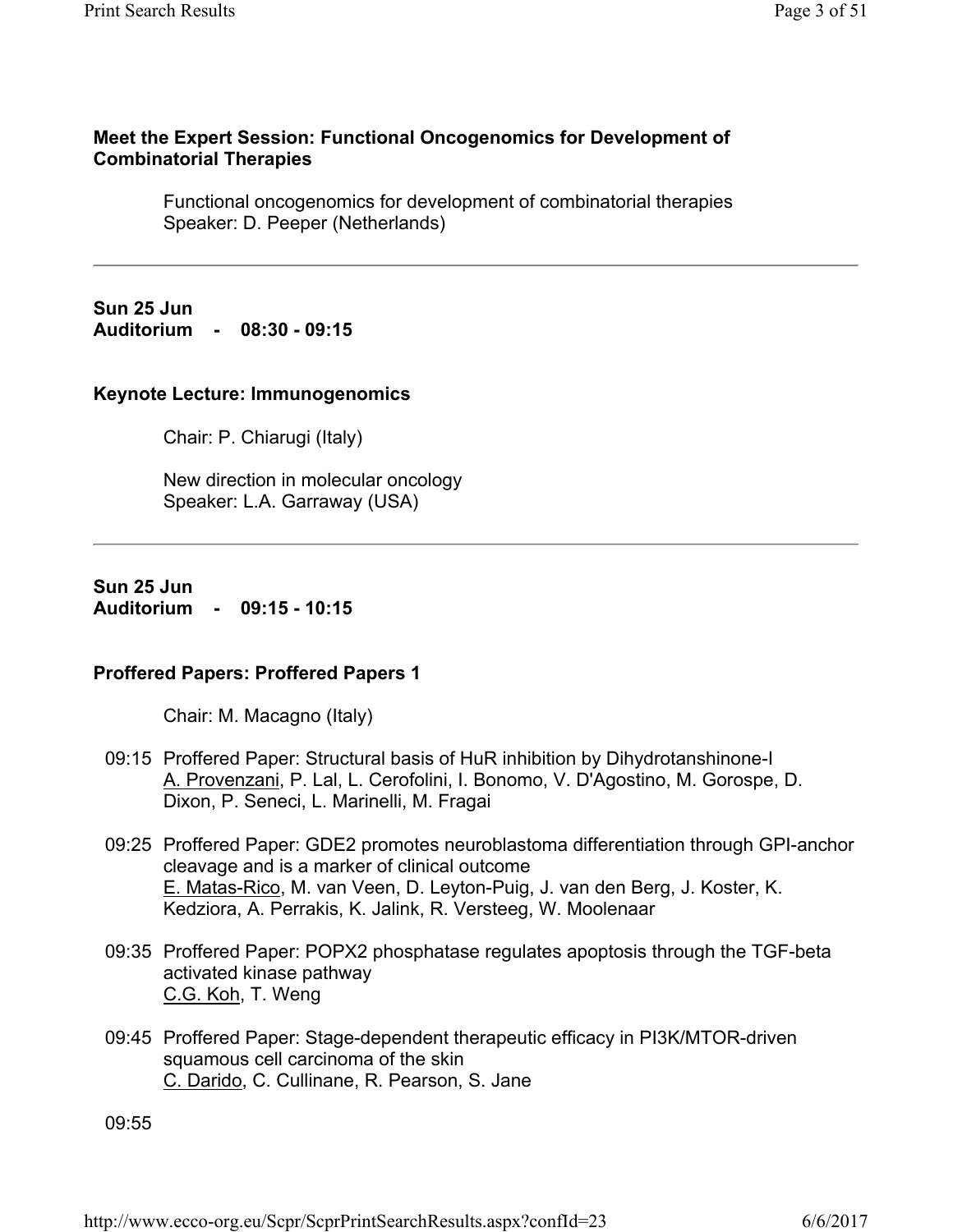Proffered Paper: Perfusion-based bioreactor culture of primary cancer tissue maintains tumor microenvironment complexity and allow in-vitro testing of immune blockade therapy M.G. Muraro, S. Muenst, C. Manfredonia, V. Mele, S. Däster, W.P. Weber, G.C. Spagnoli, G. Iezzi, I. Martin, S. Soysal

10:05 Proffered Paper: Clinical translation of nuclear export inhibitors in pancreatic cancer A. Azmi, P. Philip, M. Kauffman, Y. Landesman, W. Senapedis, S. Shacham, A. Mahipal, E. Baloglu, I. Muqbil, R. Mohammad

### **Sun 25 Jun Auditorium - 10:45 - 12:30**

### **Symposium: Immunotherapy Resistance**

Chair: O. Finn (USA)

- 10:45 Deciphering and targeting immune regulation at the tumour site Speaker: S.A. Quezada (United Kingdom)
- 11:10 Mechanisms of secondary resistance to immune checkpoint blockade Speaker: L. Zitvogel (France)
- 11:35 Proffered Paper: Using implantable microdevices to systemically identify optimal combinations of immunotherapy and chemotherapy in situ Speaker: O. Jonas (USA)
- 11:45 Proffered Paper: Targeting type I interferon activity to the tumor microenvironment or to dendritic cells as a novel, generic and safe cancer immunotherapy Speaker: J. Tavernier (Belgium)
- 11:55 Towards deciphering the mutational and neo-antigenic landscape in melanoma Speaker: Y. Samuels (Israel)
- 12:20 Discussion and roundup

**Sun 25 Jun Auditorium - 12:30 - 13:15** 

### **Keynote Lecture: The Ras Pathway**

Chair: A. Berns (Netherlands)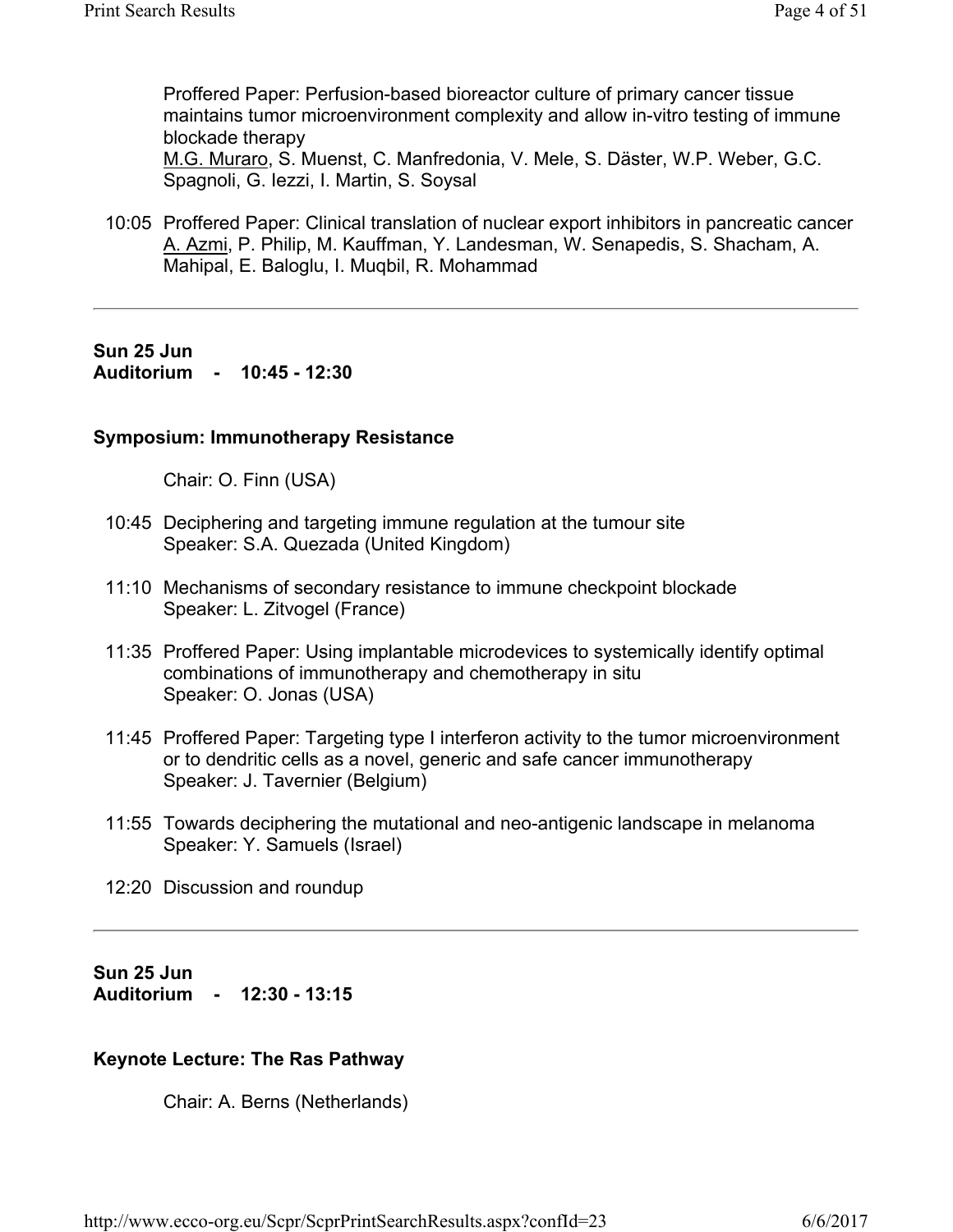12:30 Precision medicine for melanoma Speaker: R. Marais (United Kingdom)

### **Sun 25 Jun Auditorium - 14:30 - 16:15**

### **Symposium: Microenvironment & Microbiome**

Chair: L. Zitvogel (France)

- 14:30 Activin a major regulator of the wound and skin cancer microenvironment Speaker: S. Werner (Switzerland)
- 14:55 Tumor and host factors regulating anti-tumor immunity and immunotherapy efficacy Speaker: T. Gajewski (USA)
- 15:20 Proffered Paper: Stromal cell immunomodulatory potential in the tumour microenvironment is regulated by inflammatory signalling Speaker: G. O'Malley (Ireland)
- 15:30 Proffered Paper: Cabozantinib eradicates advanced murine prostate cancer by activating anti-tumor innate immunity Speaker: A. Patnaik (USA)
- 15:40 Modulation of the myeloid cell response in radiation-treated gliomas circumvents tumor recurrence Speaker: L. Akkari (Netherlands)

16:05 Discussion and roundup

**Sun 25 Jun Auditorium - 16:45 - 18:15** 

### **Symposium: New Therapeutic Approaches**

Chair: D. Peeper (Netherlands)

- 16:45 Cancer immunoprevention Speaker: O. Finn (USA)
- 17:15 Functional targeting of novel vulnerabilities in melanoma Speaker: L. Lanfrancone (Italy)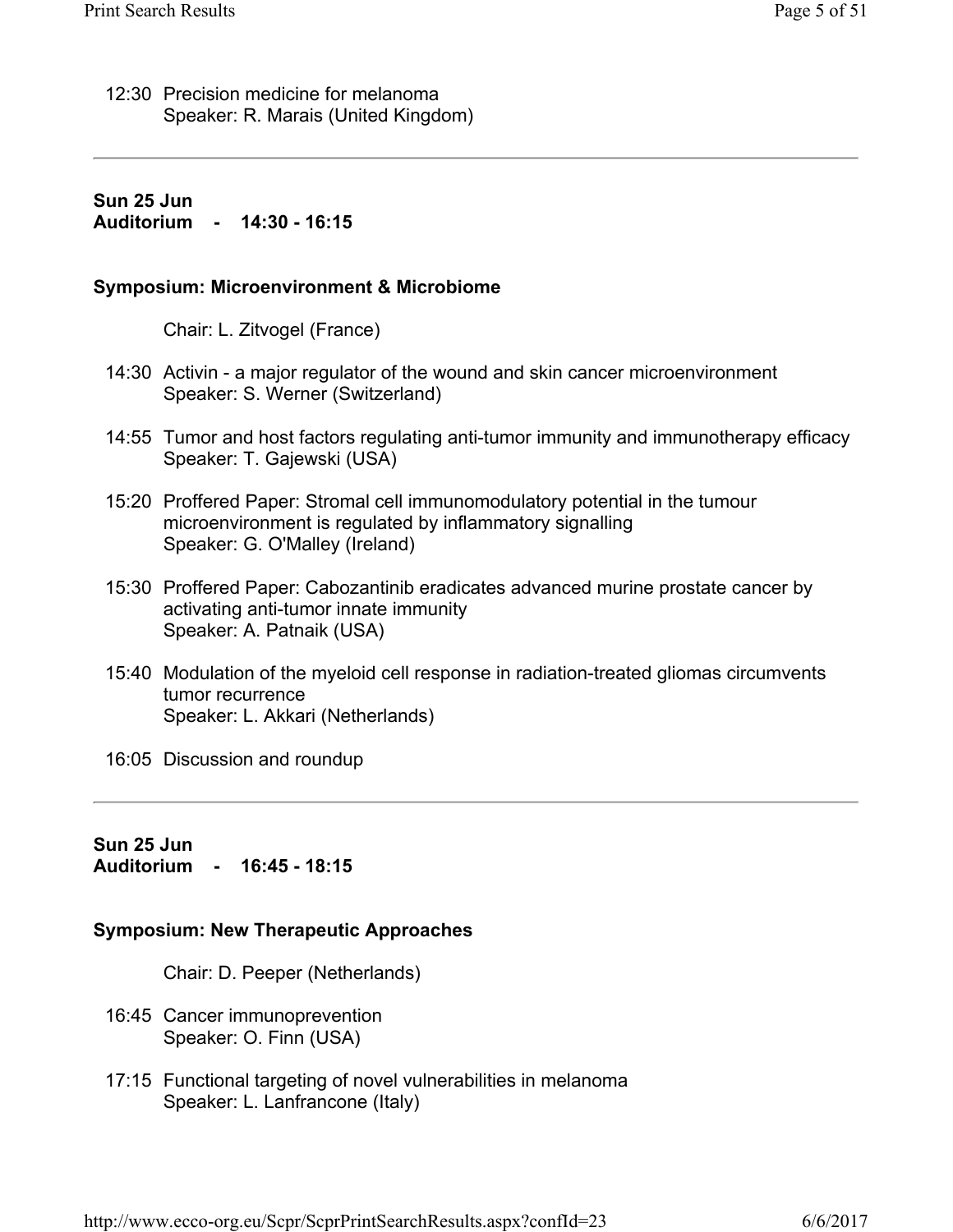- 17:45 Proffered Paper: Harnessing the spatially regulated tyrosine phosphorylation mechanisms for precision medicine Speaker: V.K. Ulaganathan (Germany)
- 17:55 Proffered Paper: Suppression of oncogene transcription with PNA-delivery peptide conjugates –potential therapy for BRAF-V600E and KRAS-G12D driven tumors Speaker: J. Rothman (USA)
- 18:05 Discussion and roundup

**Sun 25 Jun Auditorium - 18:15 - 19:00** 

### **Keynote Lecture: Resistance to Targeted Cancer Drugs**

Chair: R. Marais (United Kingdom)

18:15 Targeting drug resistant cancers Speaker: R. Bernards (Netherlands)

**Mon 26 Jun Auditorium - 07:30 - 08:30** 

#### **Meet the Expert Session: Challenges of Combination Cancer Immunotherapy**

Challenges of combination cancer immunotherapy Speaker: R. Dolcetti (Italy)

**Mon 26 Jun Sala Verde - 07:30 - 08:30** 

### **Meet the Expert Session: Defining the actionable genome**

Defining the actionable genome Speaker: D. Solit (USA)

**Mon 26 Jun Auditorium - 08:30 - 09:15**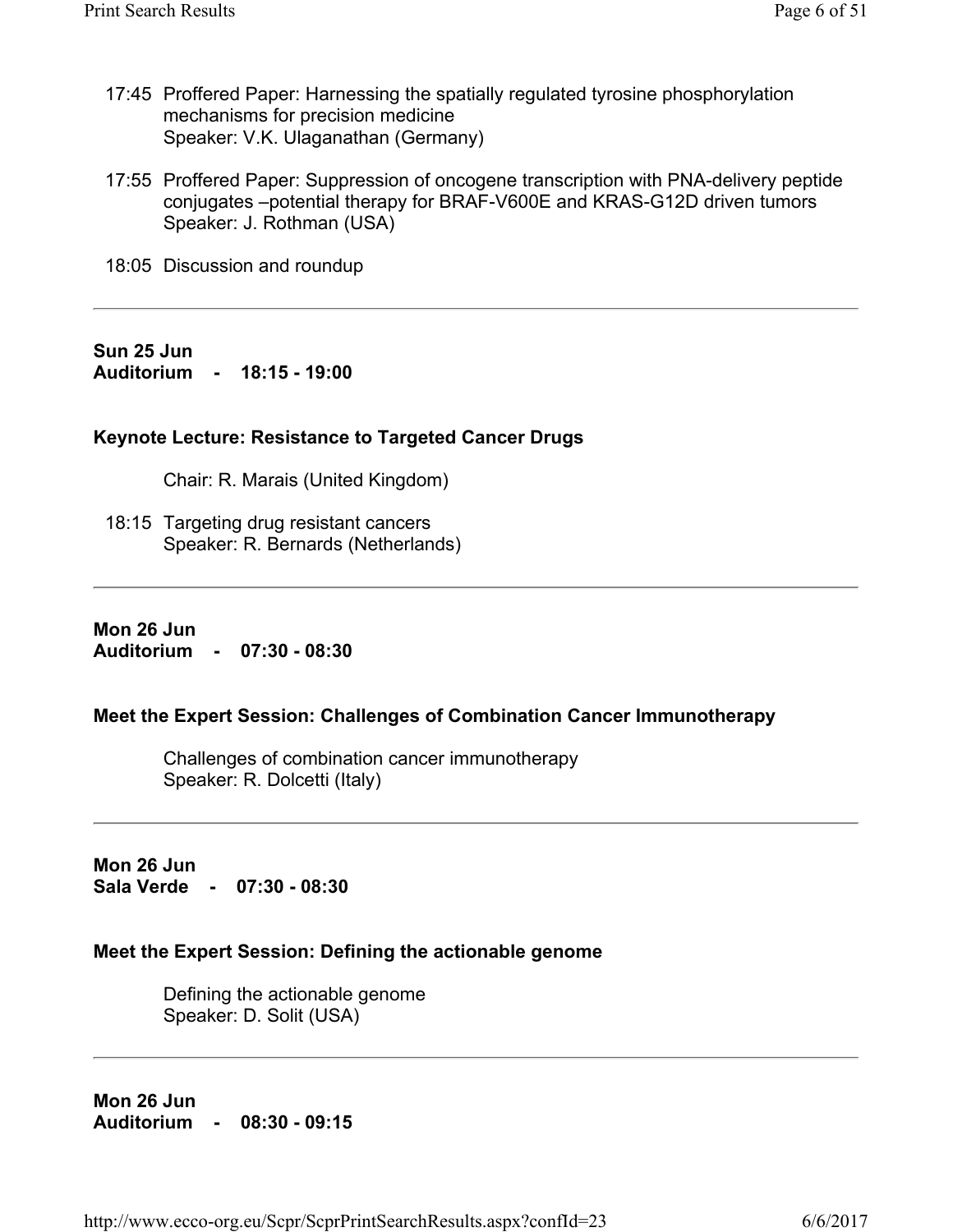### **Keynote Lecture: Combination Therapies in Lung Cancer**

Chair: G. Sozzi (Italy)

08:30 Targeted therapies and resistance: Where are we going? Speaker: J.A. Engelman (USA)

**Mon 26 Jun Auditorium - 09:15 - 10:15** 

### **Proffered Papers: Proffered Papers 2**

Chair: S. Ventura (Italy)

- 09:15 Proffered Paper: Immunologic reshaping of cancer by stimulation of innate nucleic acid sensor RIG-I C. Schuberth-Wagner, M. Niewel, M. Renn, C. Jakobs, A. Schwickart-Halbe, J. Vollmer
- 09:25 Proffered Paper: A cross-tumors approach identifies the transcription factor FOSL1 as a KRAS oncogene dependency in lung and pancreatic cancer A. Vallejo, N. Perurena, E. Guruceaga, P.K. Mazur, K. Valencia, M. Ponz-Sarvise, A. Bozec, J. Sage, F. Lecanda, S. Vicent
- 09:35 Proffered Paper: A blood-based multi-marker panel for pancreatic cancer early detection M. Capello, L. Bantis, G. Scelo, R. Brand, M.A. Firpo, M.H. Katz, P. Brennan, Z. Feng, A. Taguchi, S.M. Hanash
- 09:45 Proffered Paper: Role of PD-L1 immunoregulatory protein in breast cancer cells metabolic reprogramming J. Berthe, J. Kluza, H. El Bouazzati, I. Briche, X. Thuru, S. Galiègue-Zouitina, B. Quesnel
- 09:55 Proffered Paper: Human bone marrow-derived mesenchymal stem cells promote invasiveness and transendothelial migration of osteosarcoma cells through a mesenchymal to ameboid transition L. Pietrovito, E. Giannoni, V. Gori, F. Bambi, P. Chiarugi, M.L. Taddei
- 10:05 Proffered Paper: NFIB and YBX1 bind to and repress ESR1, revealing a therapeutically relevant regulatory loop in breast cancer K.B. Meyer, T.M. Campbell, M.A.A. Castro, B.A.J. Ponder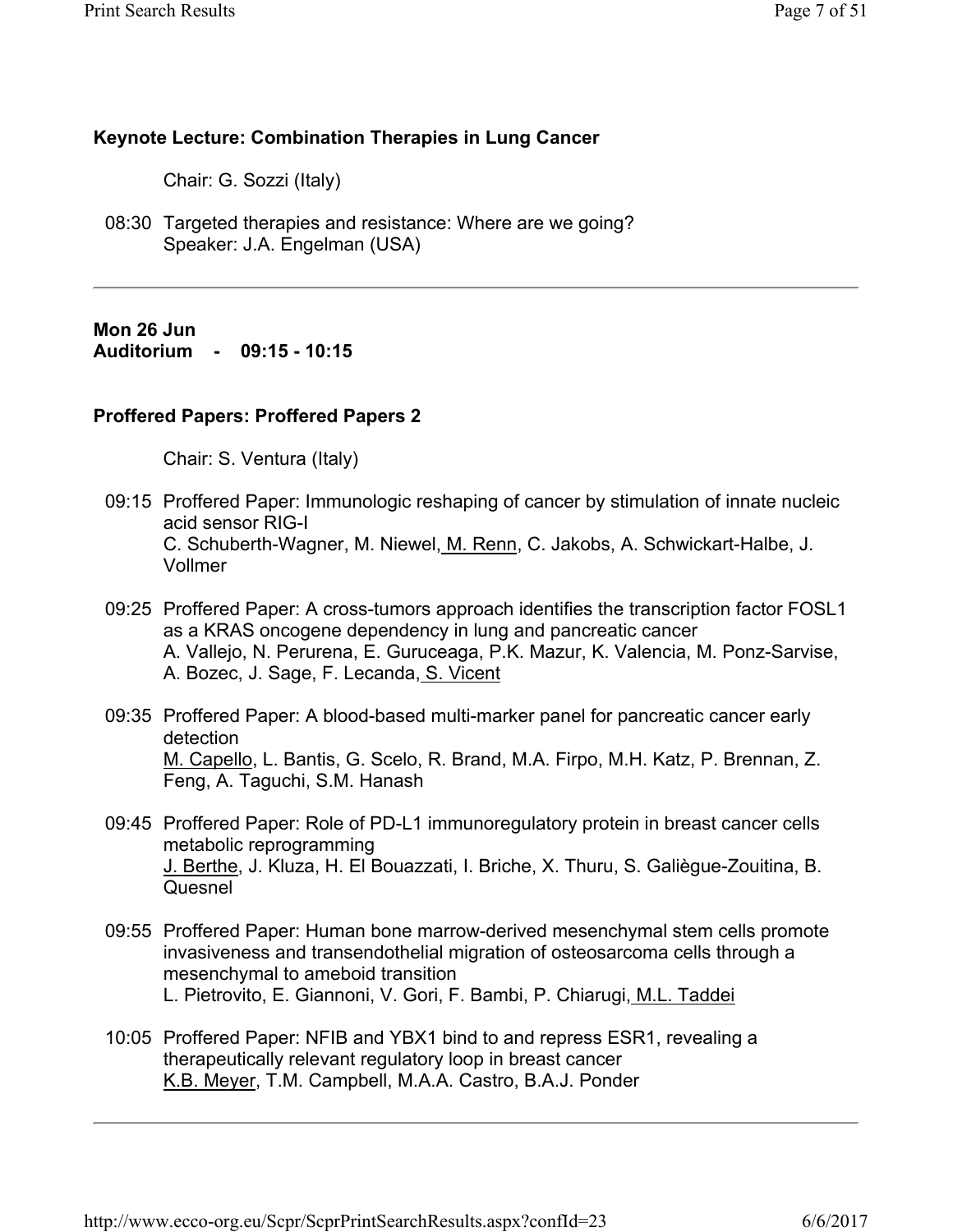**Mon 26 Jun Auditorium - 10:45 - 12:30** 

#### **Symposium: Drug Resistance**

Chair: J.A. Engelman (USA)

- 10:45 Understanding resistance to cancer therapy: From bedside to bench, and back again Speaker: J. Wargo (USA)
- 11:10 Role of the immune system in antibody targeted therapy and resistance Speaker: M. Rescigno (Italy)
- 11:35 Proffered paper: Response to targeted therapy in melanomas expressing ALK fusions and other ALK variants Speaker: K. Couts (USA)
- 11:45 Proffered Paper: STAT3 mediates resistance to BRAF inhibitors in thyroid carcinoma cells Speaker: V. Condelli (Italy)
- 11:55 Analysis of tumor microenvironment factors effects on drug responses Speaker: D.A. Lauffenburger (USA)
- 12:20 Discussion and roundup

### **Mon 26 Jun Auditorium - 14:30 - 16:15**

### **Symposium: Tumour Cell Metabolism**

Chair: D. Peeper (Netherlands)

- 14:30 Exploiting lung tumor metabolic heterogeneity for improved therapy Speaker: C. Martins (United Kingdom)
- 14:55 Role of metabolism in tumor growth Speaker: M. Vander Heiden (USA)
- 15:20 Proffered Paper: Global transcriptional analysis reveals miR23b-3p and amino acids transport as a key metabolic hub of endocrine therapy resistance in ER+ breast cancer Speaker: A. Morandi (Italy)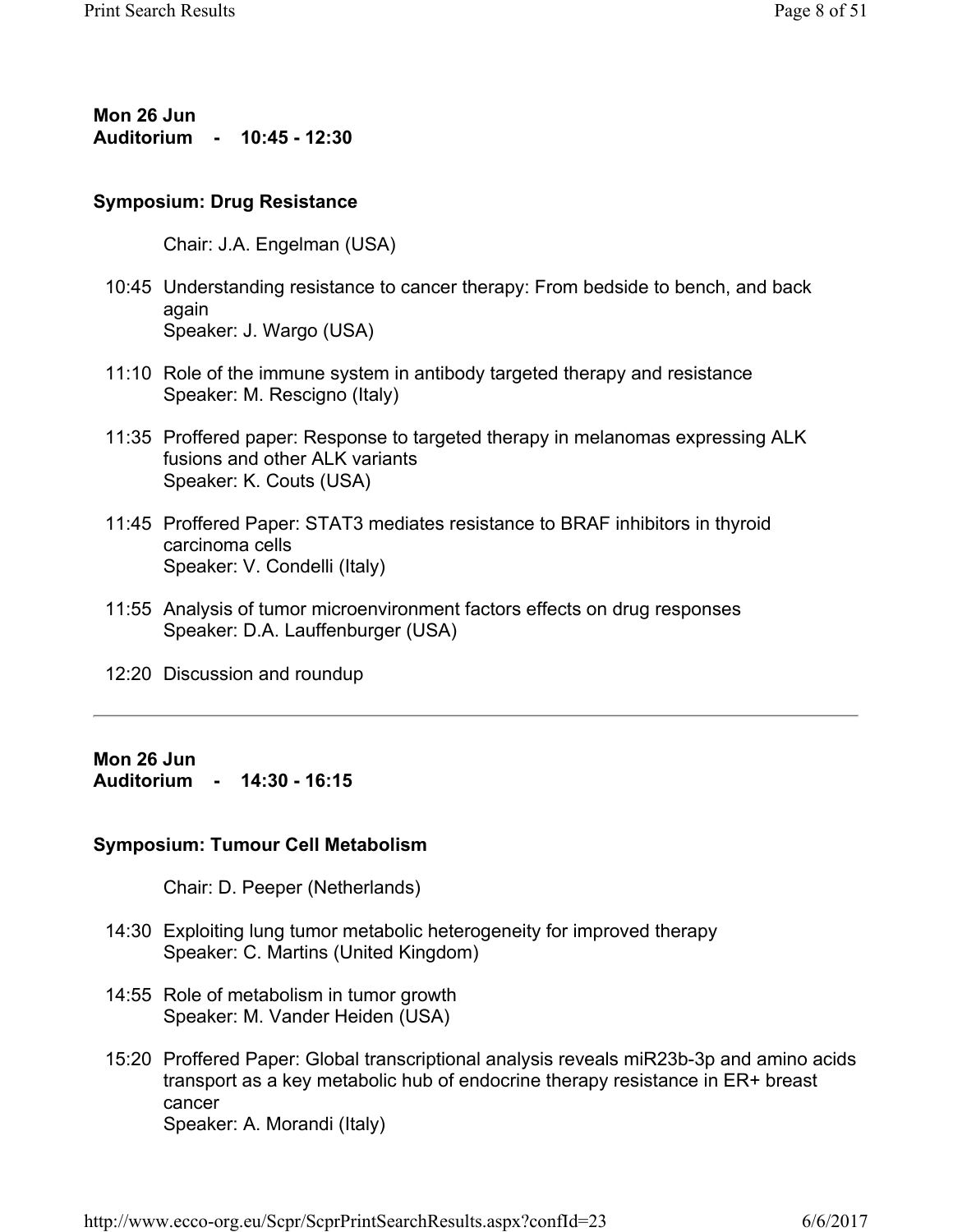- 15:30 Proffered Paper: A chemical-genetic CRISPR screen identifies cancer vulnerabilities to perturbation of mitochondrial respiration Speaker: M. Chandrashekhar (Canada)
- 15:40 mTORC1-driven metabolic Reprogramming in Renal cell carcinoma Speaker: A. Boletta (Italy)
- 16:05 Discussion and roundup

**Mon 26 Jun Auditorium - 16:45 - 18:15** 

### **Symposium: Mouse Models**

Chair: A. Berns (Netherlands)

- 16:45 Therapeutic strategies for neutralizing protumor inflammation: Lessons learned from preclinical mouse models Speaker: L.M. Coussens (USA)
- 17:15 From mouse to bedside: Preclinical strategies for precision medicine in colorectal cancer Speaker: A. Bertotti (Italy)
- 17:45 Proffered Paper: Targeting immunotherapy to the tumor microenvironment using anti-PDL1 VHH Speaker: S. Dougan (USA)
- 17:55 Proffered Paper: The immunoreceptor NKG2D promotes tumorigenesis in models of inflammation-driven cancer Speaker: N. Guerra (United Kingdom)
- 18:05 Discussion and roundup

**Mon 26 Jun Auditorium - 18:15 - 19:00** 

### **Keynote Lecture: Exosomes**

Chair: S. Giordano (Italy)

18:15 The biology and function of exosomes in diagnosis and treatment of cancer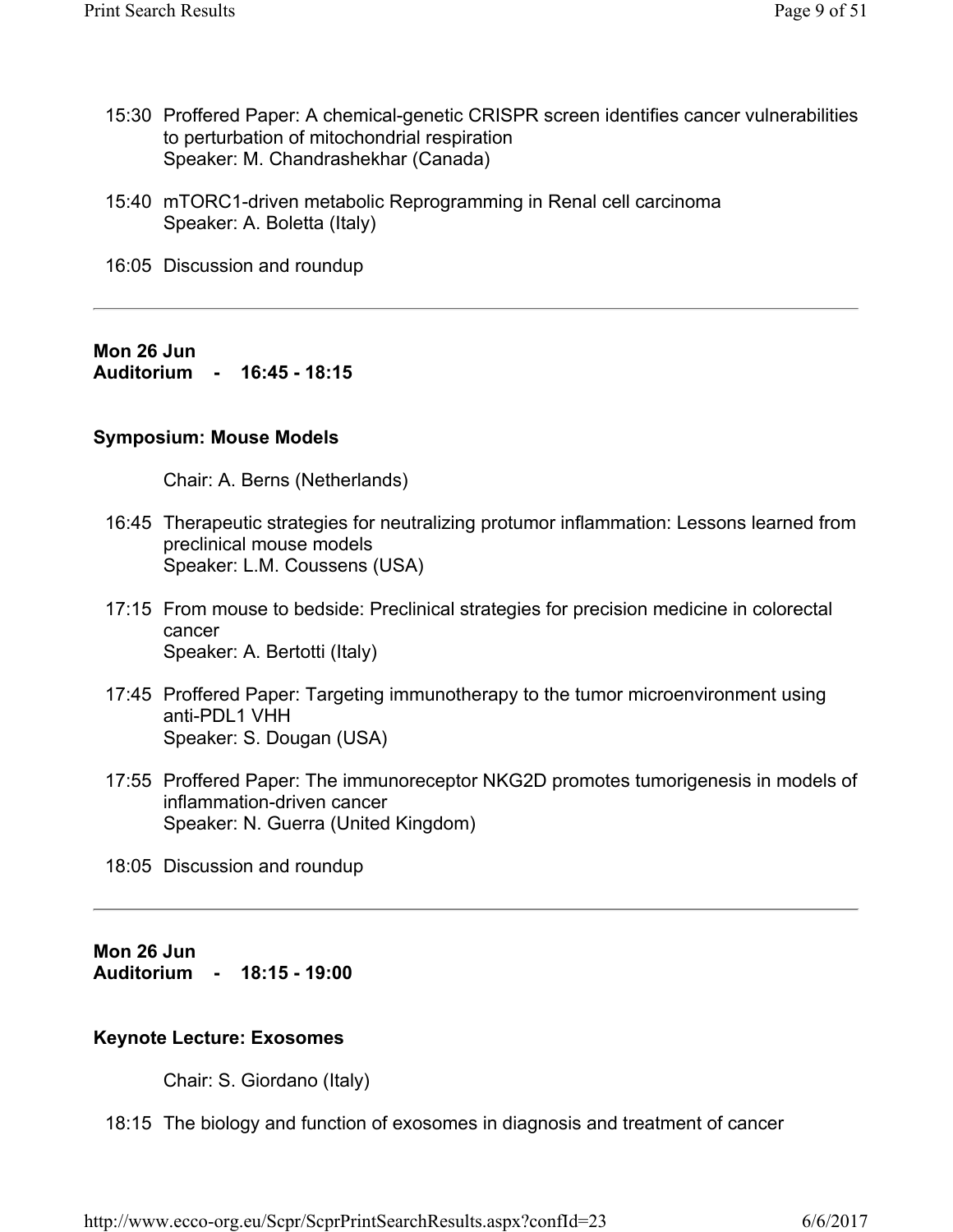Speaker: R. Kalluri (USA)

### **Tue 27 Jun Auditorium - 09:15 - 10:00**

### **Giorgio Prodi Award Lecture: Giorgio Prodi Award Lecture**

Chair: G. Sozzi (Italy)

09:15 The soldiers and the enemies in the cancer battlefield: A 30-year story of defeats and successes in tumor immunology Speaker: M. Colombo (Italy)

**Tue 27 Jun Auditorium - 10:30 - 12:15** 

### **Symposium: Cell Plasticity/Single Cell Analysis**

Chair: L.M. Coussens (USA)

- 10:30 Metabolic pathways control malignant stem cells and therapy resistance Speaker: A. Trumpp (Germany)
- 11:00 Imaging therapy failure Speaker: E. Sahai (United Kingdom)
- 11:30 Proffered Paper: Investigating epithelial and mesenchymal triple negative breast cancer plasticity: identification of duel Wnt and YAP susceptibility for effective tumor targeting Speaker: A. Sulaiman (Canada)
- 11:40 Proffered Paper: Intra-tumoral heterogeneity in Glioblastoma is a result of stochastic reversible plasticity rather than a hierarchical differentiation process Speaker: A. Golebiewska (Luxembourg)
- 11:50 Discussion and roundup

**Tue 27 Jun Auditorium - 12:15 - 13:00**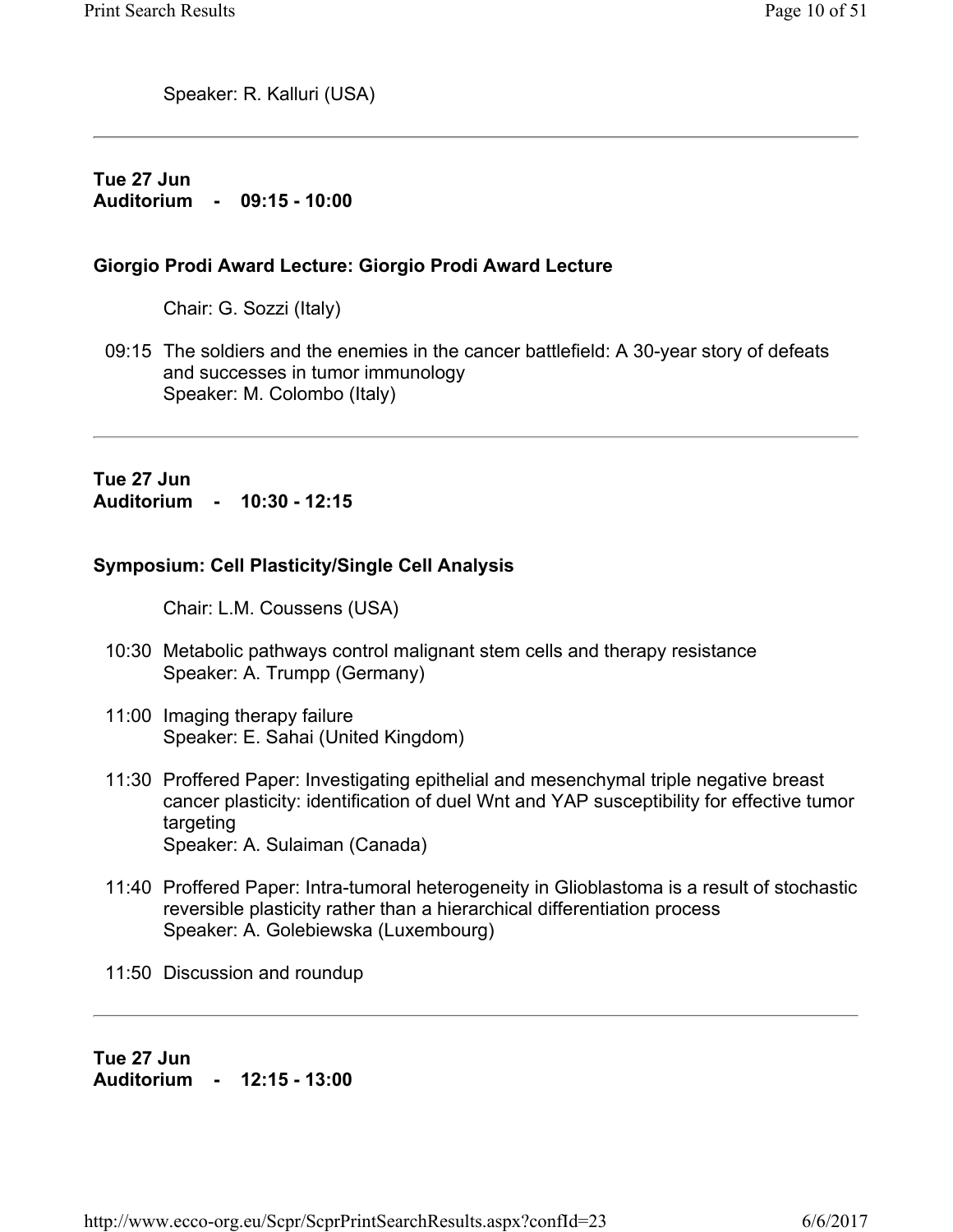### **Keynote Lecture: Immunotherapy**

Chair: N.E. Davidson (USA)

12:15 Chromosomal chaos and order during lung cancer evolution Speaker: C. Swanton (United Kingdom)

**Tue 27 Jun Auditorium - 13:00 - 14:00** 

### **Closing Session: Closing Remarks**

Chair: G. Sozzi (Italy)

"Piero Trivella" Award for the Best Posters Speaker: M.G. Trivella (Italy)

"Guido Berlucchi Foundation" Award for the Best Posters Speaker: P. Gramignola

"Guido Berlucchi Foundation" Award for the Best Oral Presentation Speaker: P. Gramignola

"Elena Cappannini" Award for the Best 2016 Publication Speaker: F. Fallarino (Italy)

"Pezcoller Foundation" Fellowships Award Speaker: E. Galligioni (Italy)

Travel Grants, Conference Highlights & Closing Remarks

### **Sun 25 Jun**

 **- 10:15 - 17:00** 

### **Poster Session: Cancer Genomics, Epigenetics and Genome Instability I**

- CD74 is a novel transcription regulator Poster: N. Gil (Israel) 100
- Isobolographic analysis demonstrates additive effect of interactions between cisplatin and histone deacetylase inhibitors combined treatment in lung cancer cell lines Poster: E. Gumbarewicz (Poland) 103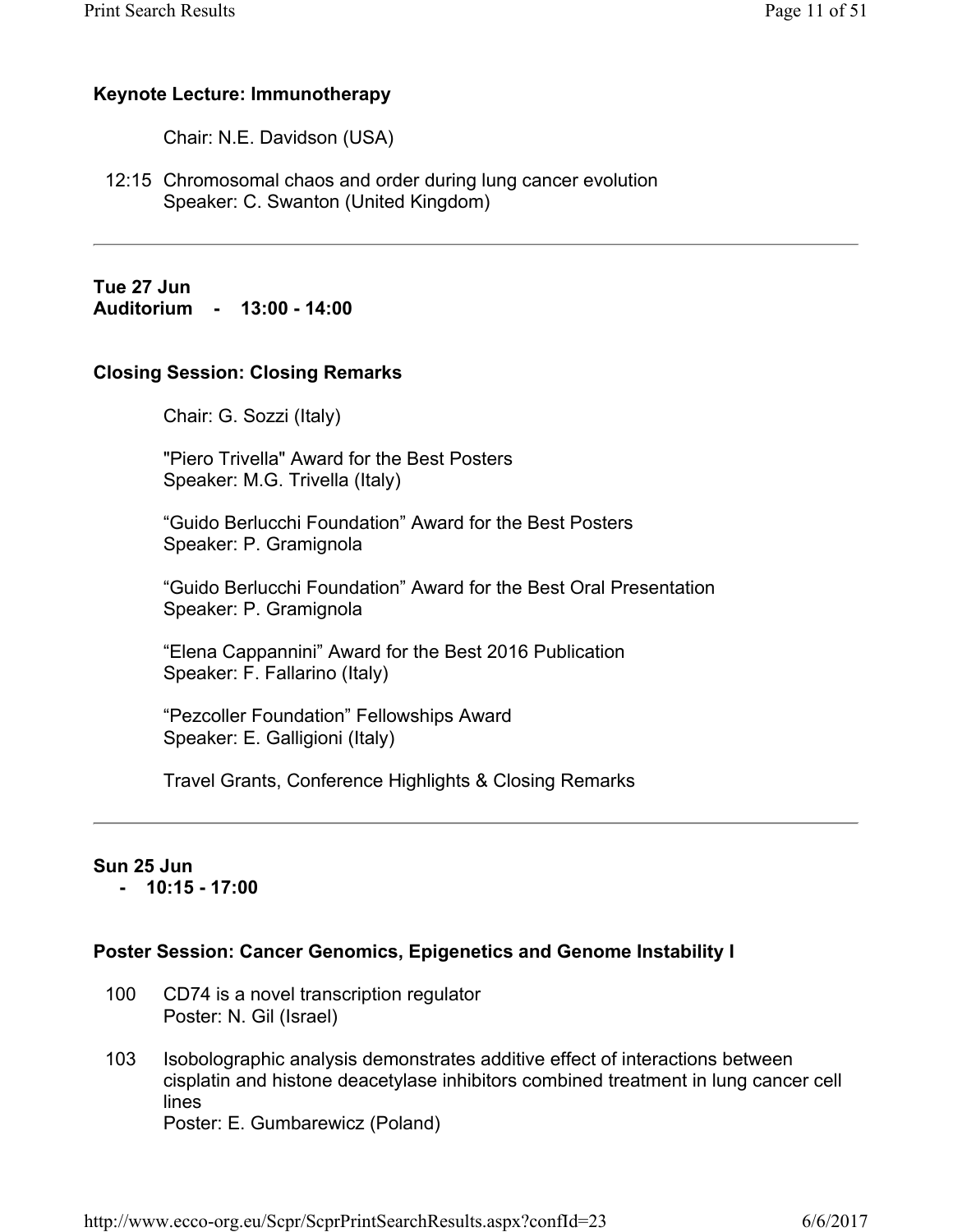- Isobolographic analysis of interactions between cisplatin and histone deacetylase inhibitors in human breast cancer cell lines Poster: A. Wawruszak (Poland) 102
- A path towards determining tumor mutation burden and identifying neoantigens using next-generation sequencing (NGS) Poster: A. So (USA) 101
- Reappraisal of cancer modeling for more efficacious oncologic interventions Poster: U. Rovigatti (Italy) 104
- Genetic screens and transcriptional profiling with CRISPR/Cas9 sgRNA libraries Poster: D. Tedesco (USA) 105
- Characterizing the role of Thymine DNA Glycosylase (TDG) mediated epigenetic regulation in metastatic liver cancer in vivo Poster: M. Hassan (Canada) 106
- Discovery of a functional long non-coding RNA regulated by breast cancer stem cell marker ALDH1A3 Poster: D. Vidovic (Canada) 107
- An easy to use data analytic workflow for DNA methylation-based biomarkers discovery Poster: A. Fadda (Italy) 111
- Identification of methylome alterations in pilocytic astrocytoma as potential diagnostic and prognostic biomarkers Poster: E. Loi (Italy) 110
- Characterization of the genetic heterogeneity and clonal dynamics of a triple negative breast cancer Poster: V. Angeloni (Italy) 109
- Novel epigenetic drivers of drug resistance linked to gene expression modulation in colorectal carcinomas: Preliminary analysis Poster: V. Condelli (Italy) 112
- The complex relationship between DNA methylation and gene expression Poster: E. Loi (Italy) 113
- Cancer astrocytes have a more conserved molecular status in long survival glioblastoma patients: New emerging cancer players Poster: C. Mazzanti (Italy) 114
- Circulating miRNAs reflect a pro-tumorigenic and immunosuppressive microenvironment in lung cancer Poster: O. Fortunato (Italy) 115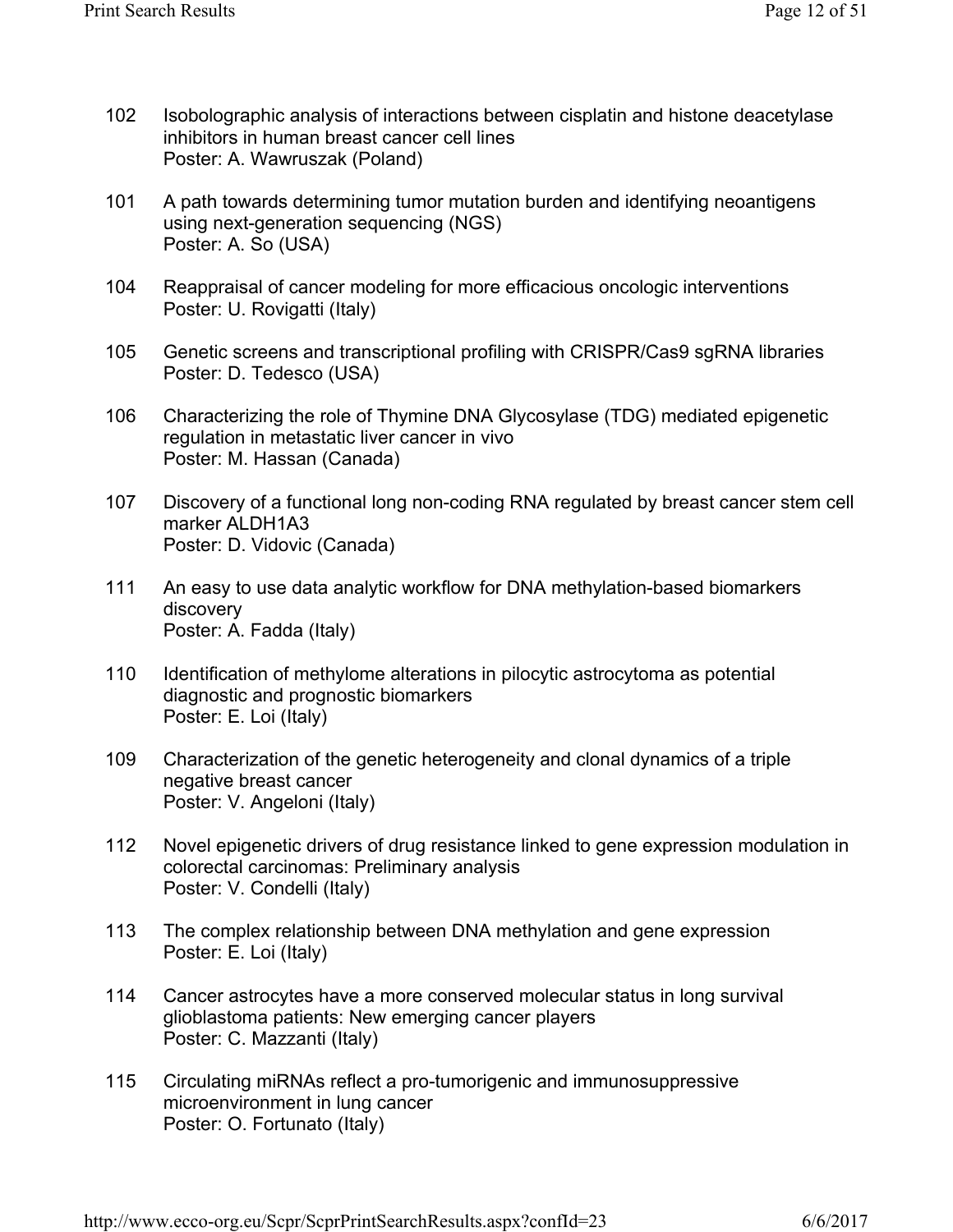### **Sun 25 Jun**

 **- 10:15 - 17:00** 

### **Poster Session: Carcinogenesis**

- The anti-cancer effect of binding modulator targeting interaction of aurora kinase C and nuclear factor of kappa light polypeptide gene enhancer in B-cells inhibitor, alpha in breast cancer cells Poster: Y.H. Chung (Korea) 132
- REV7 expression is associated with prognosis and cisplatin sensitivity in human malignancy Poster: Y. Murakumo (Japan) 133
- Lysine-specific demethylase 1 (LSD1) destabilizes p62 and inhibits autophagy in gynecologic malignancies Poster: A. Chao (Taiwan) 134
- Long non coding RNA BCAR4 act as an oncogene in rectum adenocarcinoma Poster: F. Aksoy (Turkey) 135
- Elucidating the metastatic changes during ovarian cancer progression: A microdissection proteomics perspective Poster: F. Coscia (Germany) 137
- The over expression of HULC is associated with tumorigenesis of colorectal cancer patients Poster: S. Aksoy (Turkey) 136
- The down regulation of PTENP1 is associated with poor response to FOLFOX in colorectal cancer patients Poster: S. Aksoy (Turkey) 138
- Characterization of HPV16 expression profile in cervical and in oropharyngeal squamous cell carcinoma Poster: M.L. Tornesello (Italy) 139
- Misreading Serine tRNAs contribute to tumor growth in vivo Poster: M. Santos (Portugal) 140
- NR4A3, a novel target of p53, promotes apoptosis Poster: O. Fedorova (Russian Federation) 141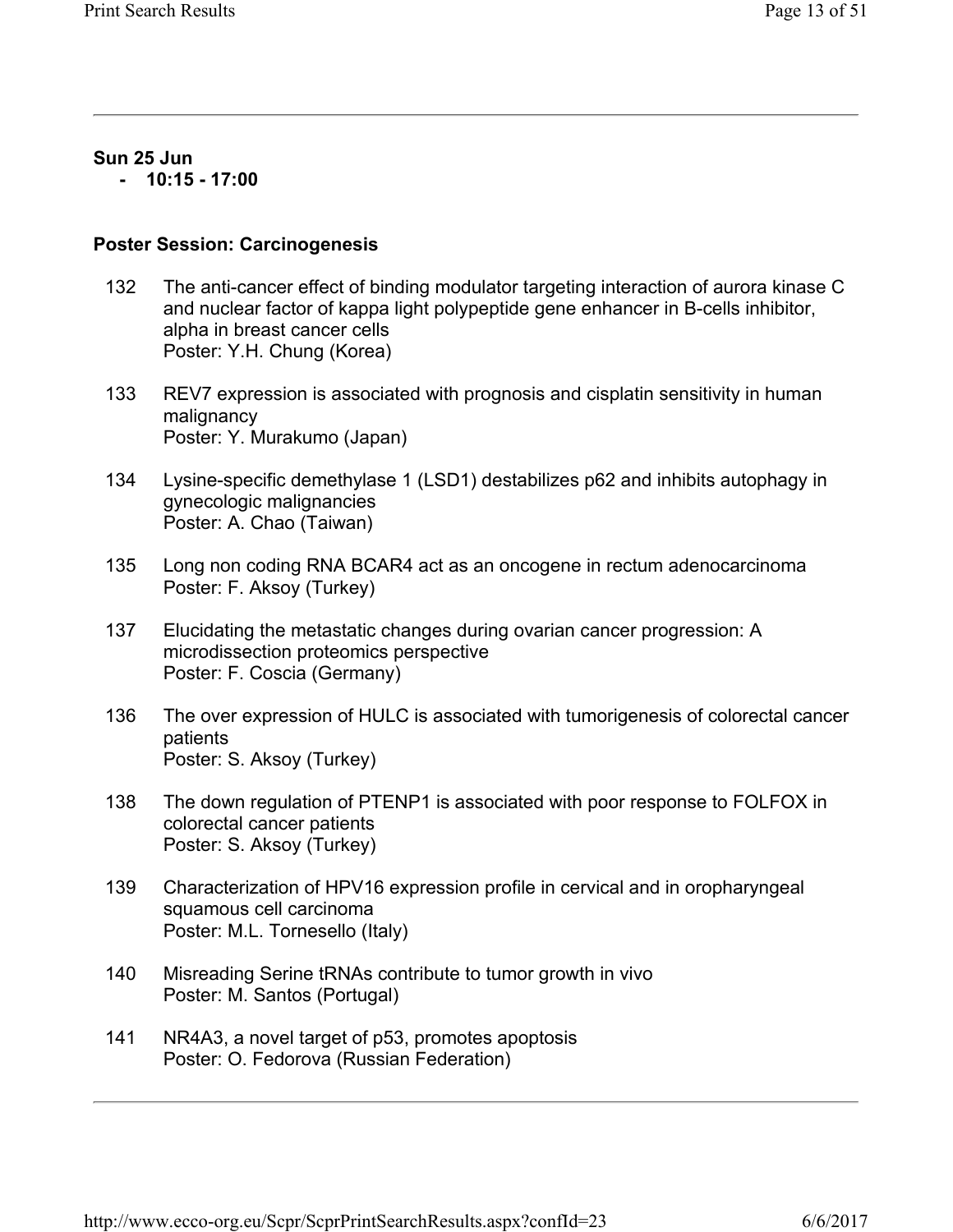#### **Sun 25 Jun - 10:15 - 17:00**

**Poster Session: Cell and Tumour Biology I** 

- Targeting the Src/JAK/STAT3 signalling pathway: A novel and promising therapeutic strategy for pancreatic cancer Poster: A. Morgan (Australia) 143
- RASSF6 Deters sorafenib resistance through F-actin rearragement and subsequent activation of JNK signaling pathway Poster: Y.Y. Liang (China) 144
- MiR-182, a novel target involved in sulindac anticancer activity in colon cancer Poster: Y. Xi (USA) 146
- Transcription factor SPZ1 promotes TWIST-mediated epithelial–mesenchymal transition and oncogenesis in human liver cancer Poster: L.T. Wang (Taiwan) 148
- The anti-proliferative effect of Ib-7, an Ibrutinib derivative, on EGFR wild-type and T790M bearing human lung cancer cells Poster: B. Zhang (China) 147
- P53-miR-X-SOX4 regulatory loop affects apoptosis in breast cancer Poster: S. Sharma (India) 150
- SNORD-X in Glioblastoma: Regulation and functional analysis Poster: S. Gupta (India) 149
- 3'UTR polymorphisms of carbonic anhydrase IX determine the miR-34a targeting efficiency and prognosis of hepatocellular carcinoma Poster: K.T. Hua (Taiwan) 152
- Inducing a mesenchymal-to-epithelial transition for the differentiation therapy of aggressive breast carcinomas Poster: D. Pattabiraman (USA) 151
- Leptin modified exosomes, from ovarian cancer cells, promote a pro-tumorigenic microenvironment Poster: L. Abarzua Catalan (Chile) 154
- Melatonin inhibits MMP-9 transactivation and renal cell carcinoma metastasis by suppressing Akt-MAPKs pathway and NF-κB DNA-binding activity Poster: M.H. Chien (Taiwan) 155

153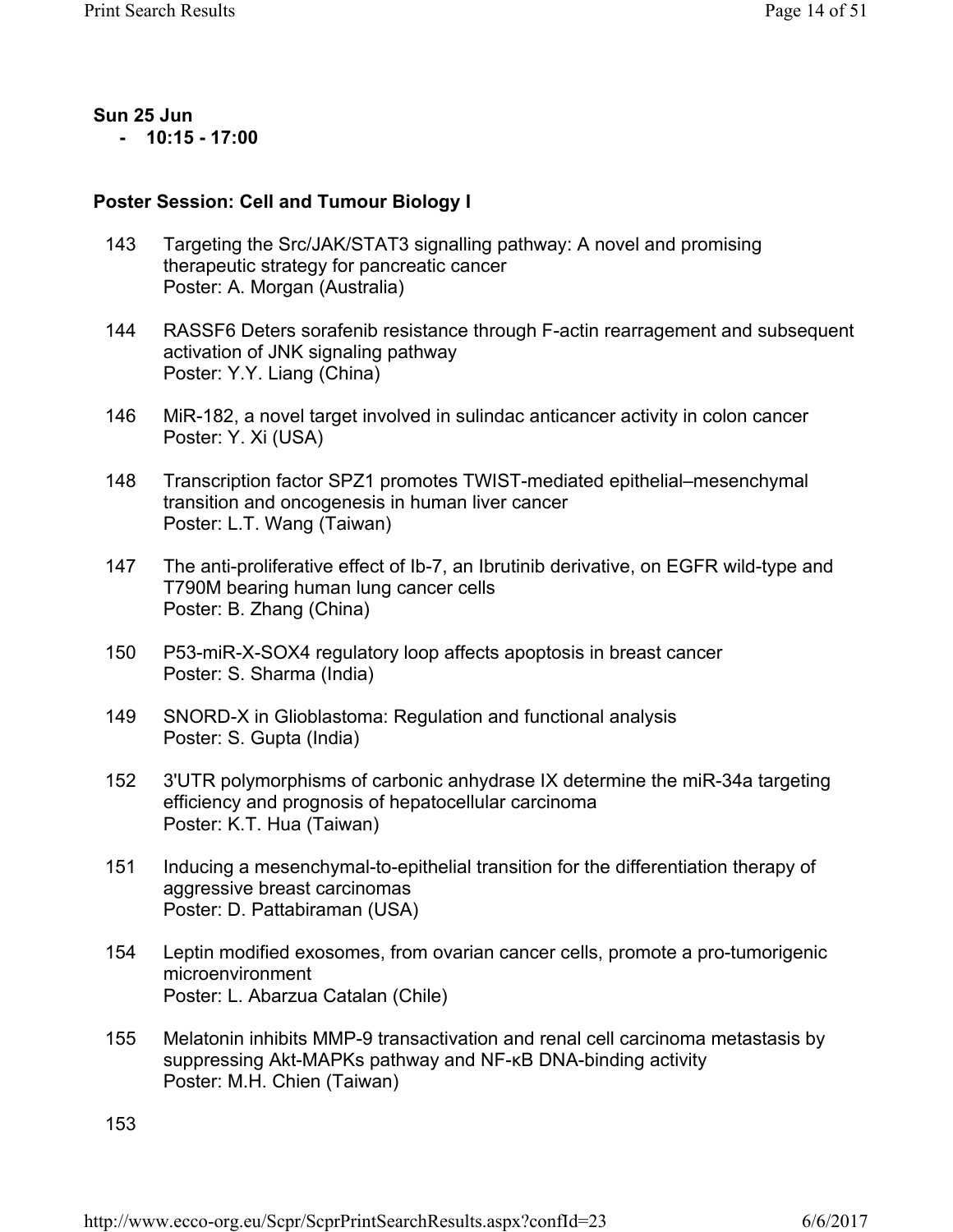Overcoming treatment resistance in cisplatin resistant ovarian carcinoma cells with miRNA-147 Poster: M. Kleemann (Germany)

- Dysregulation of serum exosomes in patients with hepatitis B virus pre-S2 mutantpositive hepatocellular carcinoma Poster: C.F. Teng (Taiwan) 158
- Amphiregulin contained in NSCLC-exosomes induces osteoclast differentiation through the activation of EGFR pathway Poster: R. Alessandro (Italy) 159
- Using 3D spheroids to analyse the effects of novel estradiol analogues on breast cancer Poster: T. Jurgens (South Africa) 156
- Molecular insights into metastatic breast cancer Poster: G. Negro (Austria) 157
- Simvastatin impairs cell plasticity and invasive capabilities of ovarian cancerinitiating cells through regulation of E-cadherin/ß-catenin complex, Hippo/YAP pathway and small GTPase activity Poster: S. Kato (Chile) 160
- The effect of adipose-derived stem cells from diabetic individuals on the characteristics of breast cancer cells Poster: S.Y. Tsang (Hong Kong) 162
- Biomarkers in postoperative head and neck drainage fluids affect the response of cancer cells to irradiation Poster: G. Salvatore (Italy) 161
- Loss of nephronectin promotes renal cell carcinoma progression through modulation of tight junction stability Poster: C.W. Cheng (Taiwan) 165
- Galectin-4 suppresses the expression of integrin β4 and reduces the migration and invasion activities of urothelial carcinoma cells Poster: T.C. Lee (Taiwan) 166
- Decreased expression levels of RAC3 coactivator sensitizes colorectal cancer cells to the effect of chemotherapeutic drugs Poster: M.F. Rubio (Argentina) 164
- Computational metabolism modeling predicts drug sensitivity in breast cancer cells Poster: L. Trilla-Fuertes (Spain) 163
- Tumor microenvironment increases migration/invasion of pheochromocytoma SDHB silenced spheroids 167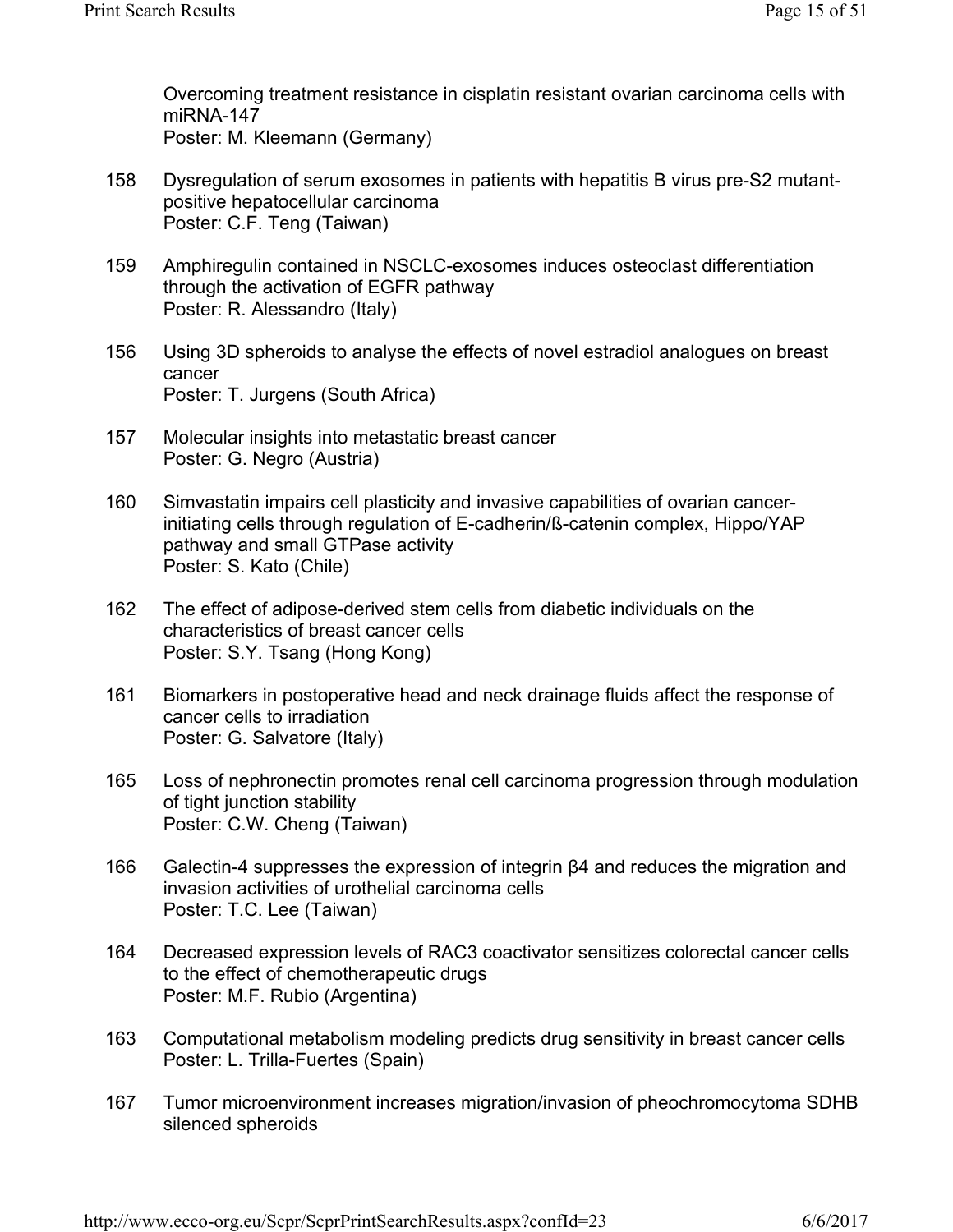Poster: E. Rapizzi (Italy)

- Role of microenvironment on metabolic control of pheochromocytoma SDHB silenced cells Poster: E. Rapizzi (Italy) 169
- ADAM9 promotes lung cancer metastasis through suppression of microRNAs Poster: Y.p. Sher (Taiwan) 168
- Regulation of oncogene-induced senescence by the toll-like receptors Poster: P. Hari (United Kingdom) 172
- The reprogramming transcription factors sox2, c-myc and klf4 as potential therapeutic targets for resistance and metastasis in prostate cancer Poster: E. Castellón (Chile) 171
- Comparison of the response of four patient-derived NSCLC lines grown as monolayers, simple spheroids and mixed cell complex spheroids Poster: G. Kaur (USA) 170
- Role of CD34 in Thyroid Cancer stemness and neoplastic features Poster: F. Liotti (Italy) 175
- CD44 modulation: An effective strategy to sensitize cancer stem cells to chemotherapy Poster: A. Speciale (Italy) 174
- Relevance of intra-tumor heterogeneity in tissue analysis Colorectal cancer development from adenoma to tumor Poster: N. Lange (Germany) 178
- RNA sequencing approach to investigate transcripts involved in platinum resistance in high-grade serous epithelial ovarian cancer Poster: E. Calura (Italy) 177
- Role of microenvironment on proliferation and migration of an SDHB silenced pheochromocytoma cell line Poster: E. Rapizzi (Italy) 176
- SCD5 impairs metastatization by reversing EMT and increasing immunoreactivity through SPARC reduced secretion Poster: R. Puglisi (Italy) 181
- Unraveling the potential role of autophagy in CD157-associated chemoresistance in malignant pleural mesothelioma Poster: A. Giacomino (Italy) 180
- CD157 contributes to the environment-mediated chemoresistance in acute myeloid leukemia 179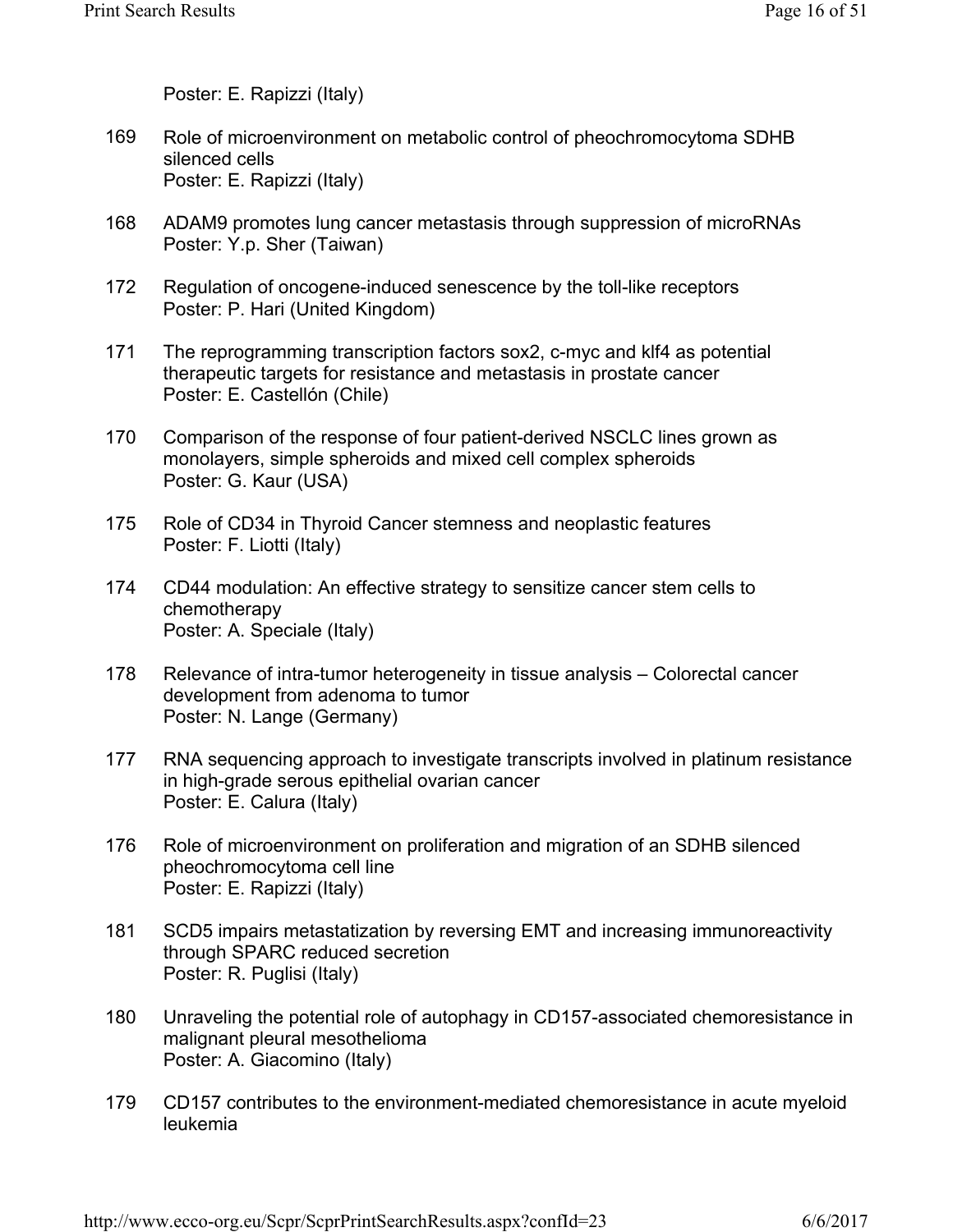Poster: S. Augeri (Italy)

- IL-8-induced stemness features of thyroid cancer cells Poster: E. Pone (Italy) 184
- Nonautophagic cytoplasmic vacuolation death induction in human PC-3M prostate cancer by curcumin through reactive oxygen species-mediated endoplasmic reticulum stress Poster: W.J. Lee (Taiwan) 183
- Cellular and molecular regulations of Pyruvate Kinase Type M2 mediated head and neck tumourigenesis Poster: P.C. Huang (Taiwan) 186
- Characterization of Nrf2 activation in regulating cancer-initiating cell stemness properties Poster: Y.T. Chen (Taiwan) 188
- Regulatory role of sterol regulatory element binding protein 1 during head and neck carcinogenesis Poster: T.Y. Kuo (Taiwan) 187
- A novel high throughput screening system for in vitro evaluation of anticancer compounds under anchorage-independent conditions Poster: T. Nishino (Japan) 189
- Oncogene-driven sensitivity to ferroptotic cell death following deprivation of cystine Poster: I. Poursaitidis (United Kingdom) 190
- AKR1B10 promotes breast cancer cell migration and invasion via activation of ERK signaling Poster: L. Dixian (China) 193
- Prrx1 overexpression promotes epithelial-mesenchymal transition through control of twist and matrix metalloprotease 3 in lung cancer Poster: J.J. Hung (Taiwan) 194
- Single cell tracking of multiple myeloma B lineage clones Poster: L. Hansmann (Germany) 191
- Differential expression of MST2 and MST4 among the molecular subgroups of Medulloblastoma Poster: M. Baroni (Brazil) 192
- ETV4 over-expression in prostate cells down-regulates p21 both in vitro and in vivo Poster: I. Cosi (Italy) 196
- Loss of uPAR function and suppression of malignant cell behavior by a GPI-specific phospholipase C 195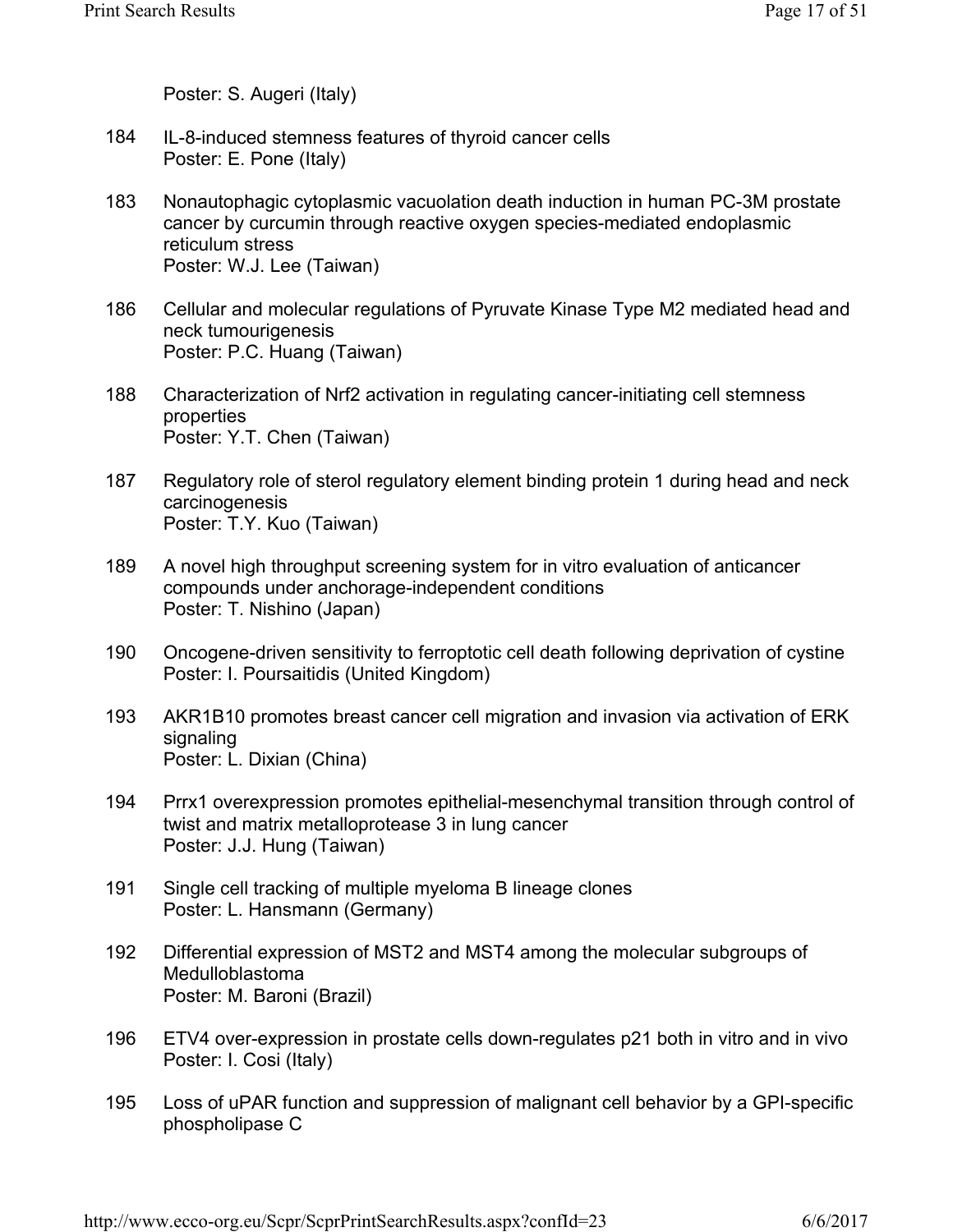Poster: M. van Veen (Netherlands)

- Repurposing approved drugs to inhibit epithelial-mesenchymal transition in cancer; A systems pharmacology approach Poster: F. Barneh (Iran) 199
- Modeling uveal melanoma using zebrafish to predict suitable therapeutic strategies Poster: M.C. Mione (Italy) 197
- Environmental control of plasma cell fitness in multiple myeloma: A novel malignant co-optation of a metabolic and immune checkpoint Poster: A. Romano (Italy) 198
- LIGHT promotes osteoclast activation in non-small cell lung cancer bone metastases Poster: I. Roato (Italy) 202
- Extracellular visfatin increases sirtuin 1 activity and cause p53 deacetylation by producing NAD Poster: M. Nourbakhsh (Iran) 201
- Targeting the mitogen activated protein kinase erk5 in human melanoma Poster: A. Tubita (Italy) 200
- MiR-16 controls HGF production through targeting of FGFR-1 and MEK1 in lung fibroblasts and modulates their pro-migratory activity on cancer cells Poster: L. Roz (Italy) 204
- NRF2 activation due to acquired KEAP1 mutation in EGFR-TKI resistant lung cancer promotes invasion and metastasis Poster: J.Y. Lee (Korea) 203
- The metabolic profile of Chronic Myeloid Leukaemia stem cell subsets as a target to suppress treatment-resistant minimal residual disease Poster: M. Poteti (Italy) 206
- Targeting a solute carrier to reprogram tumour-promoting stromal cells in pancreatic cancer Poster: P. Phillips (Australia) 205
- In vivo radiation resistance of brain metastasis: New models to interrogate the underlying biology Poster: C. Monteiro (Portugal) 208
- Association of ozone with 5-fluorouracil and cisplatin in regulation of human colon cancer cell viability: In vitro anti-inflammatory properties of ozone in colon cancer cells exposed to lipopolysaccharides Poster: V. Simonetti (Italy) 207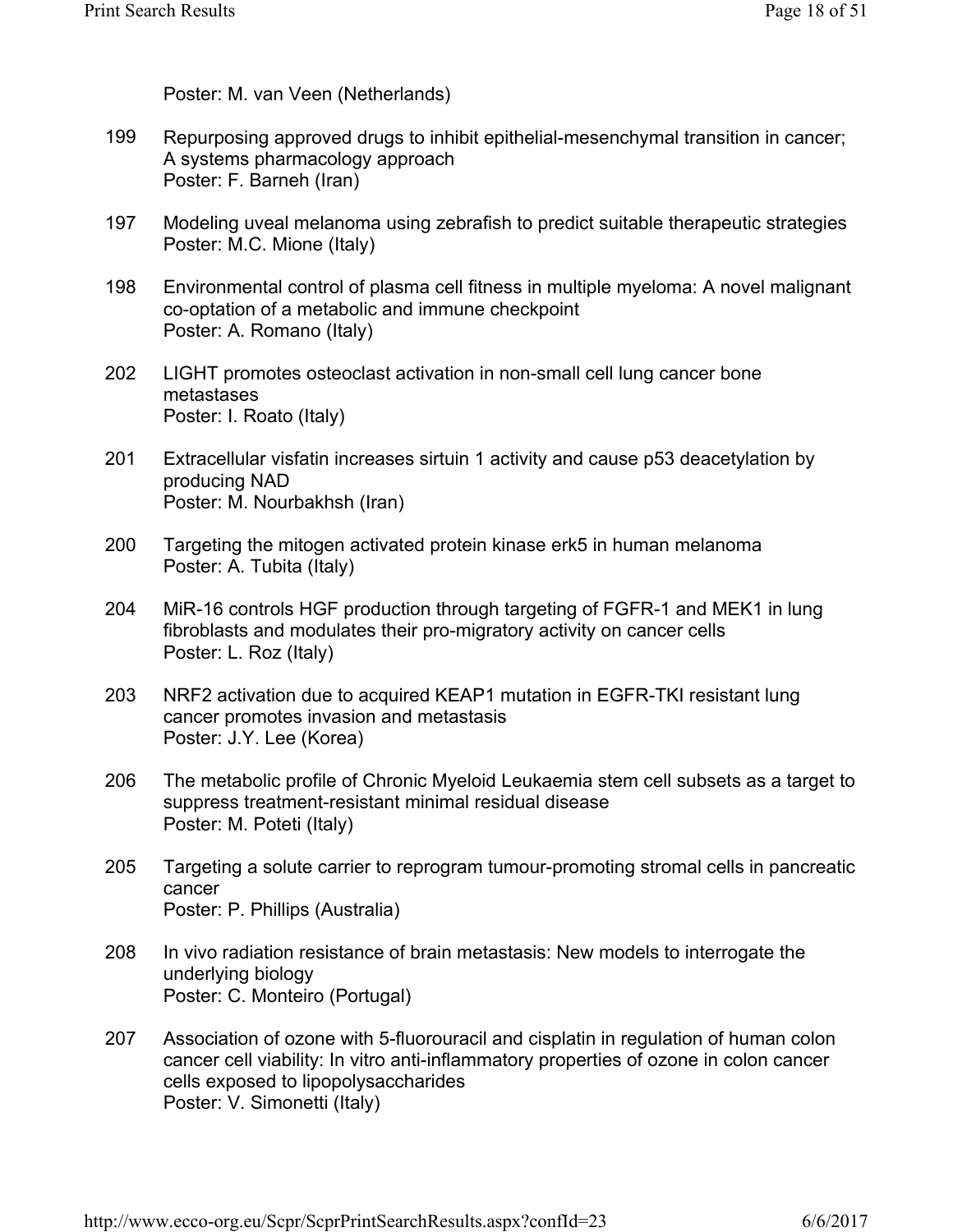- Role of miRNAs in metabolic plasticity correlated with 5-FU resistance in colon cancer cells Poster: E. Pranzini (Italy) 209
- Sirtuin1 stimulates the proliferation and the expression of glycolysis genes in pancreatic neoplastic lesions Poster: A. Pinho (Australia) 210
- Cell stiffness as a promising marker of epithelial–mesenchymal transition and metastatic potential in head and neck cancer-pilot study Poster: M. Masarik (Czech Republic) 211
- Pro-tumorigenic and immunosuppressive potential of exosome-associated microRNAs in lung cancer Poster: L. Calzolari (Italy) 213
- The absence of IL-17 prolongs survival in pancreatic cancer by switching fibrosis from pro-tumoral to wound healing like Poster: P. Cappello (Italy) 215
- Mahonia aquifolium extracts promote antimetastatic effects of doxorubicin Poster: A. Damjanovic (Serbia) 212
- ChIP-seq approach to investigate FUS-CHOP targets in PDX models of Myxoid Liposarcoma treated with trabectedin Poster: L. Mannarino (Italy) 214
- The role of apelin signaling in the malignant behavior of cutaneous melanoma Poster: J. Berta (Hungary) 217
- V-ATPase control of EV signaling in glioma stem cells Poster: I. Bertolini (Italy) 216

# **Sun 25 Jun**

 **- 10:15 - 17:00** 

### **Poster Session: Experimental/Molecular Therapeutics, Pharmacogenesis I**

- Design, synthesis and in vitro anticancer evaluation of novel Rad6 ubiquitin conjugating enzyme inhibitors Poster: H. Kothayer (Egypt) 293
- The design and development of novel biologics for cancer immunotherapies Poster: J. Gu (USA) 294
- The discovery of Max-40279, a dual FLT3/FGFR inhibitor for the treatment of AML 296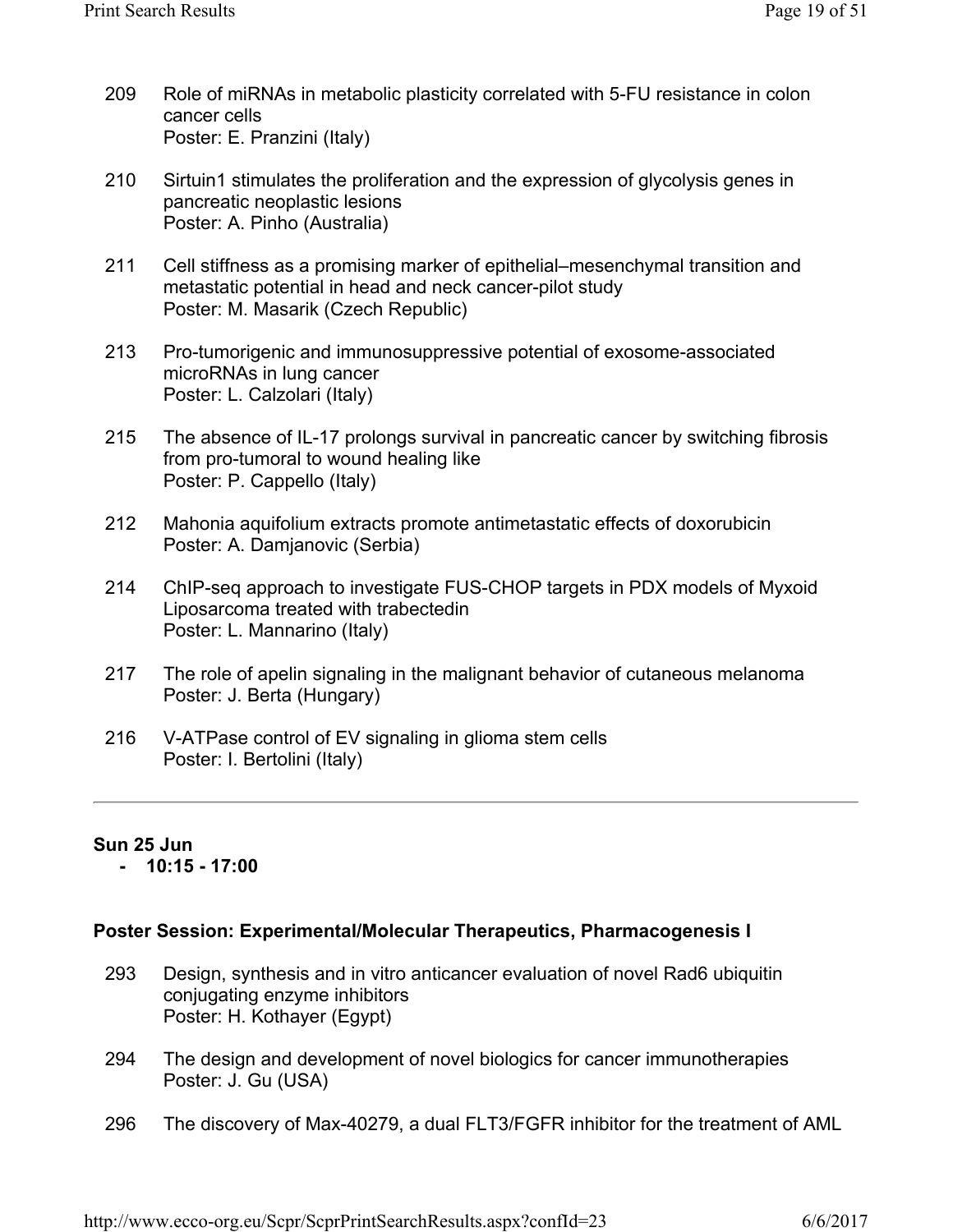Poster: Y. Wang (China)

- Identification of dual inhibitors of glutaminase and glutamate dehydrogenase that disrupt mitochondrial function and prevent growth of cancer cells Poster: B.H. Ruan (USA) 295
- From bench to clinic: DBPR114 as a potent multi-kinase inhibitor in the treatment of various cancers Poster: H.P. Hsieh (Taiwan) 297
- Systemically delivered human telomerase reverse transcriptase (hTERT)-targeting p53-laden adenovirus (ad5CMV- hTERT-p53): Efficacy and toxicity test Poster: W.S. Lee (Korea) 298
- A novel palladacycle complex with anti-cancer activity against breast cancer and melanomas also exhibits potent cytotoxicity in a range of sarcomas Poster: J. Bleloch (South Africa) 299
- Nanomedicine changing glioma microenvironment by targeting laminin-411–β1 integrin–Notch system provides effective preclinical treatment Poster: J. Ljubimova (USA) 300
- Evaluation of a FLT3 inhibitor LDD1937 as an anti-leukemic agent for acute myeloid leukemia Poster: S.Y. Han (Korea) 301
- MiR-148a increases the sensitivity to cisplatin by targeting Rab14 in renal cancer cells Poster: T.J. Lee (South Korea) 302
- Gellan gum microsphere encapsulate the nanocarrier of doxorubicin as the chemoembolization agent of hepatoma therapy Poster: M.W. Lee (Taiwan) 303
- Hexavalent CD27 agonists show single agent anti-tumor activity in mouse syngeneic tumor models which is augmented by combination with anti-PD-1 Poster: M. Thiemann (Germany) 304
- Core-shell lipo-polymersomes stabilized by iron oxide nanoparticles for synergistically targeted and magnetically-guided gene delivery to enhance tumor therapy Poster: S.Y. Chen (Taiwan) 309
- Molecular modelling of berberine derivatives as inhibitors of smoothened receptor using a new drug discovery script for a large numbers of compounds Poster: P. Jabbarzadeh Kaboli (Malaysia) 310
- Molecular modelling, molecular dynamics simulations and in vitro evaluation of Berberine as an inhibitor of MAP kinase and PI3K pathway 308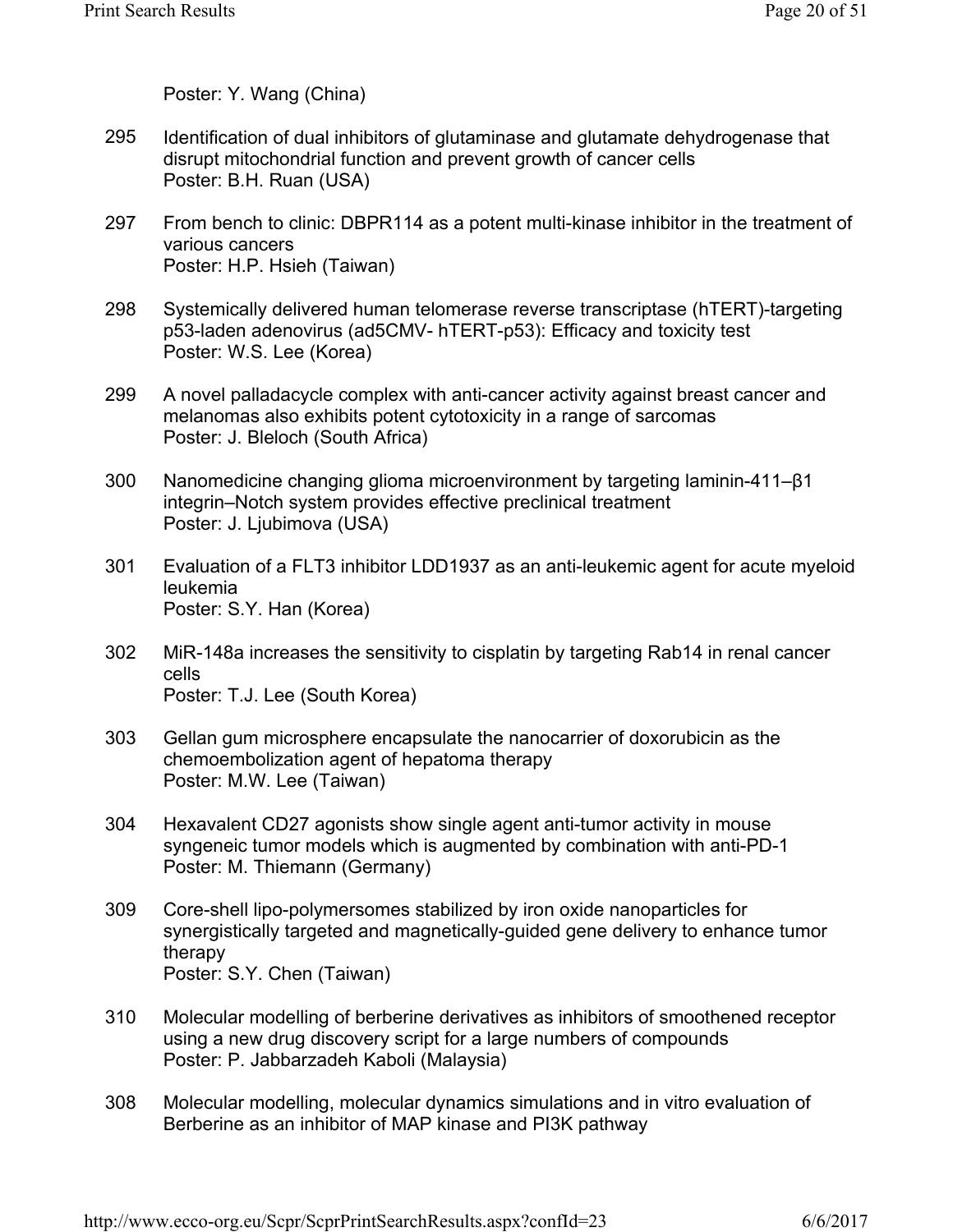Poster: P. Jabbarzadeh Kaboli (Malaysia)

- Cell cytotoxic effects of clioquinol and prepare of a gellan gum/glucosamine hydrogel carrier for oral cancer therapy Poster: S.J. Chang (Taiwan) 305
- Preclinical models of patient derived ovarian cancer xenograft (OC-PDX) to study the response of the PARP inhibitor olaparib Poster: F. Bizzaro (Italy) 306
- SG3400, a novel pyrrolobenzodiapine (PBD) antibody-drug conjugate payload with an extended therapeutic window Poster: J. Hartley (United Kingdom) 307
- Thermosensitive pluronic lecithin organogel for intratumoral injection to co-deliver Docetaxel and Cisplatin: A synergistic combination therapy for ovarian cancer Poster: C.e. Chang (Taiwan) 312
- Optimization and pharmacological evaluation of inhibitors targeting DYRK kinases in glioblastoma Poster: L. Munoz (Australia) 311
- Oxadiazolopyrazine derivatives: Synthesis and anticancer mechanism investigation Poster: W.S. Li (Taiwan) 313
- CellAccumulator (ACCUM): A novel technology that enhances trastuzumabemtansine cellular accumulation and cytotoxic effectiveness Poster: J. Leyton (Canada) 314
- Cell-free circulating tumor DNA as a surrogate marker for detecting GIST recurrence or progression Poster: C.Y. Jeff (Taiwan) 315
- NMS-P088 is a small molecule potent CSF1R kinase inhibitor with macrophages immunomodulatory activity Poster: M. Modugno (Italy) 318
- Mechanisms of resistance to FGFR-targeted therapy in bladder cancer Poster: G. Pettitt (United Kingdom) 316
- Antitumor and antimetastatic activity of trabectedin in preclinical models of melanoma Poster: L. Carminati (Italy) 319
- Using bispecific antibody non-covalently bound to docetaxel-loaded mPEGylated nanoparticle to enhance therapeutic efficacy in the MCF-7 HER2 tumor bearing mice Poster: C.Y. Su (Taiwan) 320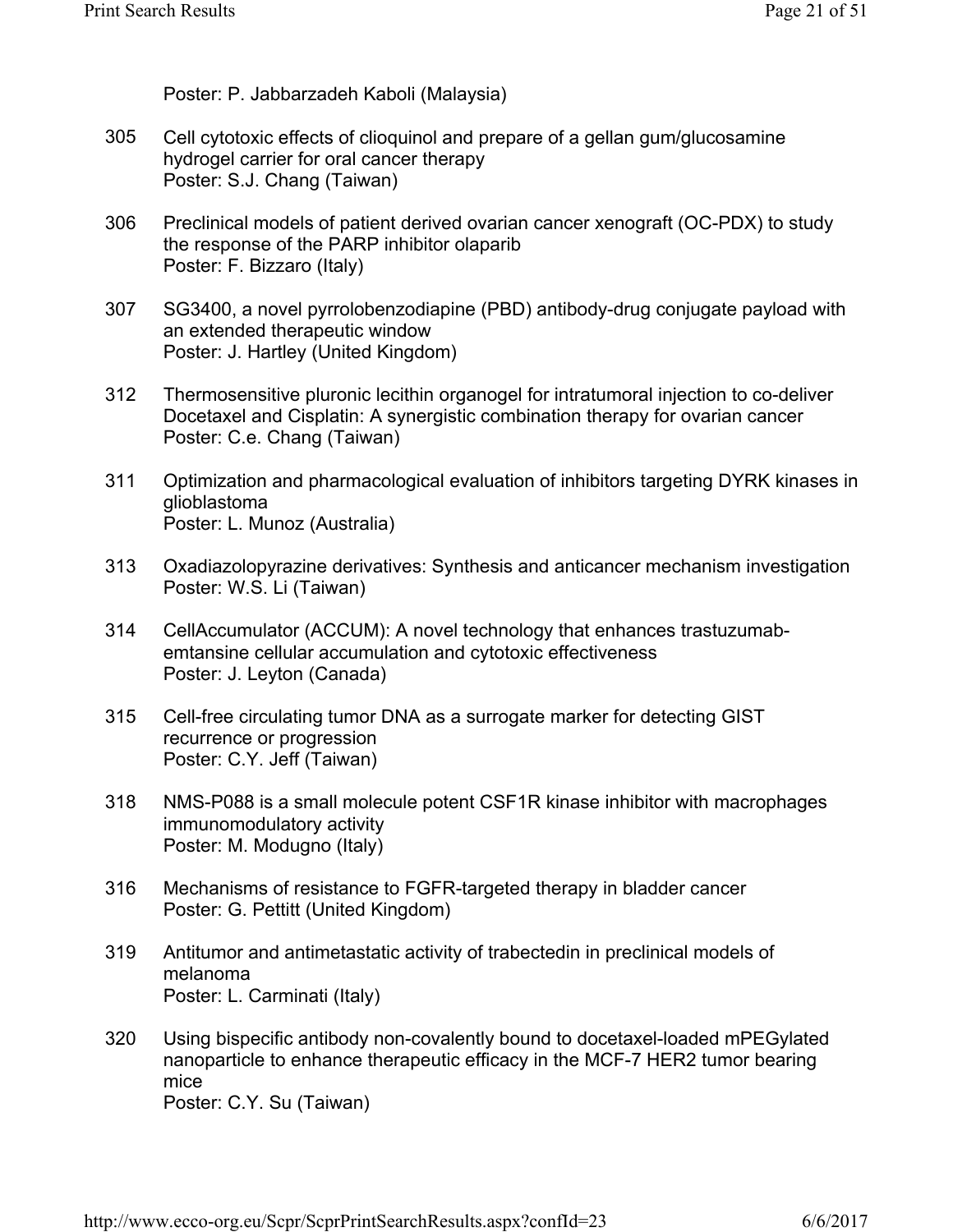- Rice protein prolamin promotes anti-tumor immune reaction and inhibits leukemia growth in vivo Poster: Y.J. Chen (Taiwan) 324
- Hyperthermia induces the response of endoplasmic reticulum and promotes apoptosis-based therapeutic effectiveness in malignant melanoma Poster: M. Panagiotidis (United Kingdom) 323
- Effects of norcantharidin on inhibiting distant metastasis of the colorectal cancers Poster: H.F. Liao (Taiwan) 325
- Prevention of Adriamycin-induced Cardiac Damage by NAD-Modulation Poster: Y. Sei-hoon (South Korea) 321
- Trichodermin exhibits the potent and selective antitumor activity against human pancreatic cancer Poster: S.W. Wang (Taiwan) 322
- Low molecular weight phosphotyrosine protein phosphatase (LMW-PTP) targeting increases sensitivity of melanoma cancer cells toward chemo- and radio-therapy Poster: P. Paoli (Italy) 326
- Targeting of breast cancer stem-like cells by the duocarmycin-based HER2 targeting antibody-drug conjugate SYD985 Poster: T. Tomar (Netherlands) 327
- Human Recombinant Arginase I (Co)-PEG5000 [HuArgI (Co)-PEG5000]-Induced arginine deprivation leads to autophagy-mediated cell death in Pancreatic Cancer Cells Poster: R. Abi-Habib (Lebanon) 328
- An Antibody Drug Conjugate targeting HER-3 demonstrates promising antitumor efficacy in a wide range of human cancer Poster: G. Sala (Italy) 330
- Development of a novel antibody-drug conjugated targeting endosialin/TEM1: Potent antitumor activity in sarcoma Poster: S. Iacobelli (Italy) 329
- Chemoresistance of lung cancer is curable through a CD44 targeted drug delivery system Poster: Y. Quan (Korea) 331
- Suppression of breast carcinogenesis and metastasis by targeting glucose metabolism with HJC0152 Poster: Q. Shen (USA) 332
- Novel small-molecule MDM2 inhibitors: A potent anti-cancer therapeutics Poster: S. Jelen (Poland) 333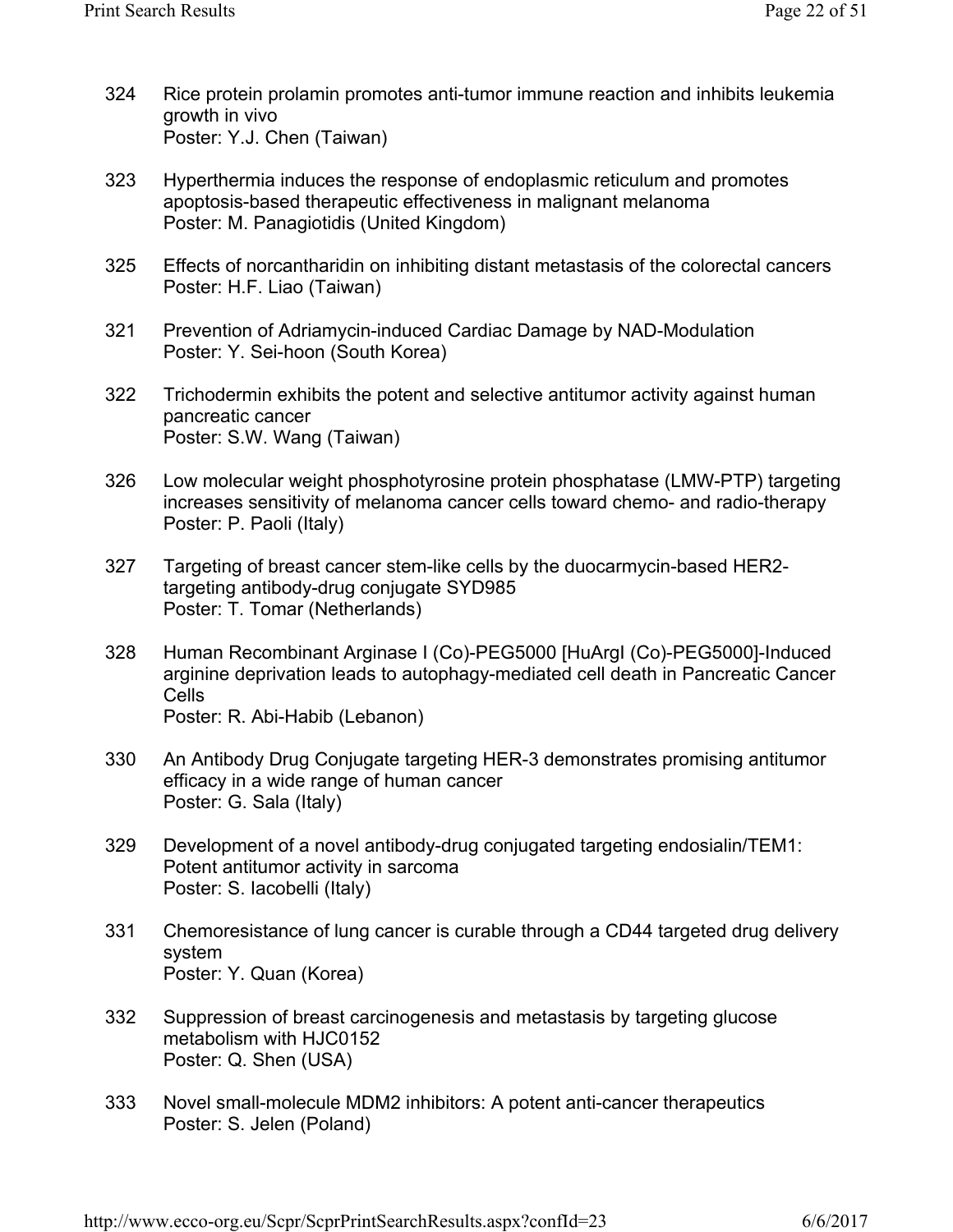- Development of novel anti-breast cancer agents based on omega-3 epoxy fatty acid analogues Poster: Y. Al-Zubaidi (Australia) 334
- Inhibition of βIII-tubulin in mouse pancreatic tumors in vivo using RNAi-based nanomedicines reduces tumor growth and metastases Poster: J. McCarroll (Australia) 335
- HDAC4 and HDAC6 sustain DNA double strand break repair and stem-like phenotype thus promoting radioresistance in glioblastoma cells Poster: C. Festuccia (Italy) 337
- Involvement of cellular stress response in hypoglycemia-induced reversible resistance to different modalities of cancer therapy Poster: M. Jeong (Korea) 336
- Anti-αVβ3 integrin peptidomimetic-Sunitinib dual conjugates as therapeutic tool for the inhibition of integrin/growth factor crosstalk in human melanoma cells Poster: F. Bianchini (Italy) 338
- Pan-RAF and MEK vertical inhibition enhances therapeutical response in nonV600E BRAF mutant cell lines Poster: E. Molnár (Hungary) 339
- FOXO1 contribution to ovarian carcinoma cell response to the XPO1 inhibitor KPT-330 in combination with cisplatin Poster: C. Corno (Italy) 341
- Indocyanine green and doxorubicin-loaded fucoidan/protamine nanoparticles as a multifunctional drug carrier for combination cancer therapy Poster: F.L. Mi (Taiwan) 340

### **Sun 25 Jun**

 **- 10:15 - 17:00** 

### **Poster Session: Mouse Models**

- Effects of NO and H2S releasing doxorubicin on a xenograft model of chemoresistant prostate cancer Poster: L. Cinci (Italy) 399
- Establishment of Patient-Derived Xenografts (PDX) to study the biology and therapy of bone sarcomas Poster: M.C. Manara (Italy) 400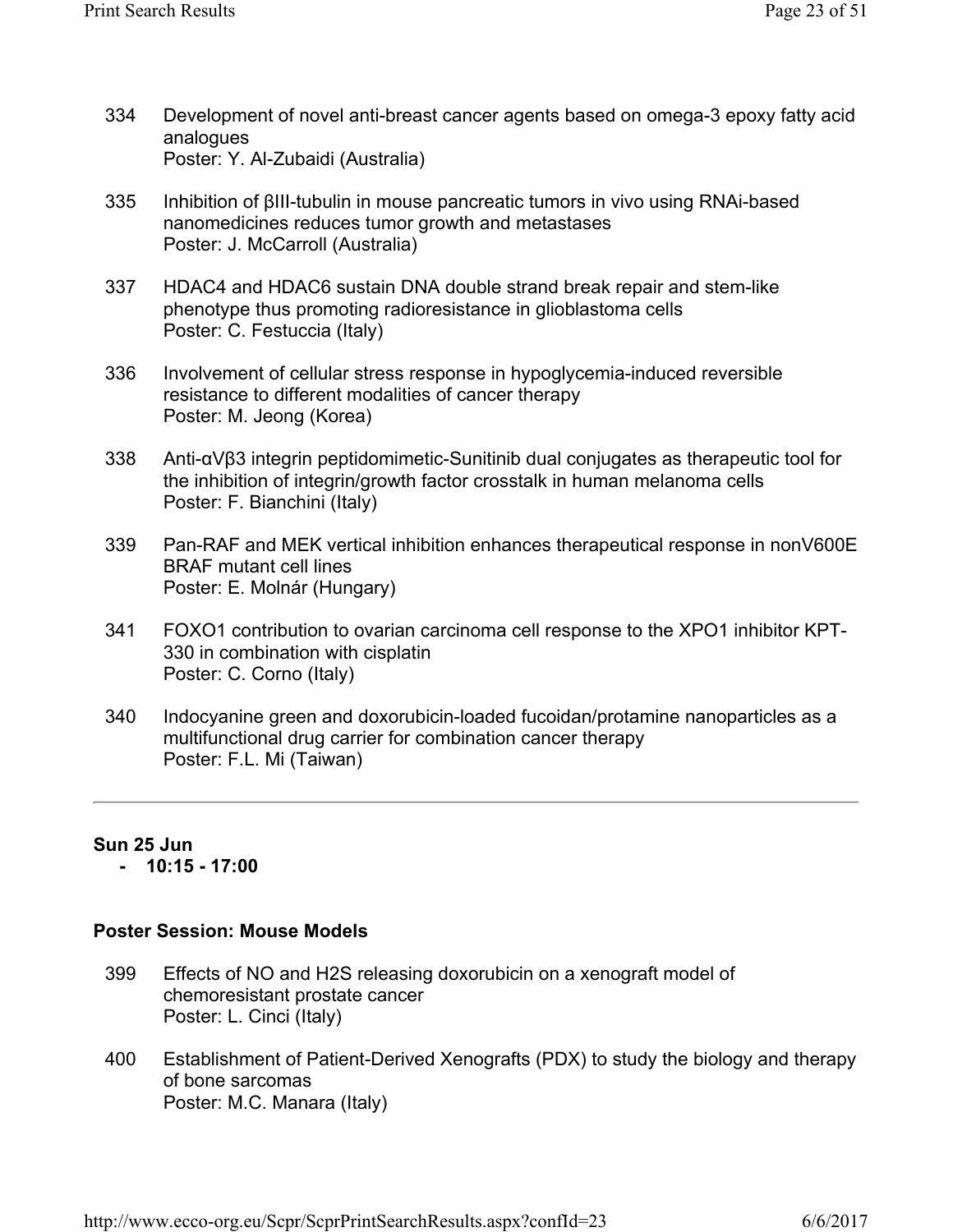Patient-derived xenograft (PDX) models of Glioblastoma: From basic research to preclinical studies Poster: A. Golebiewska (Luxembourg) 401

### **Sun 25 Jun**

 **- 10:15 - 17:00** 

### **Poster Session: Prevention and Early Detection**

- Factors associated with the occurrence and prognosis of bladder cancer environmental and proteomic approaches Poster: K.H. Hsu (Taiwan) 403
- Evaluation of novel biomarkers associated to pancreatic carcinogenesis for the early diagnosis of pancreatic ductal adenocarcinoma Poster: M.A. Kamal (Italy) 404
- CD157 as a potential pleural effusion biomarker for malignant mesothelioma Poster: S. Morone (Italy) 405
- Immunoprevention Portfolio of the NCI PREVENT Cancer Program Poster: S. Sei (USA) 407
- Bone marrow represents an early sensor of incipient malignancies occurring at distant site Poster: C. Chiodoni (Italy) 408
- Serum miRNAs as biomarkers for early diagnosis of non-small cell lung cancer Poster: P. D'Antona (Italy) 409
- Identification of circulating microRNAs as early biomarkers of tumor development in a pre-clinical mouse model of mammary carcinogenesis Poster: T.A. Renzi (Italy) 410
- Patient navigation: Mitigating the surge of cancer in sub-Saharan Africa Poster: R.C. Chidebe (Nigeria) 411

### **Sun 25 Jun**

 **- 10:15 - 17:00** 

### **Poster Session: Radiobiology/Radiation Oncology I**

413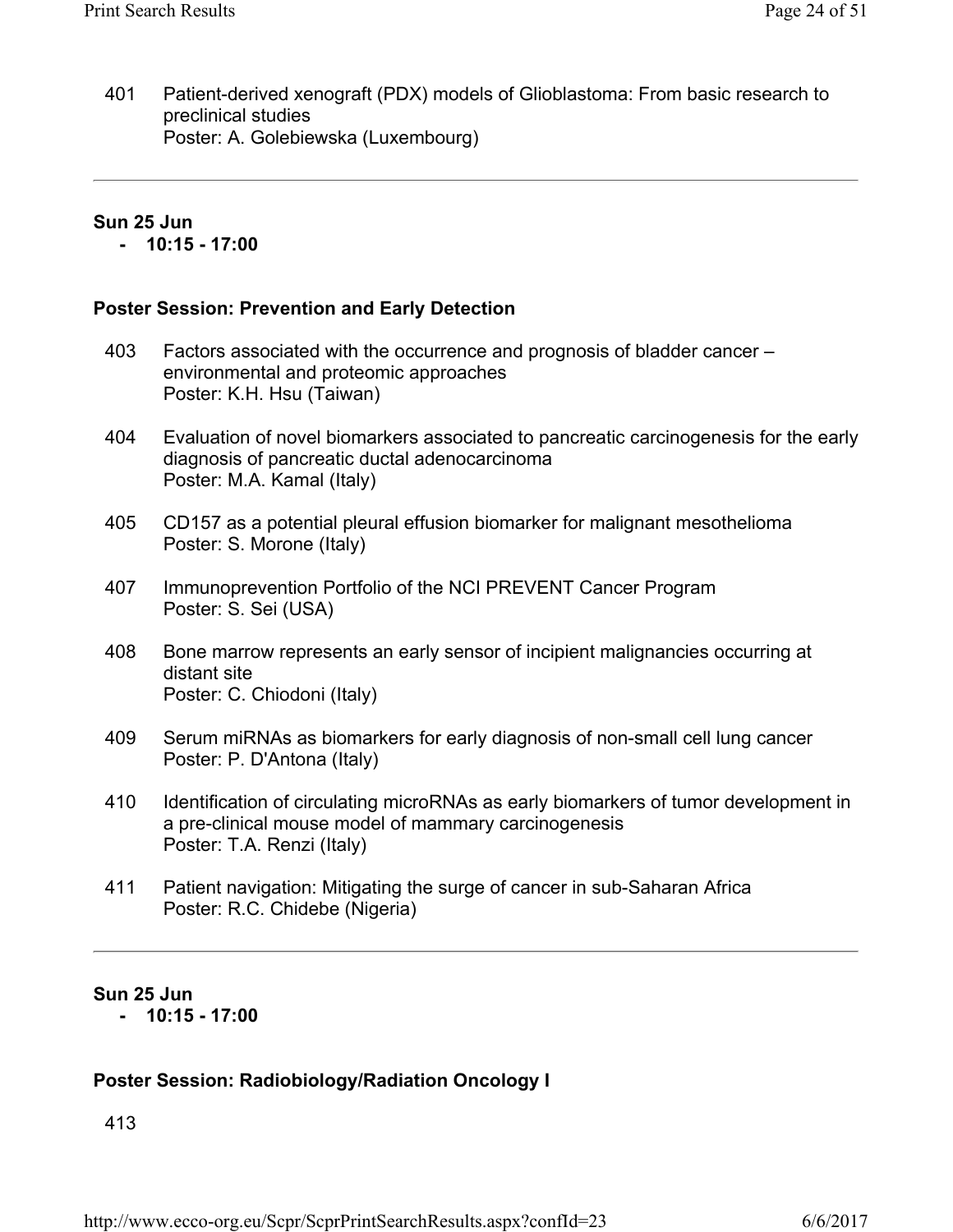Adjuvant radiation therapy effects systemic immune response cells in female breast cancer patients Poster: N. Lewin (Sweden)

- Oesophageal radiotherapy and metallic stenting are effective for the stenosis of advanced oesophageal cancer; Compared to stenting for patients without radiotherapy Poster: T. Toyokawa (Japan) 415
- Alteration of carbohydrate metabolic pathway of hepatoma following radiation therapy Poster: C.S. Chiang (Taiwan) 416
- Enhancement of soft tissue sarcoma cell radiosensitivity by poly(ADP-ribose) polymerase-1 inhibitors Poster: M. Sottili (Italy) 417

# **Sun 25 Jun**

### **- 10:15 - 17:00**

### **Poster Session: Signalling Pathways I**

- Anti-tumor mechanisms of J2, a novel aliphatic hydroxamate derivative, in FaDu head and neck cancer cells Poster: M.J. Hsu (Taiwan) 428
- Signaling mechanisms involved in IL-6-induced epithelial-to-mesenchymal transition in MCF-7 cells Poster: Y.F. Hsu (Taiwan) 429
- ITB02, a novel indol derivative, impairs tumor angiogenesis and growth by interfering with VEGF-A/VEGFR2 pathway Poster: S.W. Huang (Taiwan) 430
- Using retinoic acid to treat triple-negative breast cancer Poster: K. Coyle (Canada) 431
- The role of Pdk1-dependent signalling pathways in pancreatic cancer Poster: F. Hesse (Germany) 432
- Receptor-antibody clustering induced endocytosis of HER2 has therapeutic potential in breast cancer Poster: J. Wymant (United Kingdom) 433
- HER3 activating mutations facilitate human mammary epithelial cells resistant to HER2 inhibition 434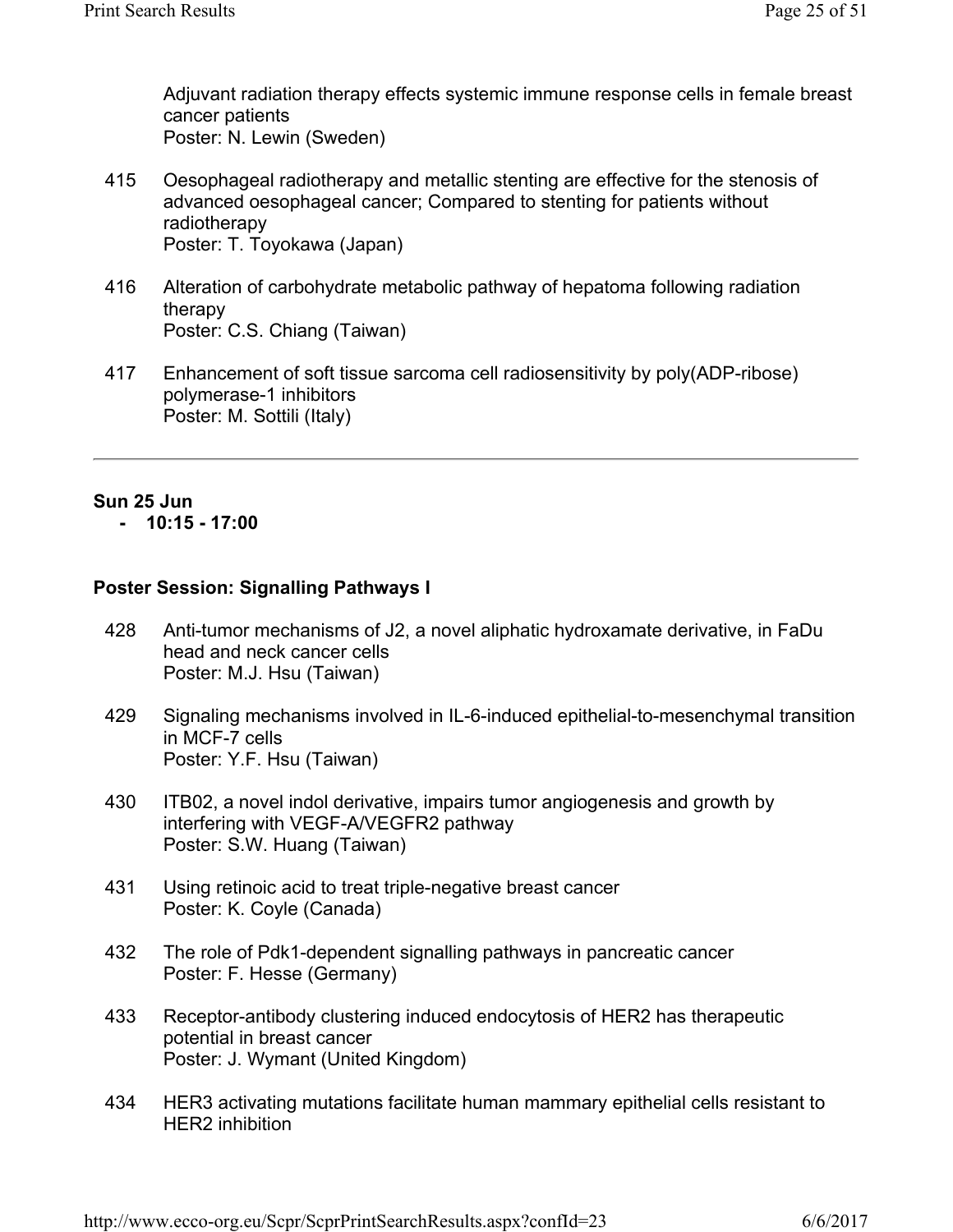Poster: J. Garrett (USA)

- Resistance to tyrosine-kinase inhibitors in ALK-positive lymphoma: Key differences with lung cancer suggest new strategies to prolong disease control Poster: J. Schatz (USA) 435
- Recombinant anthrax lethal toxin inhibits colon cancer cell proliferation through targeting the MAPK and Rho GTPase pathway Poster: M. El-Sibai (Lebanon) 436
- Kinase recomplementation screen in Pdk1 deleted pancreatic tumor cell lines Poster: L. Liotta (Germany) 437
- Prolonged Cetuximab treatment selects for novel, activating mutations in the ligandbinding domain of EGFR in head and neck squamous cell carcinoma Poster: M. Bredel (USA) 439
- P73 induce apoptosis by transcription-independent mechanism Poster: S.U. Choi (Korea) 438
- Differential anti-proliferative activity of isoflavones against Src- and Ras-activated human adenocarcinoma cells Poster: M. Ono (Japan) 441
- Screening of novel druggable targets blocking SOD3 function in developing colon adenocarcinoma Poster: M. Laukkanen (Italy) 443
- The major histocompatibility complex (MHC) class II mediated signalling increases lipid raft recruitment of adhesion receptors and signal transduction proteins in melanoma cells Poster: G. Barbieri (Italy) 442

# **Sun 25 Jun**

 **- 10:15 - 17:00** 

### **Poster Session: Translational Research I**

- Immune stimulation by approved PAMP drugs Poster: U. Hobohm (Germany) 459
- Correlation between luminal A molecular subtype and the immunohistochemical characteristics among Jordanian breast cancer patients Poster: L. Hamadneh (Jordan) 460
- A novel rational treatment modality for brain cancer: TMZ and Zn2+ 461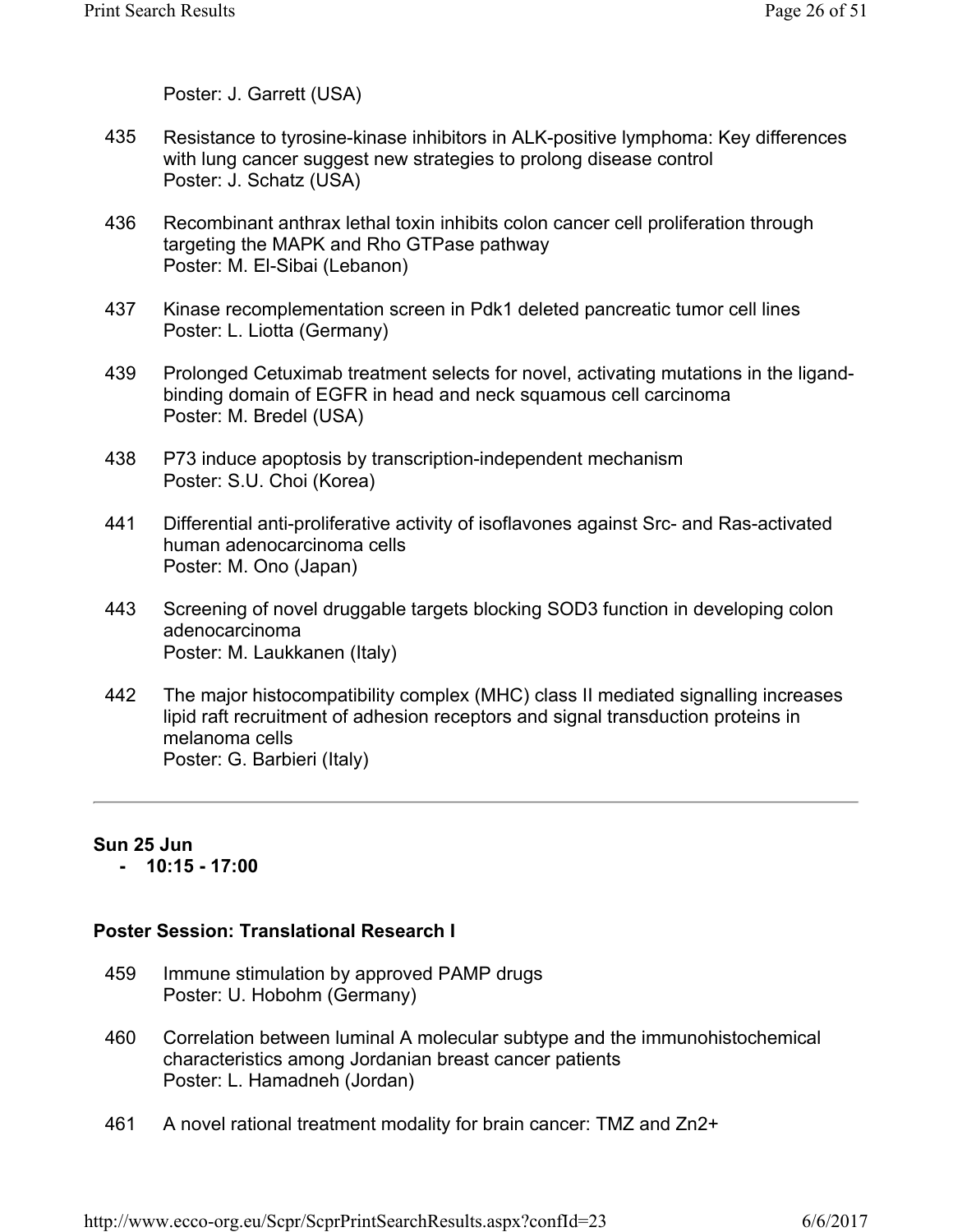Poster: R. Shai (Israel)

- Construction a high efficient multi-gene biochip for detection the circulating biomarkers of colorectal cancer patient with early relapse Poster: J.Y. Wang (Taiwan) 462
- Tailored cell cycle-targeting combinations as an effective first- and second-line therapy in patient-derived models of pancreatic cancer Poster: M. Pajic (Australia) 463
- Reliable inference of genes associated with resistance to immuno and targeted cancer therapy Poster: P. Jiang (USA) 465
- Community shifts in the oral microbiome across the spectrum from benign breast disease to invasive breast cancer Poster: T. Hieken (USA) 466
- Thyroid hormones and TRβ agonists as potential therapeutic agents in HCC Poster: E. Puliga (Italy) 467
- Optical Imaging of αvβ3 integrin expression with a new Near-Infrared Fluorescent RGD probe Poster: A. Cordaro (Italy) 468
- Aryl hydrocarbon receptor regulates histone deacetylase 8 expression to repress tumor suppressive activity in hepatocellular carcinoma Poster: S.N. Wang (Taiwan) 469
- Mechanisms of acquired resistance to cetuximab: Role of interleukin 1 Poster: M. Lauriola (Italy) 471
- Synergistic effect of PI3K and FAK inhibition in squamous lung cancer cells with reduced PTEN level Poster: A. Cavazzoni (Italy) 470
- Investigating the role of circulating tumor cells in biliary tract cancer Poster: C. Reduzzi (Italy) 473
- Multi-omics profiling of sequential tumor and liquid biopsies allowed identification of biomarker candidates of therapeutic resistance in metastatic colorectal cancer; Q-CROC-01: NCT00984048 Poster: K. Gambaro (Canada) 472
- Targeting cyclin-dependent kinases in osteosarcoma can increase the efficacy of DNA damaging drugs Poster: M. Serra (Italy) 474

475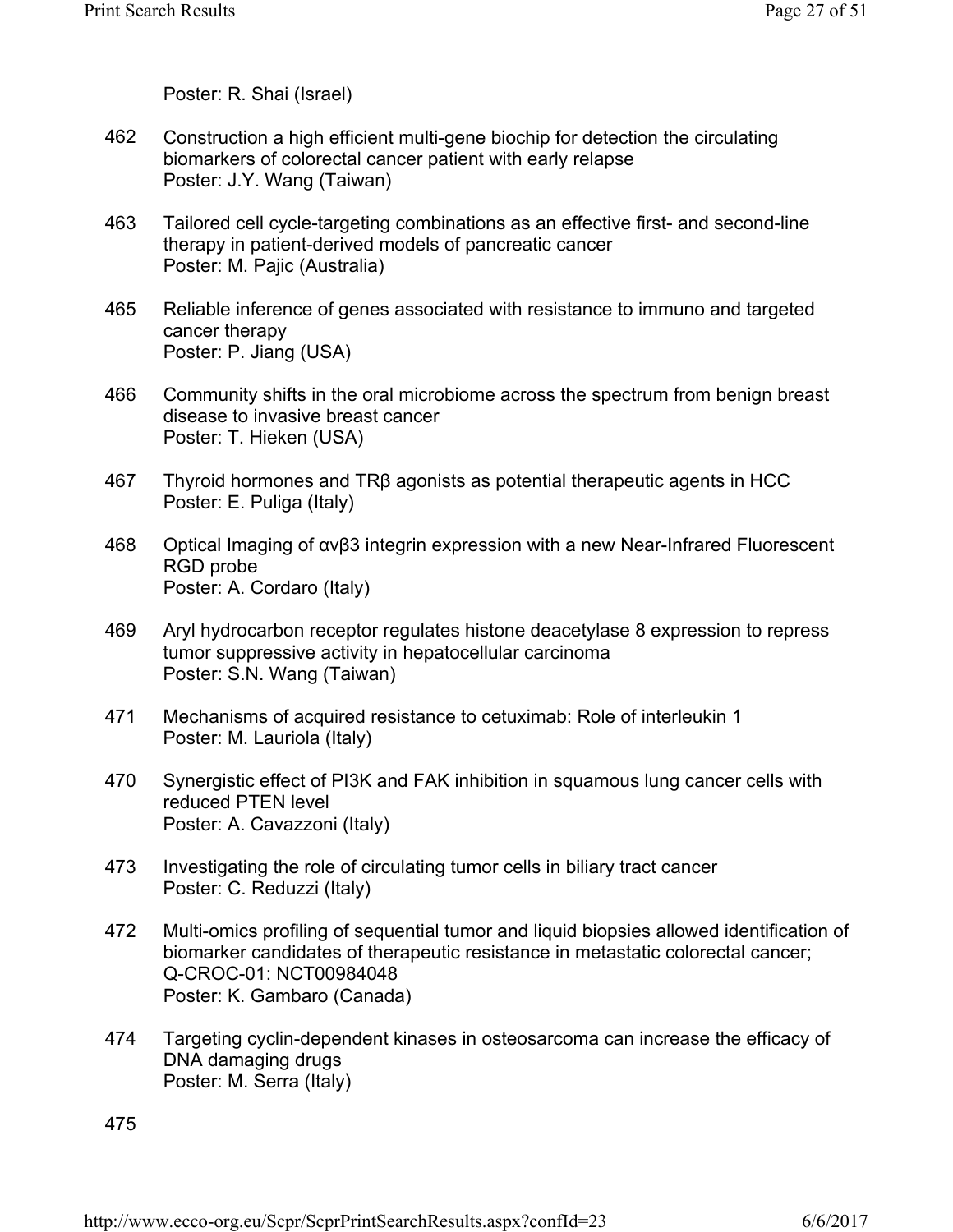Development and characterization of microfluidic models of the tumour microenvironment for translational research Poster: M. Virumbrales-Munoz (Spain)

- The association of Palbociclib with PI3K inhibitors as a new therapeutic strategy in the treatment of Mesothelioma Poster: G. Digiacomo (Italy) 476
- Prognostic significance of PD-L1, PD-L2, Caspase 3, and Ki-67 expressions in resected Non-Small Cell Lung carcinoma Poster: J. Yoo (South Korea) 479
- Immunohistochemical profiling of c-Met, VEGF, TGF-ßRII and PTEN, and EGFR mutation in surgically resected Non-Small Cell Lung carcinoma: Their correlation and prognostic significance Poster: J. Yoo (South Korea) 478
- Potential biomarkers for personalized oncology radiation in uterine cervical cancer Poster: P. Moreno-Acosta (Colombia) 477
- The effect of accumulation of mutated gene, K-RAS, in gastrointestinal cancer cells and IGF-1R blockades Poster: Y. Adachi (Japan) 480
- Tumour inherent IFN regulators as biomarkers of metastasis and immunotherapeutic response in breast cancer Poster: B. Parker (Australia) 483
- Effect of combining osimertinib with trastuzumab emtansine (T-DM1) or pemetrexed in NSCLC cell lines carrying EGFR activating mutations Poster: R. Alfieri (Italy) 482
- The role of pancreatic cancer metabolic rewiring in driving the expression of CES2, a predictor of response to FOLFIRINOX therapy Poster: M. Capello (USA) 481
- In vivo and in vitro activity of a new Anti-Cancer Phenolato Titanium(IV) Complex Poster: O. Braitbard (Israel) 484
- Dissecting primary resistance to anti-EGFR monoclonal antibodies in RAS and BRAF wild-type metastatic colorectal cancer (mCRC): A case-control study Poster: C. Cremolini (Italy) 485
- Developing an NIR heatable EDGS films to simultaneously detect, quantity and remove hydrogen peroxide in solution with index by fluorescent intensity Poster: T.W. Chung (Taiwan) 486
- Universal consent for bio-specimens: A novel electronic/video consent Poster: A. Naeim (USA) 487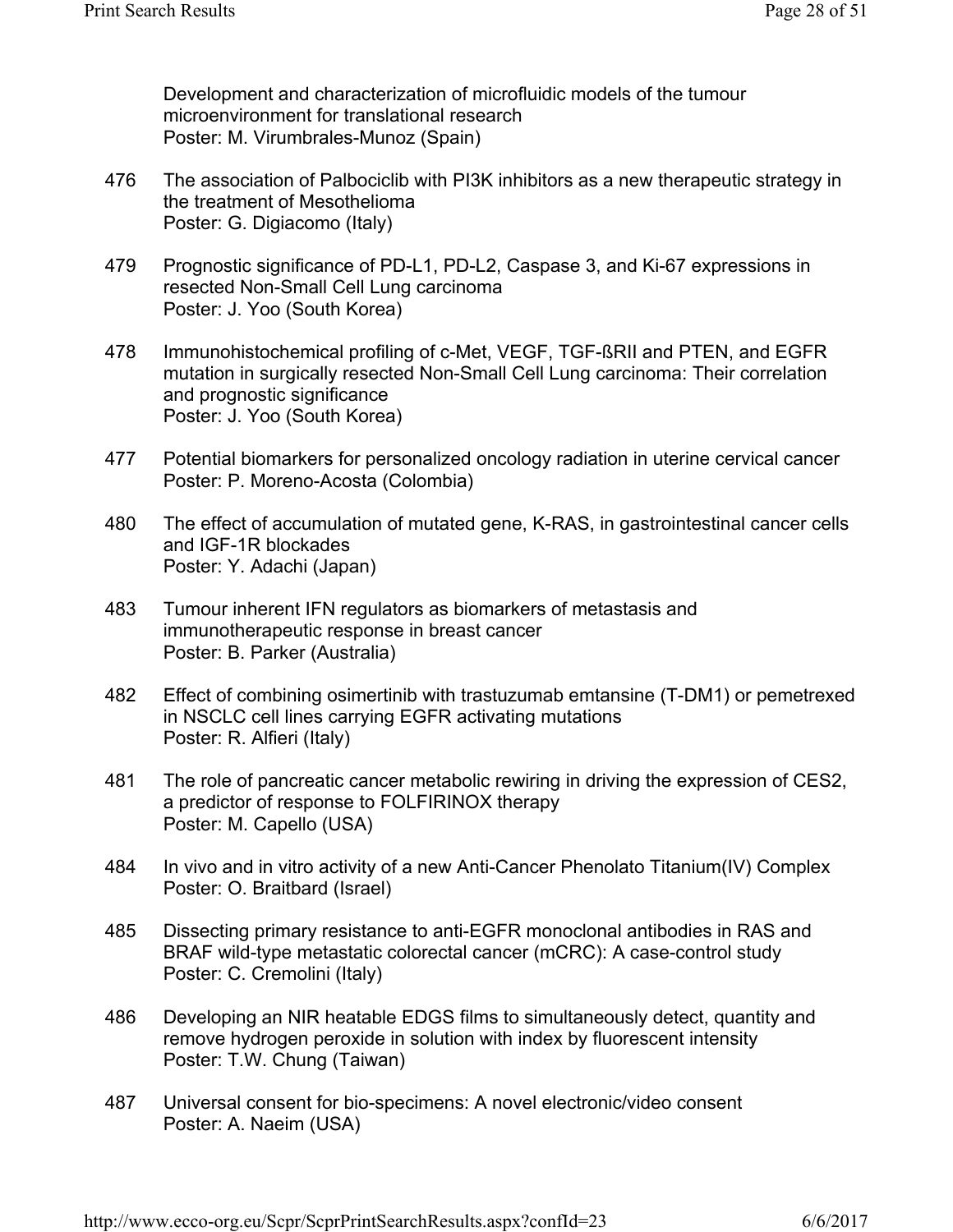- miRNA targets of CXCR4 in synovial sarcoma Poster: L. Pazzaglia (Italy) 488
- Bioanalytical PK support for immunotherapeutics: The need for sensitivity combined with broad assay range – case studies Poster: M. Spengler (Germany) 491
- Bioanalytical method for ultra sensitive quantification of interleukin-6 to support clinical phase III trial Poster: M. Spengler (Germany) 492
- Development of an Immuno-PCR assay combining broad assay range and excellent sensitivity to support development of a immuno modulator antibody drug Poster: M. Spengler (Germany) 489
- Phase I clinical trial of high purity and activity NK cells therapy in combination with IgG1 antibody in patients with gastric or colorectal cancer Poster: T. Ishikawa (Japan) 490
- Xenospheres: A comprehensive patient-derived in vitro model to study response and resistance to targeted therapies in metastatic colorectal cancer Poster: P. Luraghi (Italy) 493
- Chimeric Antigen Receptor (CAR) T-cell immunotherapy for MUC1-positive breast cancer Poster: A. Gavriil (United Kingdom) 494
- Phase I/II CANON study: Oncolytic immunotherapy for Non-Muscle Invasive Bladder Cancer (NMIBC) using Intravesical Coxsackievirus A21 Poster: H. Pandha (United Kingdom) 496
- Targeting Chronic Myeloid Leukemia Stem Cells with the ERK5 pathway inhibitors Poster: I. Tusa (Italy) 495

### **Sun 25 Jun**

 **- 10:15 - 17:00** 

### **Poster Session: Tumour Immunology I**

Selective expression of a potent anti-survival protein, Clusterin, in monocytes allows exquisite chemotherapeutic targeting of Myeloid-Derived Suppressor Cells in breast cancer Poster: J. Djeu (USA) 536

537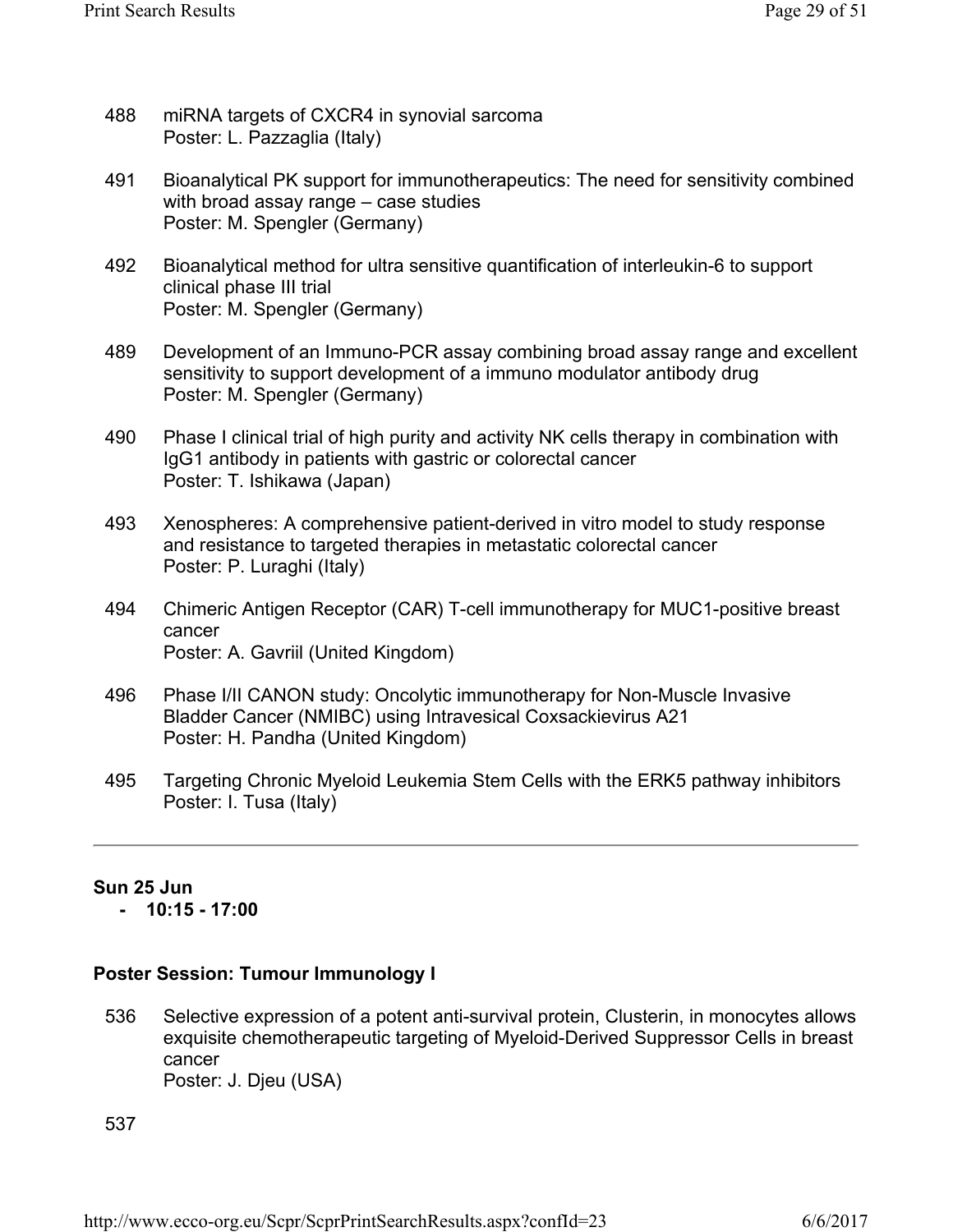Microenvironment in tumor-draining lymph nodes from patients with HPV-related vulvar cancer Poster: M. Heeren (Netherlands)

- Distinct immune status in patients with adenocarcinoma and squamous cell carcinoma: Implication for immunotherapy of non-small cell lung cancer Poster: N. Hradilova (Czech Republic) 538
- Formyl peptide receptor 1 inhibits gastric cancer angiogenesis and growth by controlling omega-3 and omega-6 polyunsaturated fatty acids metabolism Poster: N. Prevete (Italy) 539
- Liposomal phosphodiester (PO)-CpG enhanced recombinant lipidated HPV E7 induced antitumor immunity Poster: S.J. Liu (Taiwan) 541
- Immune microenvironment of experimental rat C6 gliomas resembles human glioblastomas and is modulated by tumor-derived Osteopontin Poster: A. Gieryng (Poland) 540
- PD-L1 is a therapeutic target of the BET protein inhibitor JQ1 and a promising prognostic biomarker in neuroblastoma when combined with HLA class I Poster: O. Melaiu (Italy) 542
- Resistance mechanisms to PD-1 therapy in melanoma: Three cases Poster: K. Wells (USA) 545
- Indoleamine 2,3-dioxygenase regulates anti-tumor immunity in lung cancer by metabolic reprogramming of immune cells Poster: J. Deshane (USA) 544
- Deciphering HLA motifs across HLA peptidomes correctly predicts neo-antigens Poster: M. Bassani-Sternberg (Germany) 543
- Targeted Interferon gene delivery reprograms the tumor microenvironment and induces protective immunity against multiple neo-antigens Poster: G. Escobar (Italy) 548
- Immune microenvironment changes in EGFR tyrosine kinase inhibitor resistant mutant hEGFR bitransgenic mice model Poster: S.H. Hong (Korea) 546
- Visualization of intravital melanoma-T cell interaction in human cell derived xenografts Poster: Y. Wolf (Israel) 549
- Immunomodulatory action of hypomethylating agent Guadecitabine in ovarian cancer Poster: M. Natoli (United Kingdom) 551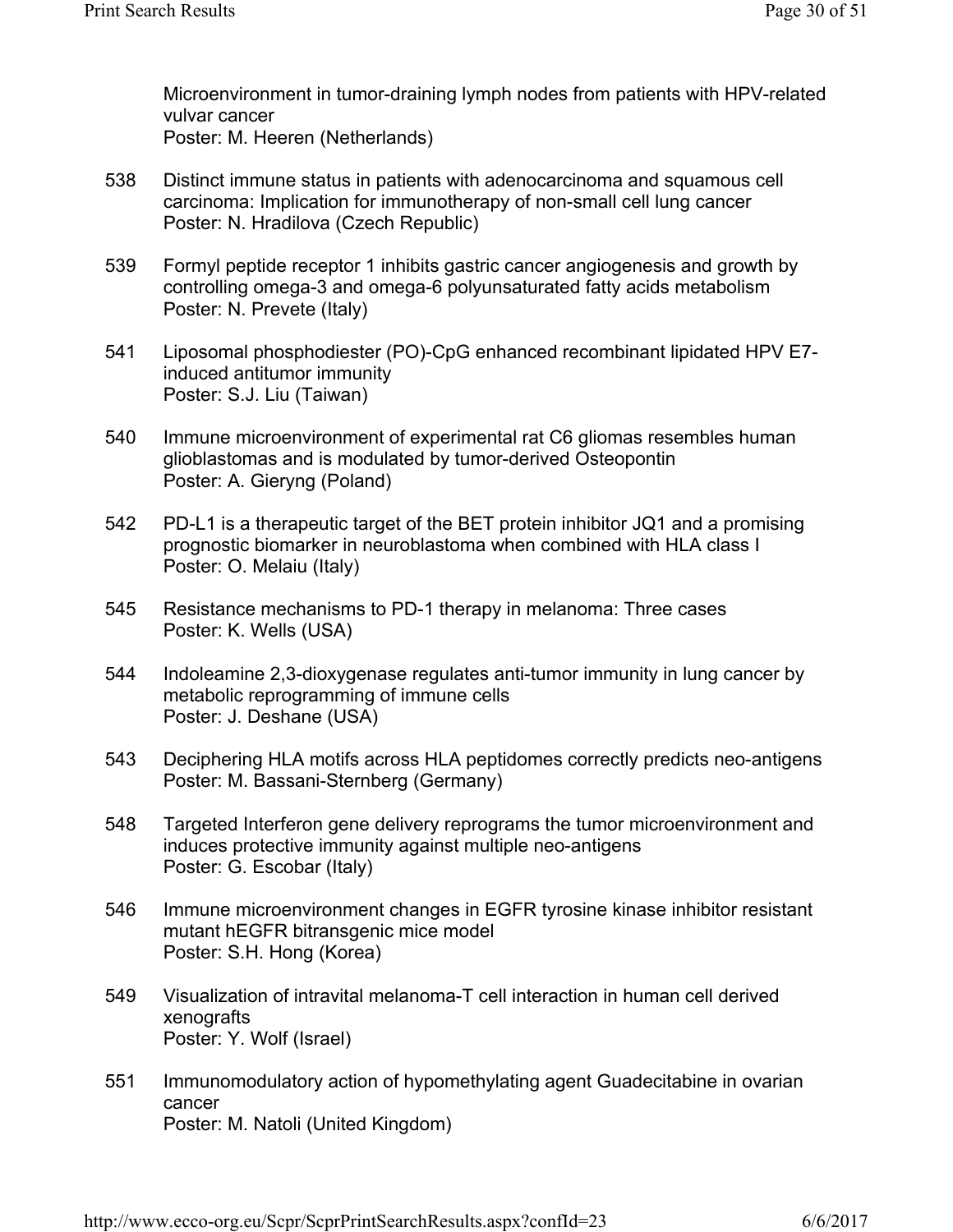- UCP2-regulated immunostimulatory shift in the tumor microenvironment of melanomas Poster: W.C. Cheng (Switzerland) 550
- Myeloid and lymphoid dendritic cells in type I and type II of ovarian cancer Poster: I. Wertel (Poland) 552
- Neuronal autoantibodies are prognostic in small cell lung cancer patients and predictive for response to immunochemotherapy Poster: M. Hardy Werbin (Spain) 555
- Elucidating microglia/macrophages heterogeneity in glioblastoma by single-cell transcriptomics Poster: A. Michelucci (Luxembourg) 554
- A differentiated CD47 therapeutic antibody recognizing a novel epitope and sparing erythrocytes and platelets Poster: T. Guo (China) 556
- Theranostic evaluation of the combination of hypofractionated radiotherapy and IL-2/anti-IL-2 complexes in tumor-bearing mice Poster: G. Niedermann (Germany) 557
- A three-dimensional ex vivo platform for assessing targeted immunotherapeutic agents Poster: F. Chiovaro (Switzerland) 560
- The interplay between anti-cd20 therapeutic antibodies and human natural killer cells: Impact of antibody fc engineering Poster: C. Pighi (Italy) 559
- Nivolumab treatment of metastatic renal cancer patients impairs Tregs and potentiates NK function: The role of CXCR4 inhibition (The "ReVoluTion" Trial) Poster: A.M. Trotta (Italy) 558

### **Mon 26 Jun - 10:15 - 17:00**

### **Poster Session: Cancer Genomics, Epigenetics and Genome Instability II**

Implementation of a precision medicine program in pediatric oncology - Results of the pilot study Poster: C. Robledo (Spain) 116

117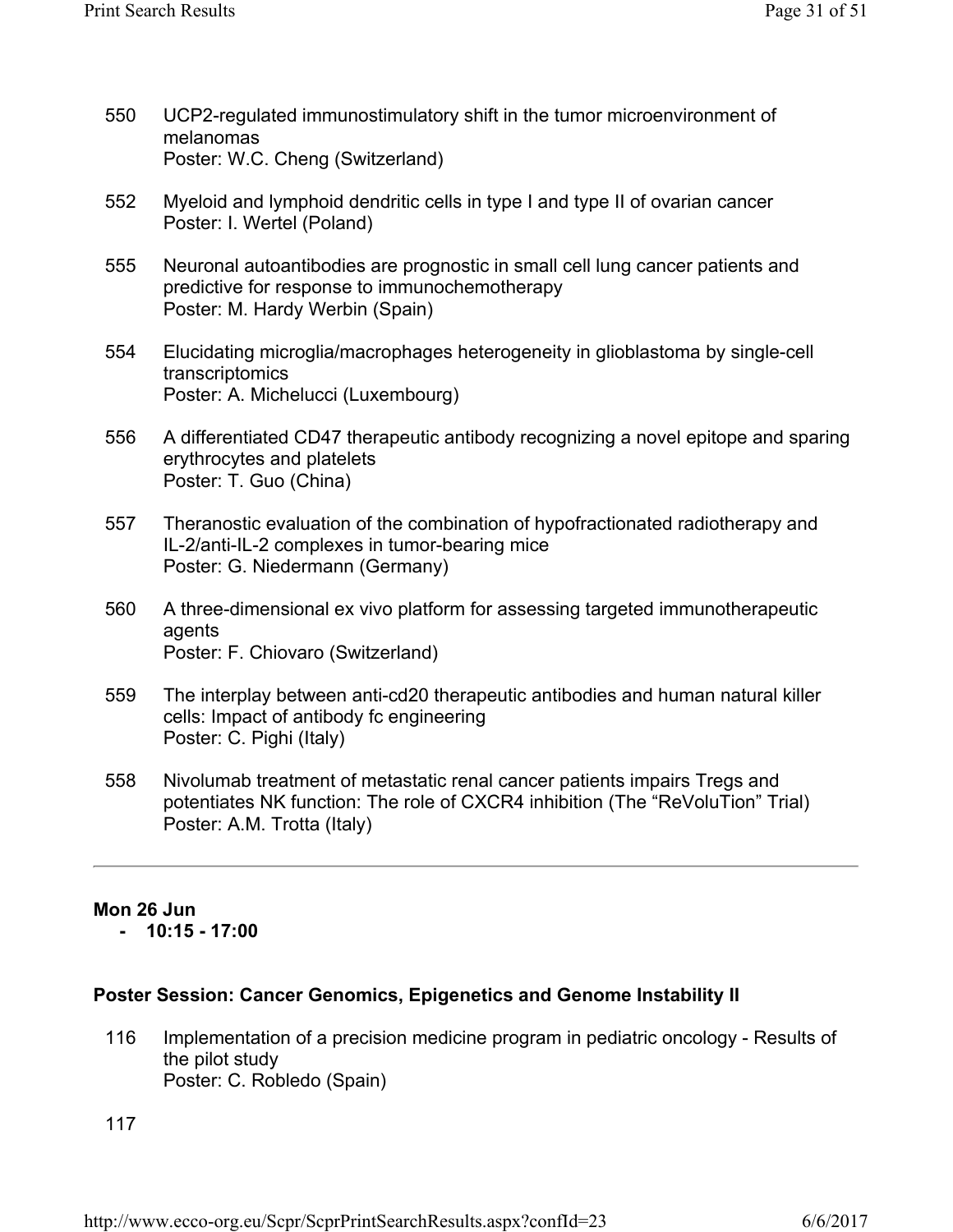Identification of novel cancer biomarkers of prognostic value using specific gene regulatory networks (GRN): A novel role for RAD51AP1 for ovarian and lung cancers Poster: D. Chudasama (United Kingdom)

- 
- Identification of new KEAP1 isoforms a potential biomarker in HCC? Poster: S. Blois (France) 118
- NF-kB-dependent regulation of TET1 in breast cancers Poster: A. Canale (Belgium) 119
- Expression analysis of miR-21, miR-205, EGFR, MINA53 and mTOR in Bulgarian patients with non-small cell lung cancer Poster: V. Petkova (Bulgaria) 120
- microRNAs in immunogenic cancer cell death Poster: M. Ravo (Italy) 121
- Combined use of NGS and dPCR for liquid biopsy of non-metastatic colorectal cancer patients at surgery Poster: M. Allegretti (Italy) 122
- Correlation of CIMP status with clinico-pathological and molecular features of histological variants of colorectal carcinoma Poster: M.C. Turpín Sevilla (Spain) 123
- Genome-wide analysis of liquid biopsies reveals novel layer of tumor heterogeneity in stage 4/M neuroblastoma Poster: P.F. Ambros (Austria) 124
- Novel hypermethylated tumor suppressor genes as indicators of decitabine sensitivity in breast cancer Poster: M. Thomas (Canada) 125
- Discovery of novel methylated biomarkers for early colorectal cancer Poster: P. Zavattari (Italy) 126
- Genome-wide profiling identifies the THYT1 signature as a distinctive feature of widely metastatic Papillary Thyroid Carcinomas Poster: A. Ciarrocchi (Italy) 128
- Ultra-deep sequencing of cell-free DNA for screening and monitoring gynecological cancers Poster: C. Schumacher (USA) 127
- Identification of epigenetic regulators of resistance to HER2-targeted antibodies Poster: M. Gale (USA) 129

130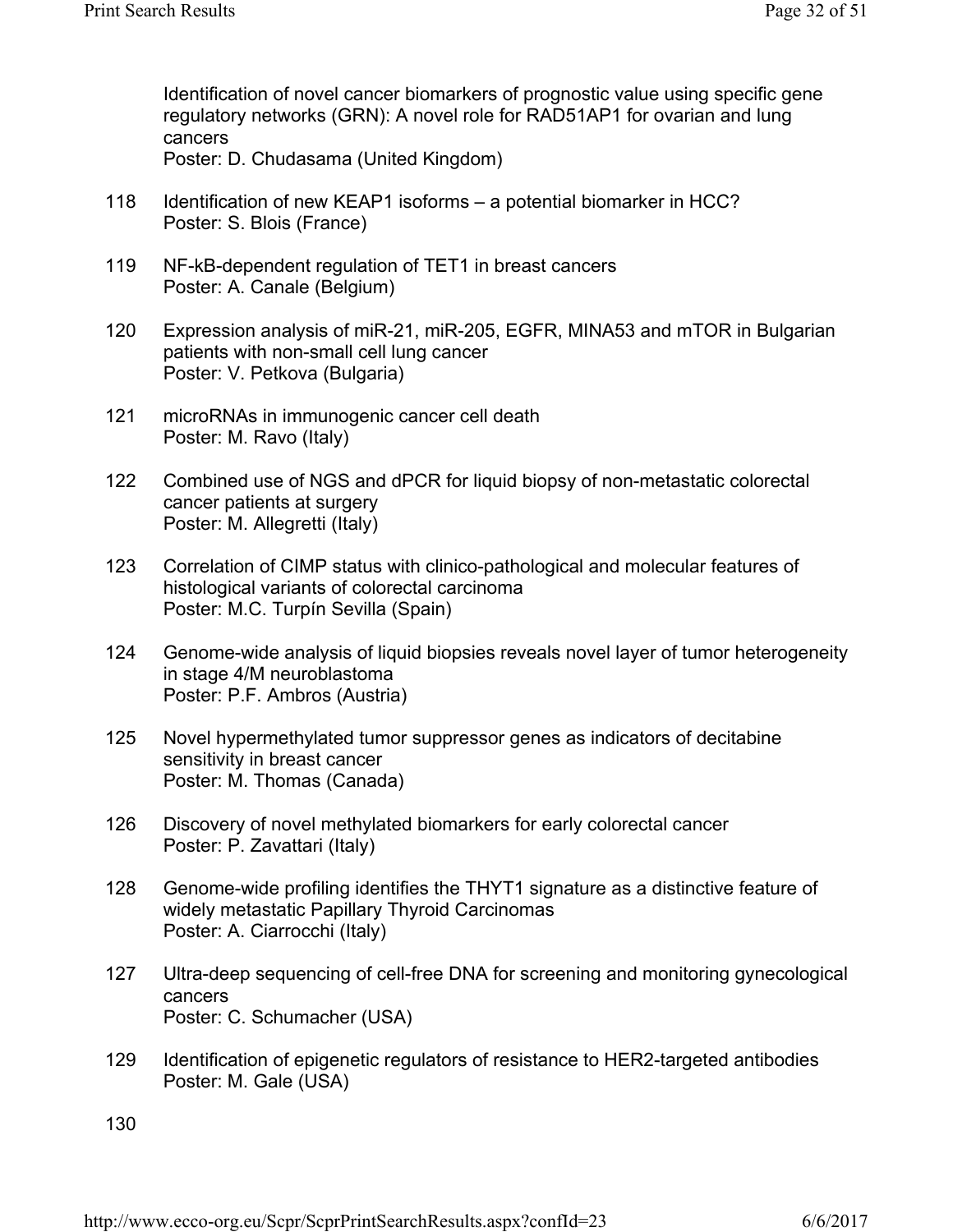Low frequency variant detection and tissue-of-origin exploration using liquid biopsies Poster: V. Kelchner (USA)

Identifying potentially causal epigenetic markers as novel therapeutic targets for breast cancer Poster: C. He (USA) 131

### **Mon 26 Jun**

 **- 10:15 - 17:00** 

### **Poster Session: Cell and Tumour Biology II**

- Role of CAFs-secreted extracellular vesicles in tumor progression Poster: A. Toti (Italy) 218
- Discovery and characterisation of two epithelial-mesenchymal transition (EMT) -promoting metastamiRs: miR-181b-3p and miR-5003-3p Poster: Y.H. Han (Korea) 220
- Breast tumour kinase (Brk) modulates drug responses in breast cancer cell lines Poster: H. Hussain (United Kingdom) 224
- Role of extracellular matrix-tumor cell interaction in breast cancer aggressiveness Poster: M. Giussani (Italy) 222
- Exosomes secreted from human cancer cells influence the adhesion of neighboring metastatic cells: Role of microRNA-210 Poster: E. Bigagli (Italy) 227
- miRNA Biomarker Candidates for the Accurate Detection of Endometrial Atypical Complex Hyperplasia: Implications for cancer development Poster: S. Giglio (Italy) 225
- Lipid metabolic reprogramming in ER positive breast cancer cells following longterm oestrogen deprivation Poster: M. Bacci (Italy) 226
- Downregulation of Alpha-L-Fucosidase expression is related to dedifferentiation and worse prognosis in thyroid and breast cancer Poster: M.D. Castellone (Italy) 228
- Murine animal models of Ewing Sarcoma: Role of the microenvironment Poster: L. Gonzalez (Spain) 230
- Investigation of the role of UBE2T in hepatocellular carcinoma 229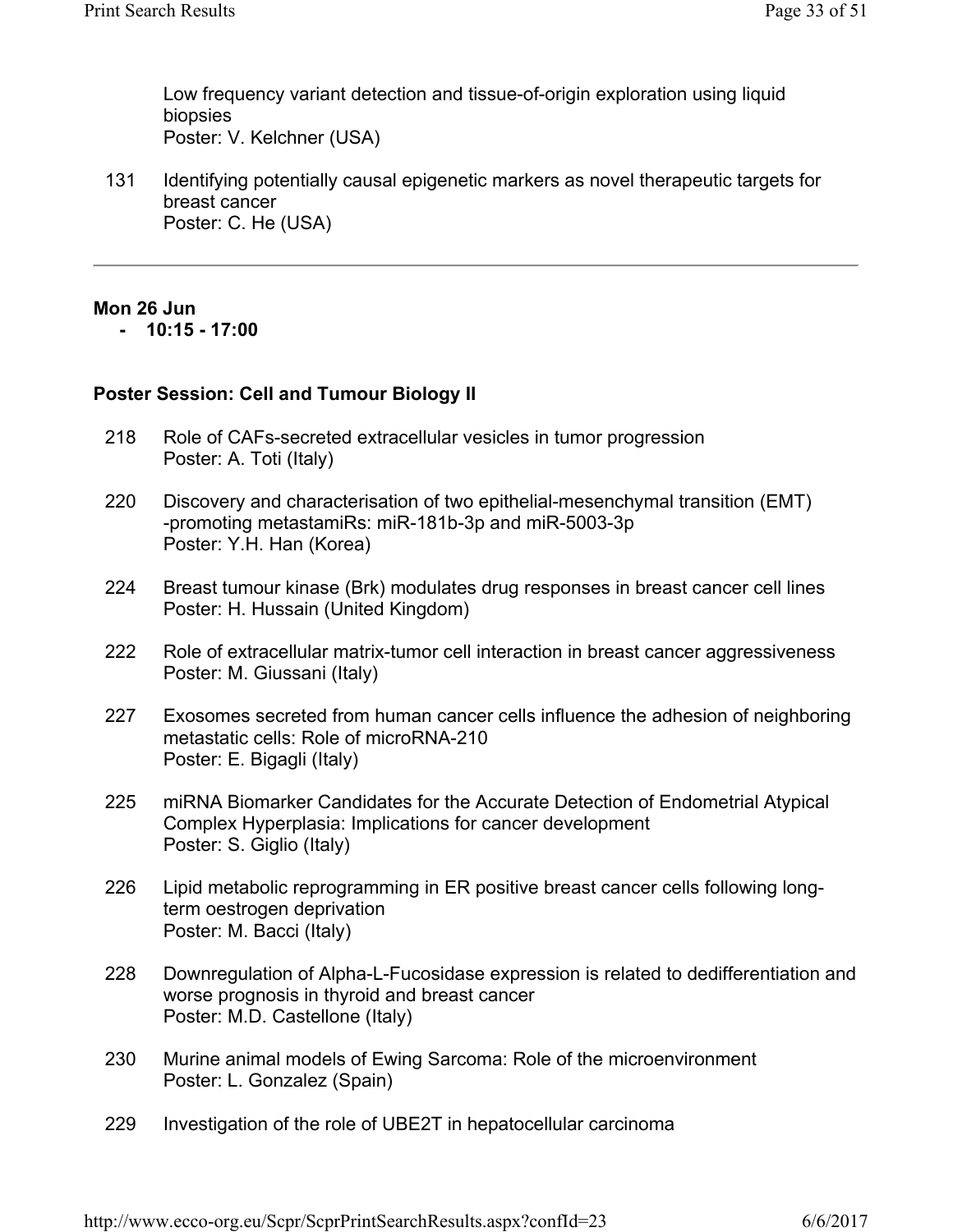Poster: E. Lioulia (Greece)

- Regulation of tissue factor by epithelial-mesenchymal transitions: Impacts for the metastatic progression Poster: M.E. Francart (Belgium) 233
- Deciphering the molecular architecture of triple negative breast cancer Poster: L. Trilla-Fuertes (Spain) 231
- Pancreatic cancer-related inflammation: In vivo screening to identify key targetable molecules Poster: C. Roux (Italy) 232
- A tumour suppressor role of TBX3 in fibrosarcoma Poster: R. Omar (South Africa) 237
- Digital sorting and molecular characterization of CTCs and FFPE specimens with single-cell resolution unveils intra-tumor heterogeneity in lung adenocarcinoma Poster: M. Terracciano (Italy) 236
- Mitochondria as cafs-fuelled powerhouse for prostate carcinoma cells Poster: L. Ippolito (Italy) 234
- Implication of epithelial-mesenchymal transition (EMT) on the formation of fibrin (ogen)-rich vascular nests for circulating tumor cells (CTCs) Poster: J. Lambert (Belgium) 235
- Anticancer potential of novel steroid derivatives Poster: I. Matic (Serbia) 240
- New evidences of Metformin effectiveness on vemurafenib-treated BRAFV600E acidic melanoma cells Poster: F. Bianchini (Italy) 241
- Translational repression of pro-apoptotic mRNAs by DHX30 inhibits p53-dependent apoptosis Poster: D. Rizzotto (Italy) 238
- HIF-1 inhibition and TLR3 stimulation as combined antitumor treatment of apoptosis-resistant human breast cancer cells Poster: F. Scatozza (Italy) 239
- The bHLH transcription factors DEC1 and DEC2 promote aggressiveness of Papillary Thyroid Carcinoma Poster: C. Gallo (Italy) 245
- Short-term inhibition of TERT induces telomere length-independent cell cycle arrest and apoptotic response in EBV-immortalized and transformed B cells Poster: A. Celeghin (Italy) 244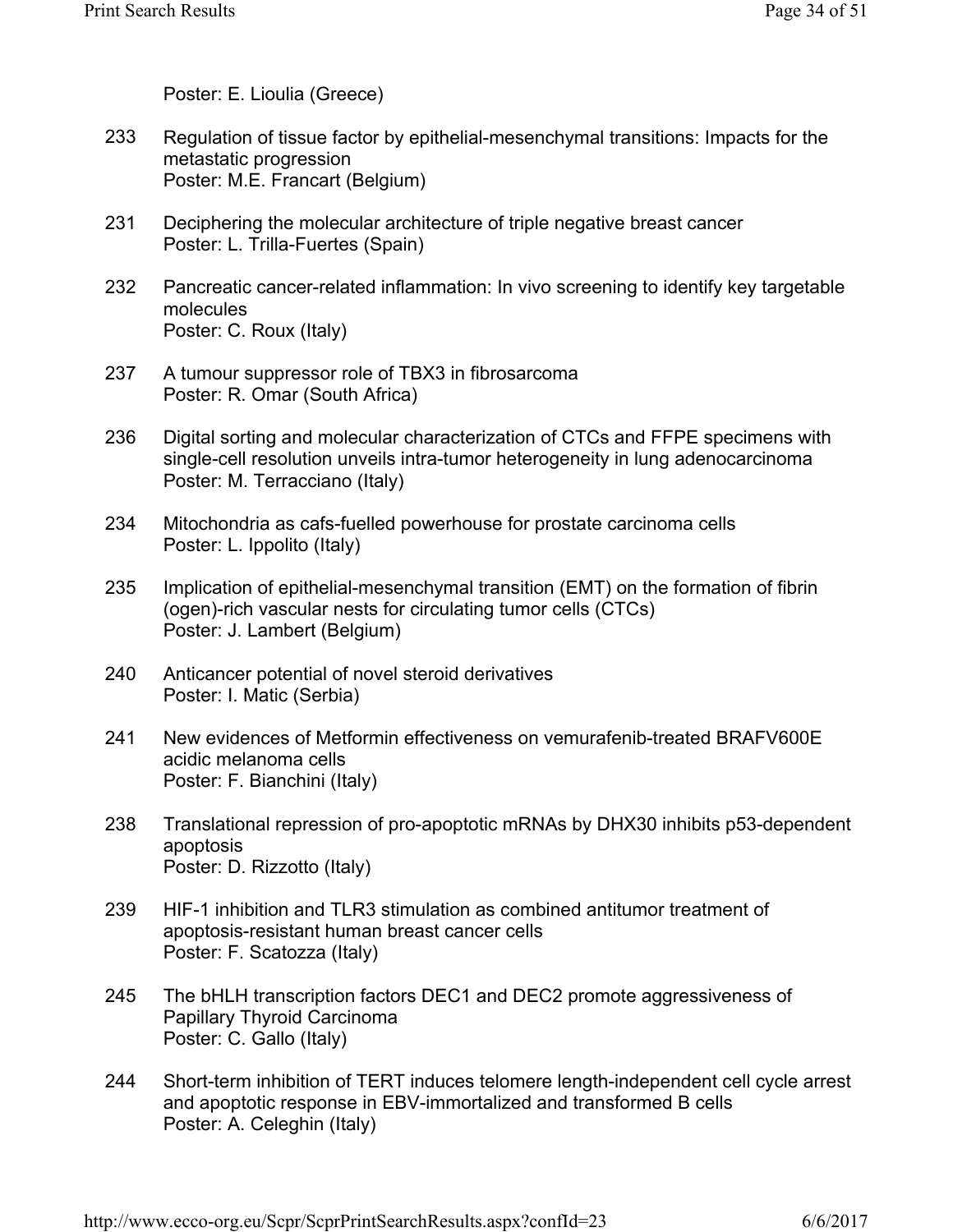- Blocking the PI3K pathway in liver metastasis from colorectal cancer reduces the local immunosuppression Poster: R. Gieling (United Kingdom) 243
- ZEB1-mediated melanoma cell plasticity enhances resistance to MAPK inhibitors Poster: J. Caramel (France) 242
- NSCLC depend upon YAP expression and nuclear localization after acquiring resistance to EGFR inhibitors Poster: M. McGowan (Norway) 248
- Loss of PI3K-C2γ, a class II PI3K, promotes KRAS-driven pancreatic tumor Poster: M. Martini (Italy) 249
- The extracellular regulated protein kinase 5 (ERK5) is a key regulator of macrophage activation in tumour Poster: E. Giurisato (United Kingdom) 246
- Inhibition of Stearoyl-Coa desaturase 1 (SCD1) enzymatic activity reverts BRAFi/ MEKi –induced selection of melanoma cancer stem cells Poster: M.E. Pisanu (Italy) 247
- Tumour heterogeneity and clonal evolution in a murine model of osteosarcoma Poster: S. Gambera (Spain) 252
- The new cyclins increase the proliferation and migration of Lung Cancer cells Poster: A. Sanchez Botet (Spain) 251
- Che-1/AATF: A direct target of c-Myc drives cell proliferation in pediatric B-cell precursor acute lymphoblastic leukemia Poster: V. Folgiero (Italy) 250
- Glutamine deprivation in breast cancer: An additional tool for targeted therapy Poster: A. Chinnici (Italy) 256
- BET inhibitors repress the expression of RUNX2 through the disruption of the interplay between the promoter and the enhancers Poster: V. Sancisi (Italy) 255
- A network of microRNAs potentially regulating metabolic pathways in renal cancer Poster: J. Boguslawska (Poland) 253
- Absence of neurofibromin induces an oncogenic metabolic switch via mitochondrial ERK-mediated phosphorylation of the chaperone TRAP1 Poster: A. Rasola (Italy) 254
- Differentiation affects the release of exosomes from colon cancer cells and their ability to modulate the behavior of recipient cells 258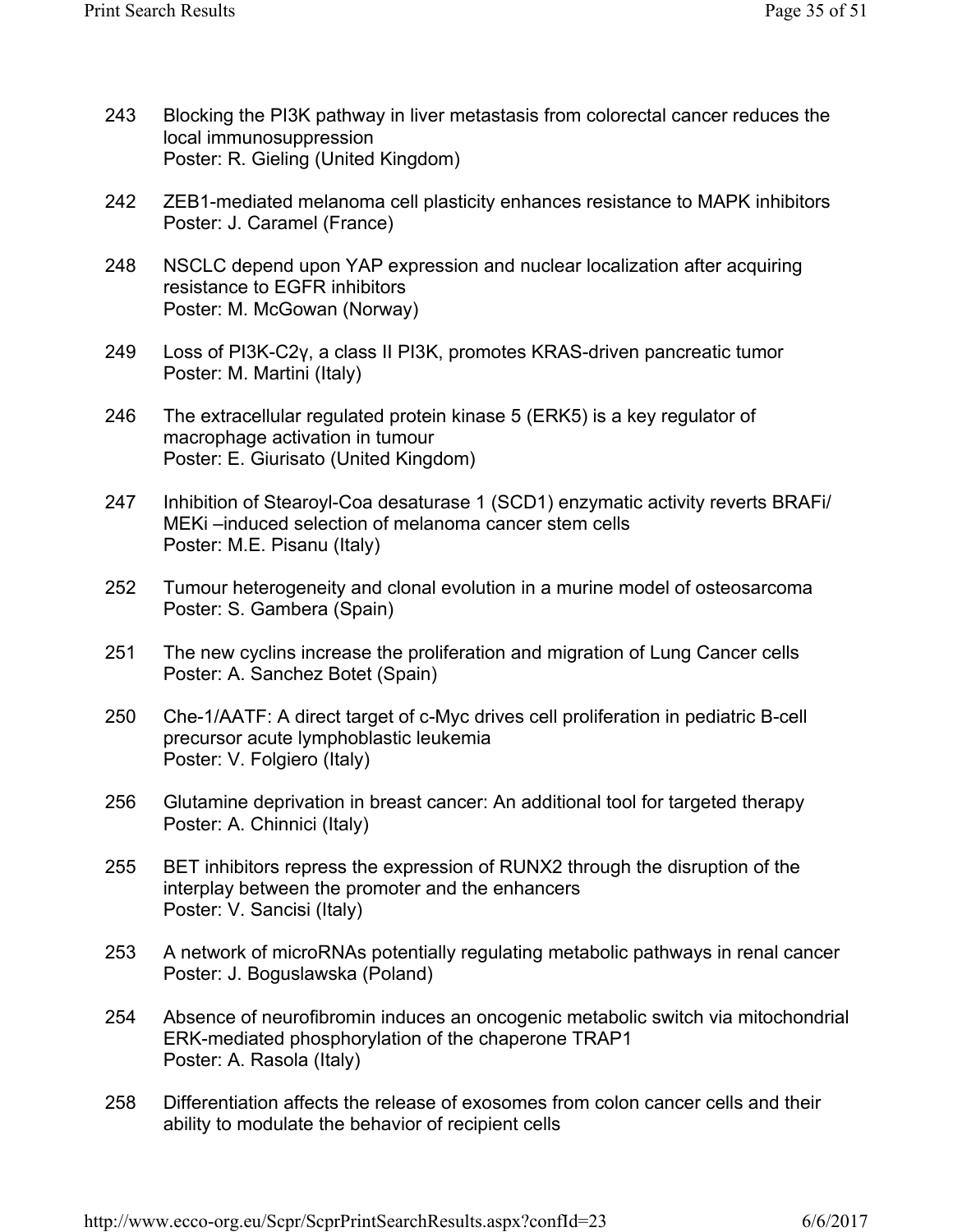Poster: D. Lucchetti (Italy)

- Mitochondria as cisplatin targets: New approach to counteract resistance mechanism Poster: V. Cocetta (Italy) 257
- High frequency and prevalence of Yellow Fever virus-specific CD8 T cells can be inherited Poster: A. Bovay (Switzerland) 261
- Long non-coding RNAs: A new class of diagnostic biomarkers in human parathyroid tumors Poster: A. Morotti (Italy) 260
- The anti-inflammatory protein MCPIP1 regulates the malignant phenotype and metastatic progression of ccRCC cells Poster: K. Miękus (Poland) 259
- BET bromodomain proteins regulate immune checkpoints in triple negative breast cancer Poster: G. Denis (USA) 264
- Characterization of metabolic reprogramming in melanoma by inhibition of OXPHOS Poster: M. Pistoni (Italy) 267
- Proline Dehydrogenase expression and regulation in Non Small Cell Lung Carcinoma Poster: P. Campomenosi (Italy) 266
- PD1 and GITR combination immunotherapy drives durable anti-tumor responses Poster: D. Skokos (USA) 268
- Acyl-CoA thioesterase 7 is involved in cell cycle progression Poster: S.H. Jung (Korea) 269
- Targeting the metabolic addiction of metastatic cancer-initiating cells in TNBC Poster: L. Cardone (Italy) 271
- ETV7 drives doxorubicin-resistance in breast cancer cells via modulation of DNAJC15 expression Poster: L. Pezzè (Italy) 273
- MCPIP1 regulates vascularity of clear cell renal cell carcinoma via IL-6 and IL-8 Poster: P. Marona (Poland) 274
- PATZ1 is a new diagnostic and prognostic marker of glioblastoma enriched in the proneural subtype and involved in counteracting the proneural-to-mesenchymal transdifferentiation through downregulation of CXCR4 Poster: L. Cerchia (Italy) 275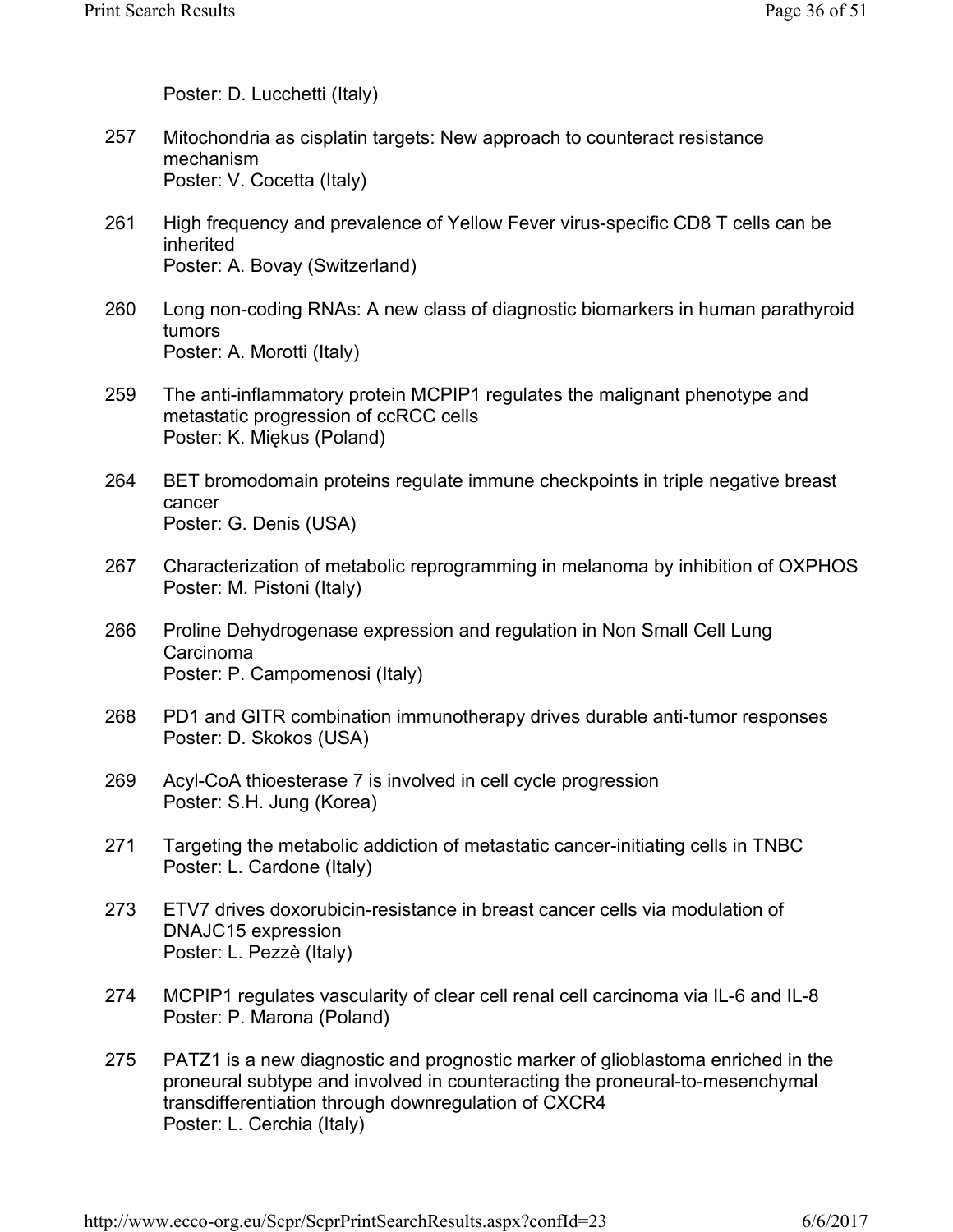- The in vitro anticancer activity of novel phenothiazines in brain cancer cells Poster: S. Omoruyi (South Africa) 277
- miR-214 and miR-148b coordinate breast cancer and melanoma progression and are putative targets for therapy Poster: F. Orso (Italy) 278
- The shelterin protein TRF2 can alter the secretoma of colon cancer cells with an impact on tumor angiogenesis Poster: P. Zizza (Italy) 276
- Bcl-2 regulates miR-378a-5p expression in melanoma Poster: M.G. Tupone (Italy) 281
- Targeting oncogene-dependent replication stress with PARP inhibitors and cell cycle modulators for the treatment of MYCN-overexpressing tumors Poster: V. Colicchia (Italy) 280
- p140Cap protein counteracts ERBB2-dependent tumor progression through inhibition of Rac dependent pathways Poster: J. Chapelle (Italy) 279
- Functional significance of the interaction of ubiquitin ligase Pirh2 with RNA-binding protein HuR Poster: A. Daks (Russian Federation) 284
- Deciphering the role of ChrXq27.3 miRNA cluster in regulating drug response in epithelial ovarian cancer Poster: R. Nicoletti (Italy) 283
- Aberrant choline metabolism in epithelial ovarian cancer: At the cross-road of chemoresistance and immune evasion Poster: A. Rizzo (Italy) 282
- Mechanisms of acquired resistance of HER-2 overexpressing breast cancer cells to small molecule tyrosine kinase inhibitors Poster: A. Stanley (United Kingdom) 287
- MT1 melatonin receptor as a prognostic marker in breast tumors Poster: D. Zuccari (Brazil) 286
- Pim kinases promote metastatic growth of prostate cancer cells Poster: P. Koskinen (Finland) 288
- MDM2 ubiquitin-ligase affects cancer-related metabolism Poster: O. Shuvalov (Russian Federation) 289

290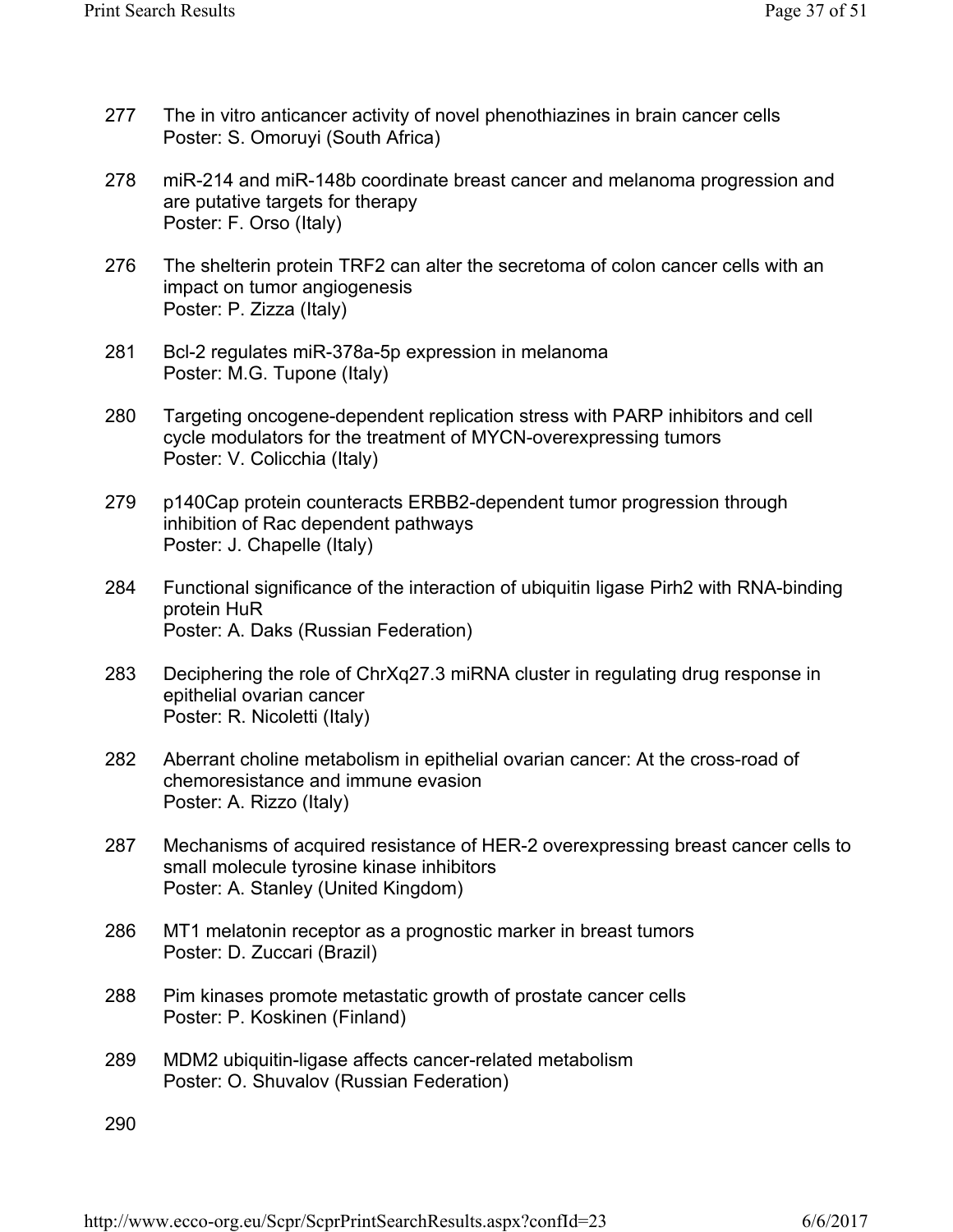Combination therapy of oncolytic herpes virus and anti-angiogenesis agent (bevacizumab) against human gastric cancer xenograft Poster: H. Kasuya (Japan)

- Mitochondrial genome defects as identifier of the "at risk" metastatic subtype among triple negative breast tumors Poster: M. Guha (USA) 291
- Neogenin-1 participates in metastasis through Integrin ß1activation in neuroblastoma Poster: V. Palma (Chile) 292

#### **Mon 26 Jun**

 **- 10:15 - 17:00** 

### **Poster Session: Experimental/Molecular Therapeutics, Pharmacogenesis II**

- Idiotype-specific peptides as tool for multiple mieloma monitoring by tumor-derived exosomes targeting in 5T33MM mouse model Poster: E. Iaccino (Italy) 343
- Conjugates of PAMAM dendrimers with doxorubicin and vector protein decrease survival of cancer cells demonstrating resistance to traditional anticancer agents in vitro Poster: E. Selivanova (Russian Federation) 342

- A plant-derived potential new drug 'G' targets TYMS and GOT1 genes to kill pancreatic ductal adenocarcinoma cells at low doses Poster: P. Chivers (United Kingdom) 344
- Multifunctional nanocapsules with multistage size-shifting ability for enhancing permeation in deep tumor tissue Poster: Y.H. Lai (Taiwan) 345
- Development and characterization of small interfering RNA (siRNA) loaded zeinsodiume caseinate nanocomplexes for treating pancreatic cancer Poster: C.M. Hsieh (Taiwan) 346
- Tumor heterogeneity affects the activity of EGFR tyrosine kinase inhibitors in EGFR-mutant non-small cell lung cancer (NSCLC) patients Poster: A.M. Rachiglio (Italy) 349
- Resveratrol represses Hsp27 expression in human glioma cells Poster: E. Önay Uçar (Turkey) 353

352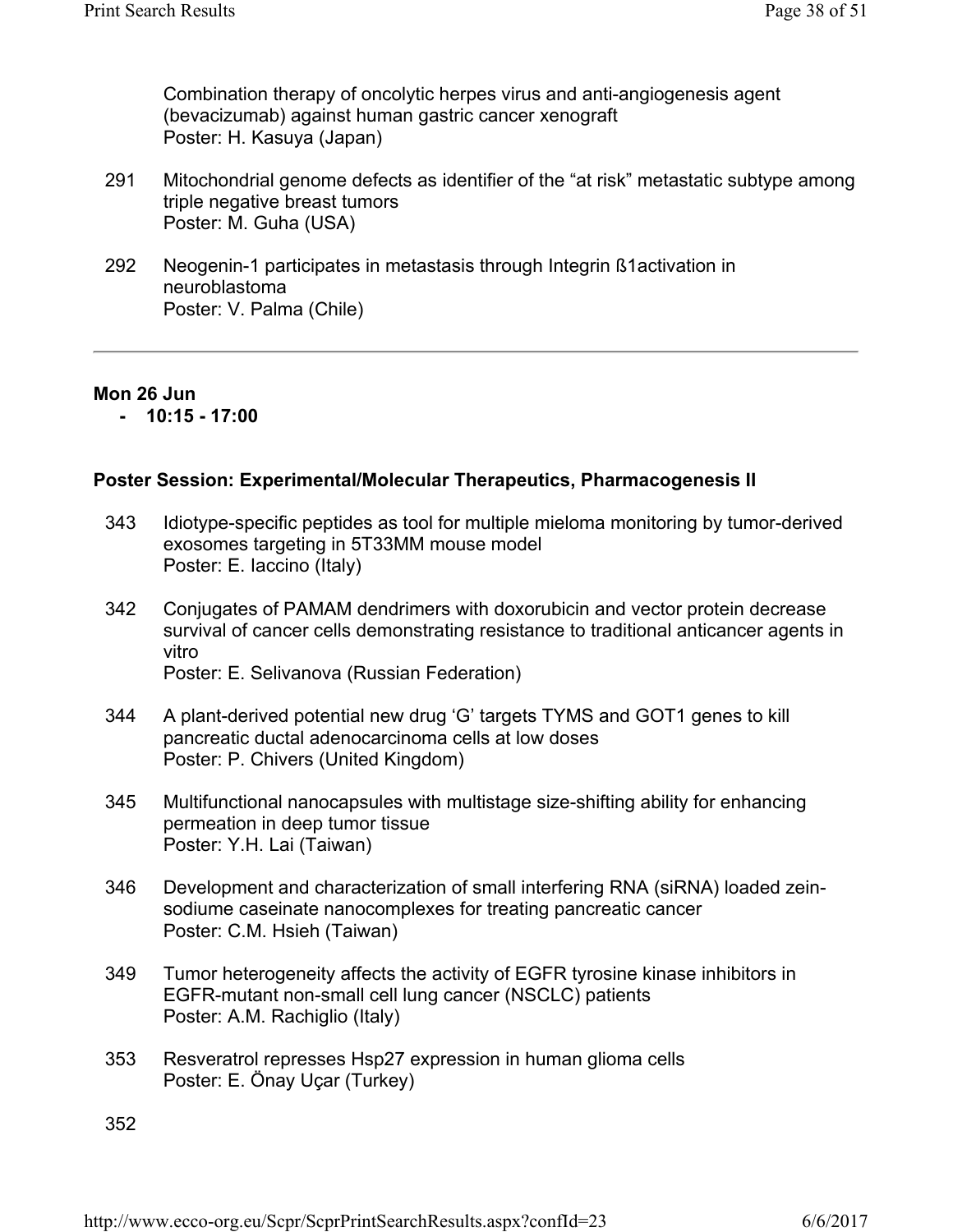Development and characterization of lecithin stabilized micellar drug delivery system for improving efficacy and safety of chemotherapy in CT-26 colon carcinoma Poster: L.C. Chen (Taiwan)

- Development of a new orally absorbable lactoferrin-heparin conjugate with antiangiogenic activity to cure brain cancer Poster: H.H. Hwang (Korea) 351
- Effects of rosmarinic acid and siRNA combined therapy on heat shock protein 27 expression in human glioma cells Poster: A. Şengelen (Turkey) 355
- The effects of vitamin E on molecular damages induced by indomethacin in glioma cells Poster: N. Arda (Turkey) 354
- Gellan gum/ grapheme/doxorubicin preparation and performance assessment multifunctional arterial embolization microsphere for hepatoma therapy Poster: M.W. Lee (Taiwan) 357
- Identification and characterization of SSE15206, a microtubule depolymerizing agent that overcomes multidrug resistance Poster: A. Faisal (Pakistan) 356
- Aptamer-mediated inhibition of EGFR and PDGFRβ blocks vasculogenic mimicry and growth of triple-negative breast cancers Poster: L. Cerchia (Italy) 360
- Lactoferrin-conjugated gold nanoparticle for targeting glioblastoma multiforme photothermal therapy via oral delivery Poster: H. Kim (South Korea) 359
- Detaching Hexokinase 2 from mitochondria elicits a Ca2+-dependent apoptosis in cancer cells and reduces tumor growth Poster: F. Ciscato (Italy) 358
- Identification and characterization of NMS-P830, an ATP-mimetic choline kinase inhibitor Poster: P. Gnocchi (Italy) 363
- miR-126 is downregulated in melanoma cells with acquired resistance to dabrafenib and its restoration impairs proliferation, invasiveness and VEGF secretion Poster: S. D'Atri (Italy) 362
- UNIPR1331, a pan ephrin receptor antagonist, impairs the glioma stem-like cellsinduced vasculogenesis promoting neuronal/glial differentiation Poster: C. Festuccia (Italy) 361
- Acquired resistance to HER2-targeted therapies is associated with EMT 366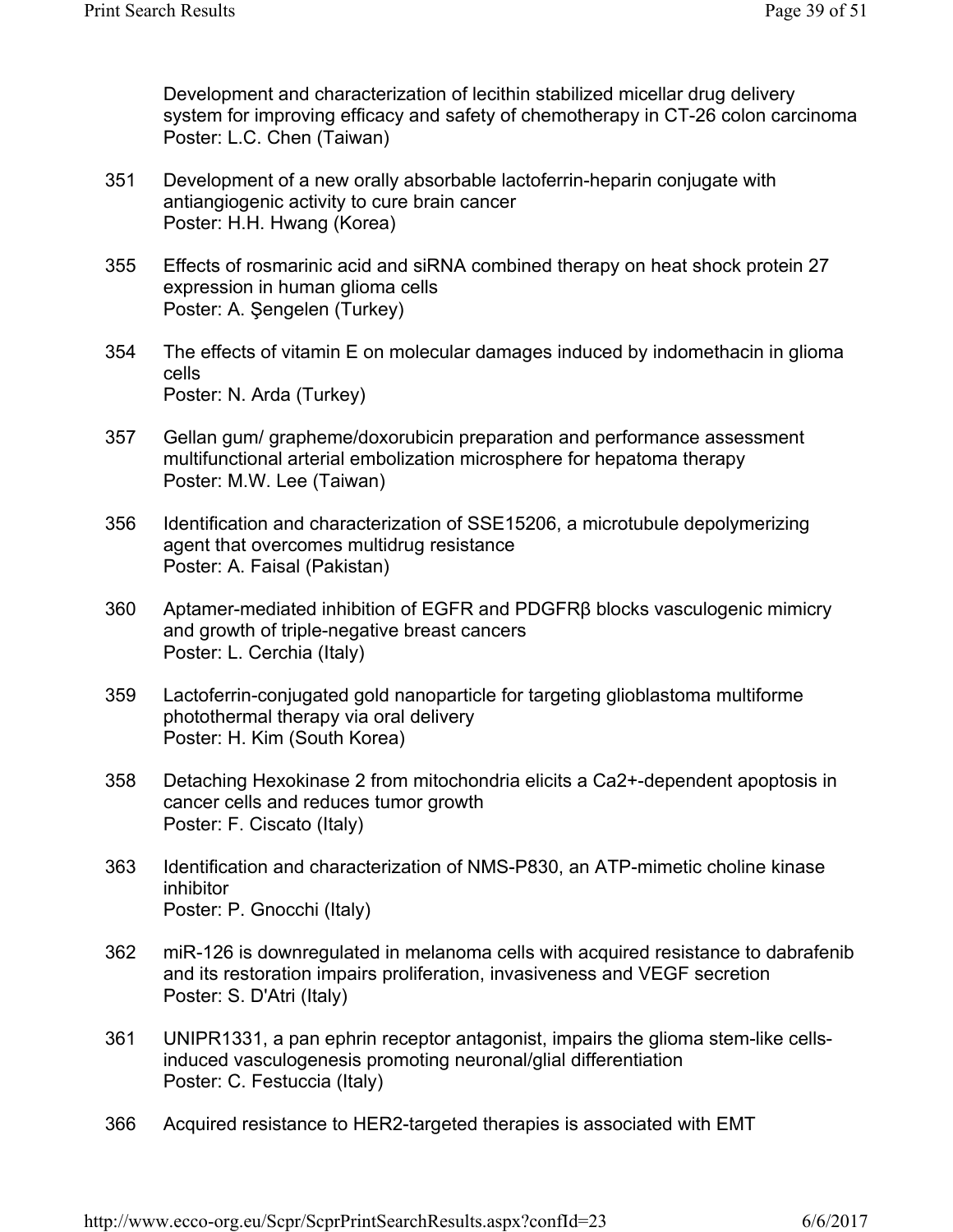Poster: N. Tracey (United Kingdom)

- Viscum album Extracts Downregulate the Expression Levels of Hsp27 in Brain Tumors Poster: E. Mertoğlu (Turkey) 365
- Nucleotide-modified RNA-aptamer inhibits in vitro cell-proliferation of Burkitt lymphoma, but not B-cell lymphoblastoid or T-cell lymphoma cell lines Poster: I. Holodnuka (Latvia) 364
- The repositioning of anti-malarial compounds for anticancer activity in breast cancer Poster: A. Neumann (South Africa) 368
- Increased tumor infiltration by cellular viroimmunotherapy: Mesenchymal stem cells as cell carriers for oncolytic virus Poster: A. Morales-Molina (Spain) 369
- Regulation of chemokines CXCR4/CXCL12 axis and HER2 by estrogen and Progesterone in breast cancer cells: Investigation the crosstalk between HER2 and CXCR4 signalling pathways Poster: S. Kakel (United Kingdom) 367
- Dual Inhibition of FLT3 and Src Pathways by ON150030, a Type 1 Inhibitor, as a Novel Strategy for Relapsed and Refractory AML Poster: H. Ghaffari (USA) 370
- Metronomic topotecan causes mycn inactivation and impedes tumor growth selectively in mycn-amplified neuroblastoma cells in vitro and in vivo by therapy induced senescence Poster: S. Taschner-Mandl (Austria) 371
- miRNAs and lncRNAs as molecular biomarkers of response to Sorafenib in human hepatocellular carcinoma cells Poster: T. Faranda (Italy) 372
- Inhibition of bone marrow-derived mesenchymal stem cells homing towards breast cancer microenvironment using an anti-PDGFRβ aptamer Poster: L. Cerchia (Italy) 373
- Metronomic combination of 5-Flurouracil and Vinorelbine reveals low-grade toxicity on Human Umbilical Vein Endothelial Cells and Triple Negative Breast Cancer cells. The VICTOR-0 proof-of-concept study Poster: M.G. Cerrito (Italy) 375
- Inecalcitol induces CD38 expression in multiple myeloma cell lines Poster: R. Delansorne (France) 376
- Loss of HER2 and gain of tumor aggressiveness in HER2 positive mammary tumors: To go beyond anti-HER2 therapy 374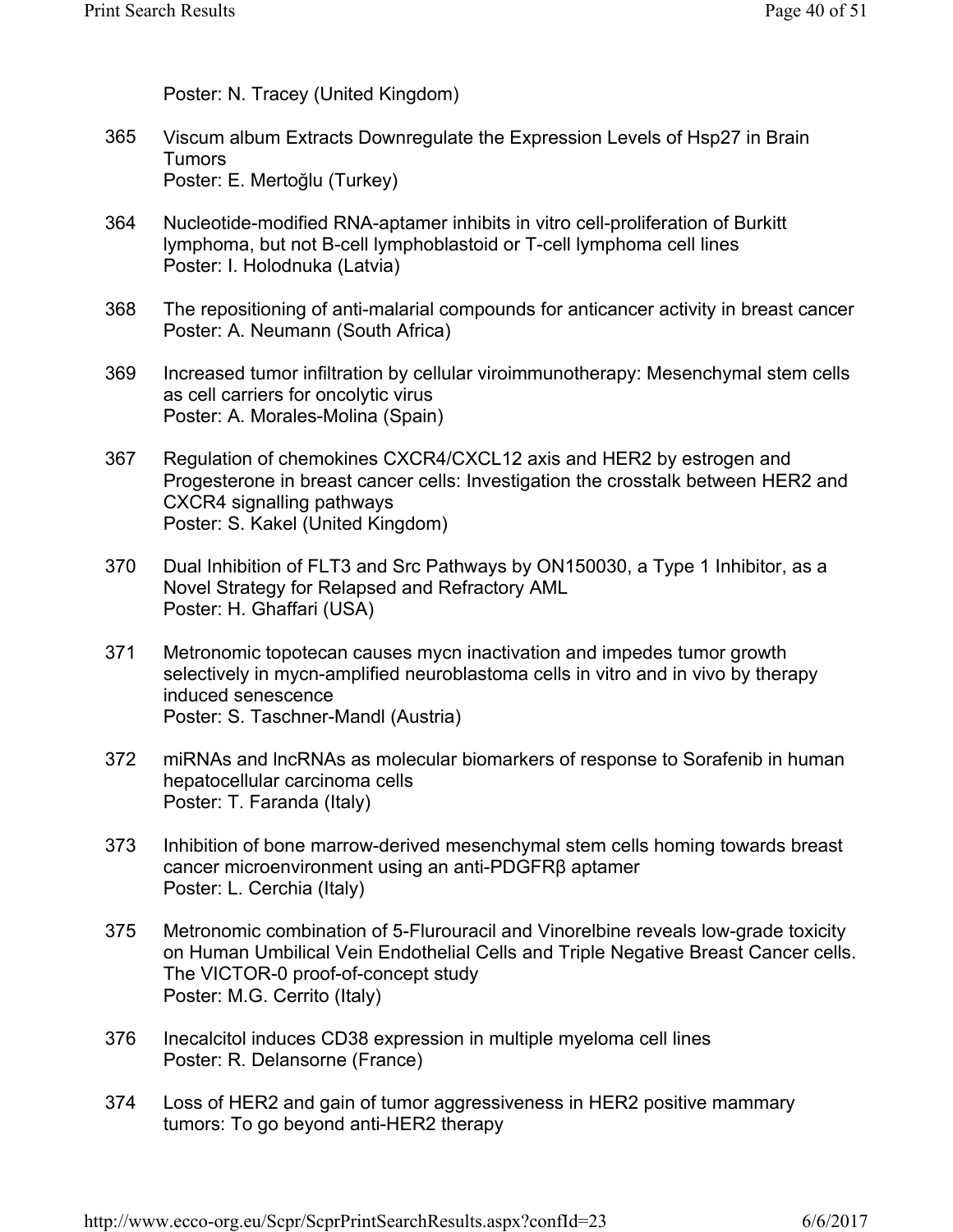Poster: A. Palladini (Italy)

- p65BTK as a novel therapeutic target in ovarian cancer Poster: E. Grassilli (Italy) 378
- Targeted transduction of cancer cells with cytopathic alphavirus coupled to magnetic nanoparticles Poster: A. Zajakina (Latvia) 377
- The structure-based design, synthesis, and evaluation of potent dual BET-JAK2 inhibitors as a new anticancer therapeutic strategy Poster: N. Lawrence (USA) 379
- FOXO1 promotes resistance of Non-Hodgkin lymphomas to anti-CD20-based therapy Poster: A. Zerrouqi (Poland) 381
- "Blood-brain-barrier spheroids" maintain key barrier characteristics in vitro: A screening platform for brain-penetrating agents Poster: C.F. Cho (USA) 380
- ERRα as new potential target against chemoresistance in human breast cancer Poster: D.C. Belisario (Italy) 382
- Pim kinase: A mechanism of resistance to PI3K-mTOR inhibition in NSCLC Poster: K. Gately (Ireland) 383
- Targeting the heparin-binding domain of fibroblast growth factor receptor 1 for cancer therapy Poster: L. Ling (Singapore) 384
- Suppression of medulloblastoma lesions through forced migration of preneoplastic precursor cells by Cxcl3 Poster: M. Ceccarelli (Italy) 386
- In vitro Cytotoxicity of Ethanol extracts of Euphorbia hirta on B16F10 human melanoma cell line Poster: S.M. Mishra (India) 387
- Single agent PI3K inhibitors induce robust prostate cancer cell death In vivo via microdevice implantation Poster: A. Patnaik (USA) 388
- Lithium chloride alters cell plasticity in primary colon cancer cell cultures Poster: M. De Rosa (Italy) 389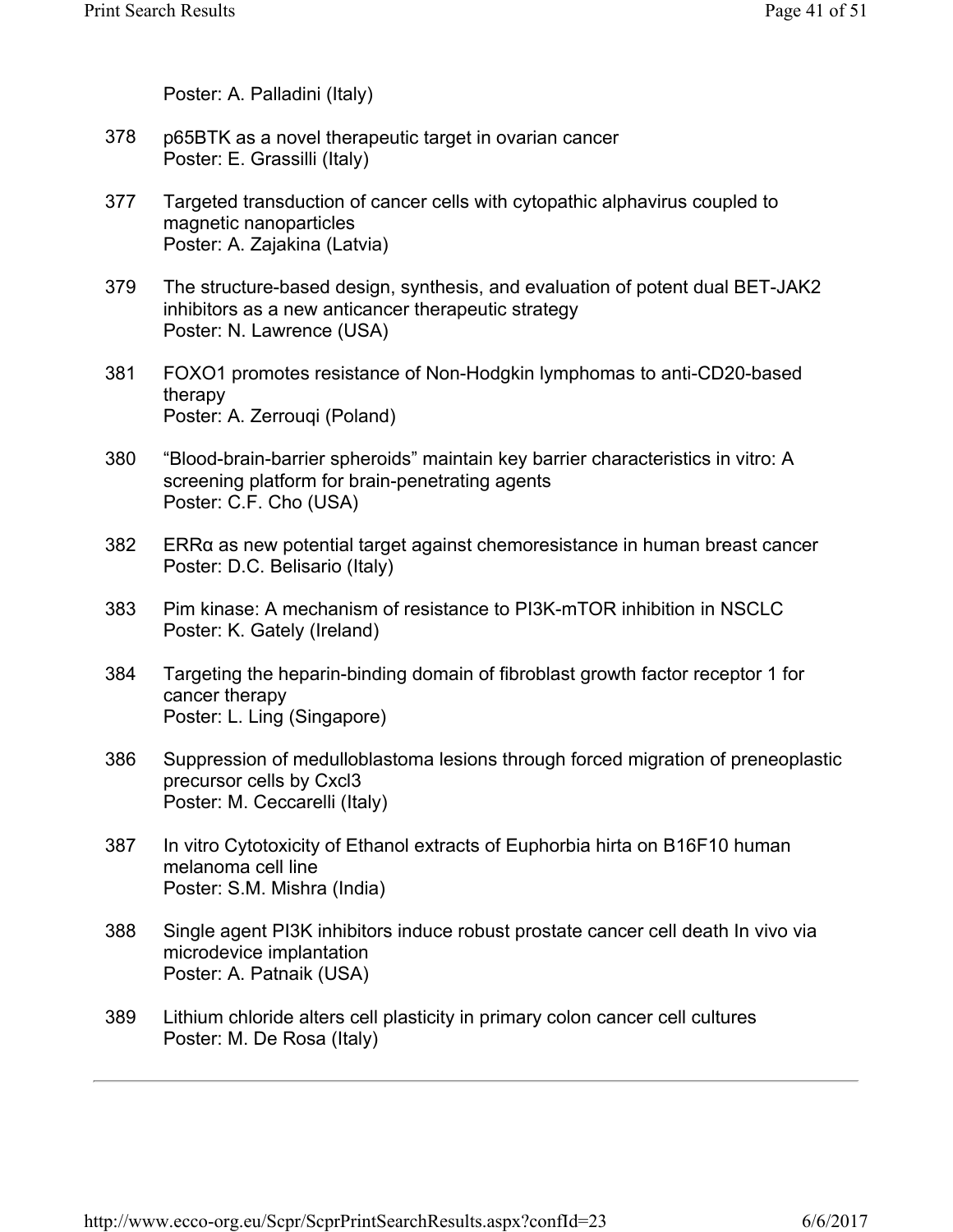#### **Mon 26 Jun - 10:15 - 17:00**

### **Poster Session: Molecular and Genetic Epidemiology**

- A polymorphism of VEGF -2489C>T is associated with prostate cancer susceptibility in Mexicans Poster: A. Martínez-Rizo (Mexico) 390
- SOKAL & EUTOS scores are not predictive for clinical outcome in patients with chronic phase chronic myeloid leukemia treated with imatinib Poster: N. Bhutani (India) 391
- Effect of genetic variation in microRNA binding site in WNT1-inducible signaling pathway protein 1 gene on oral squamous cell carcinoma susceptibility Poster: Y.E. Chou (Taiwan) 392
- Contribution of BRCA1 large genomic rearrangements to early-onset and familial breast/ovarian cancer in Pakistan Poster: M.U. Rashid (Pakistan) 395
- Genetic susceptibility variants for lung cancer: Replication study and assessment as expression quantitative trait loci Poster: F. Colombo (Italy) 396
- Molecular profiling of Non-Small Cell Lung Cancer in a Nova Scotian patient cohort Poster: A. Alwithenani (Canada) 397

### **Mon 26 Jun**

 **- 10:15 - 17:00** 

### **Poster Session: Radiobiology/Radiation Oncology II**

- Potential benefit of proton beam therapy in triple negative breast cancer treatment Poster: S. Park (South Korea) 420
- Evaluation of the relative biological effectiveness of proton beam irradiation in hepatocellular carcinoma cell lines Poster: A. Son (South Korea) 422
- Combination therapy with histone deacetylase inhibitor, panobinostat and proton irradiation is an effective regimen for hepatocellular carcinoma cells Poster: G.H. Lee (Korea) 421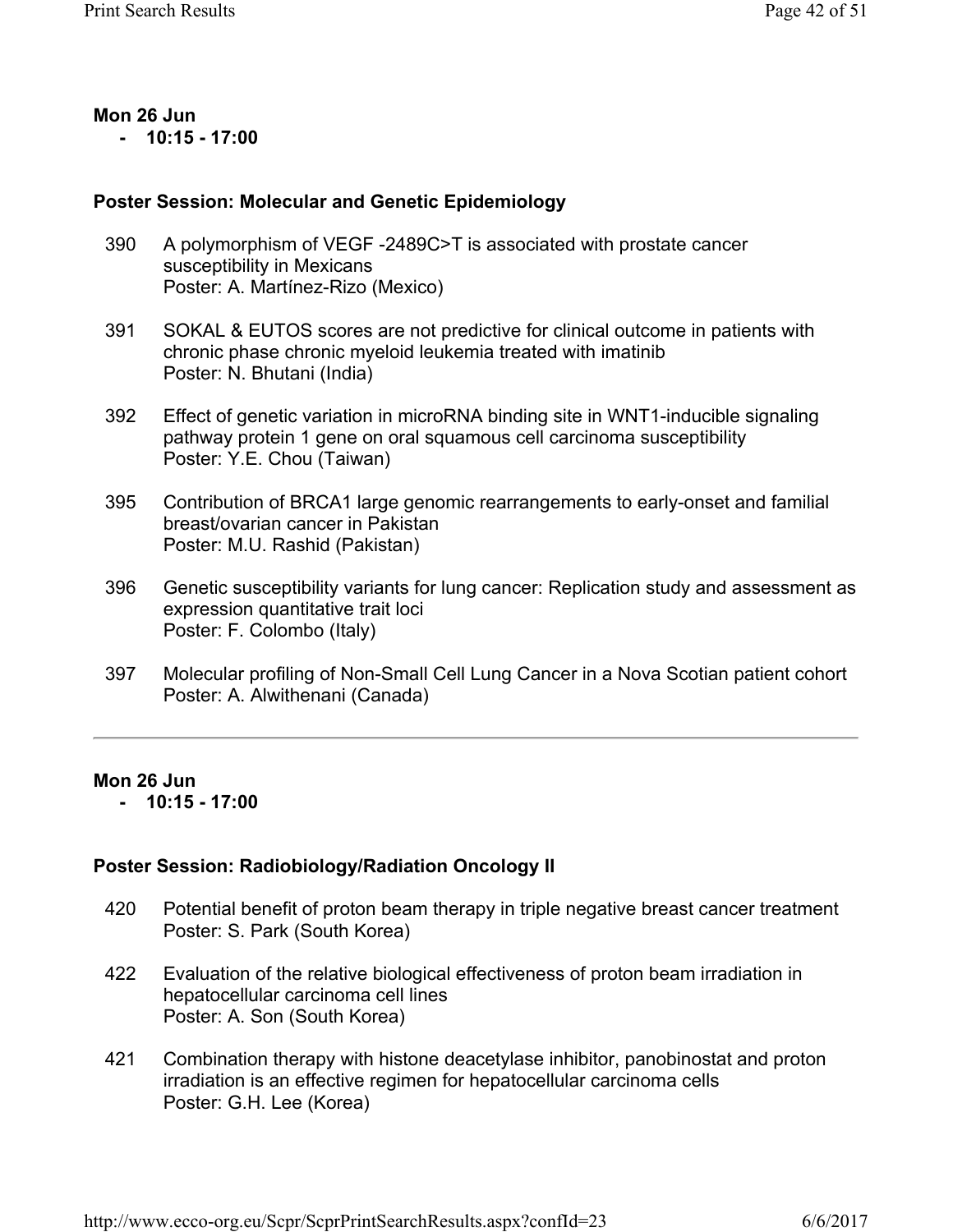- A 25 MeV proton irradiation platform for radiobiological studies Poster: J. Constanzo (France) 423
- Rat brain region-specific sensitivity following localized irradiation Poster: J. Constanzo (France) 424
- Downregulation of BCL10 enhances radiosensitivity of pancreatic cancer cells through attenuating the activation of NF-κB signaling and double-strand break repair Poster: M.F. Wei (Taiwan) 425
- different radioresistant gene expression profiles in two novel established human melanoma cell lines Poster: C. Arienti (Italy) 426
- Ionizing radiation abrogates the pro-tumorigenic effects exerted by admixed Cancer-Associated Fibroblasts in xenografts Poster: T. Hellevik (Norway) 427

### **Mon 26 Jun**

 **- 10:15 - 17:00** 

### **Poster Session: Signalling Pathways II**

- Anti-proliferative effect of targeting CDK4/6 and mTOR alone or in combination in sarcoma cell lines Poster: X. Wang (Australia) 444
- Effects of the endocrine disrupting chemical bisphenol A (BPA) in human choriocarcinoma placental cells Poster: S.C. Jahn (Austria) 445
- Involvement of Histone Methyl Transferase DOT1L on estrogen-mediated transcriptional regulation in breast cancer Poster: G. Nassa (Italy) 446
- A chemoproteomic approach reveals massive reprogramming of the epithelial cell surface during oncogenic KRAS-mediated transformation Poster: L. Aubert (Canada) 448
- Mitochondrial reactive oxygen species prime T-cell acute lymphoblastic leukemia to cell death by engaging the OMA1-OPA1 axis Poster: M. Silic-Benussi (Italy) 449
- Decoding cancer heterogeneity: Using an information-theoretic approach to crack patient-specific protein network structures Poster: E. Flashner (Israel) 450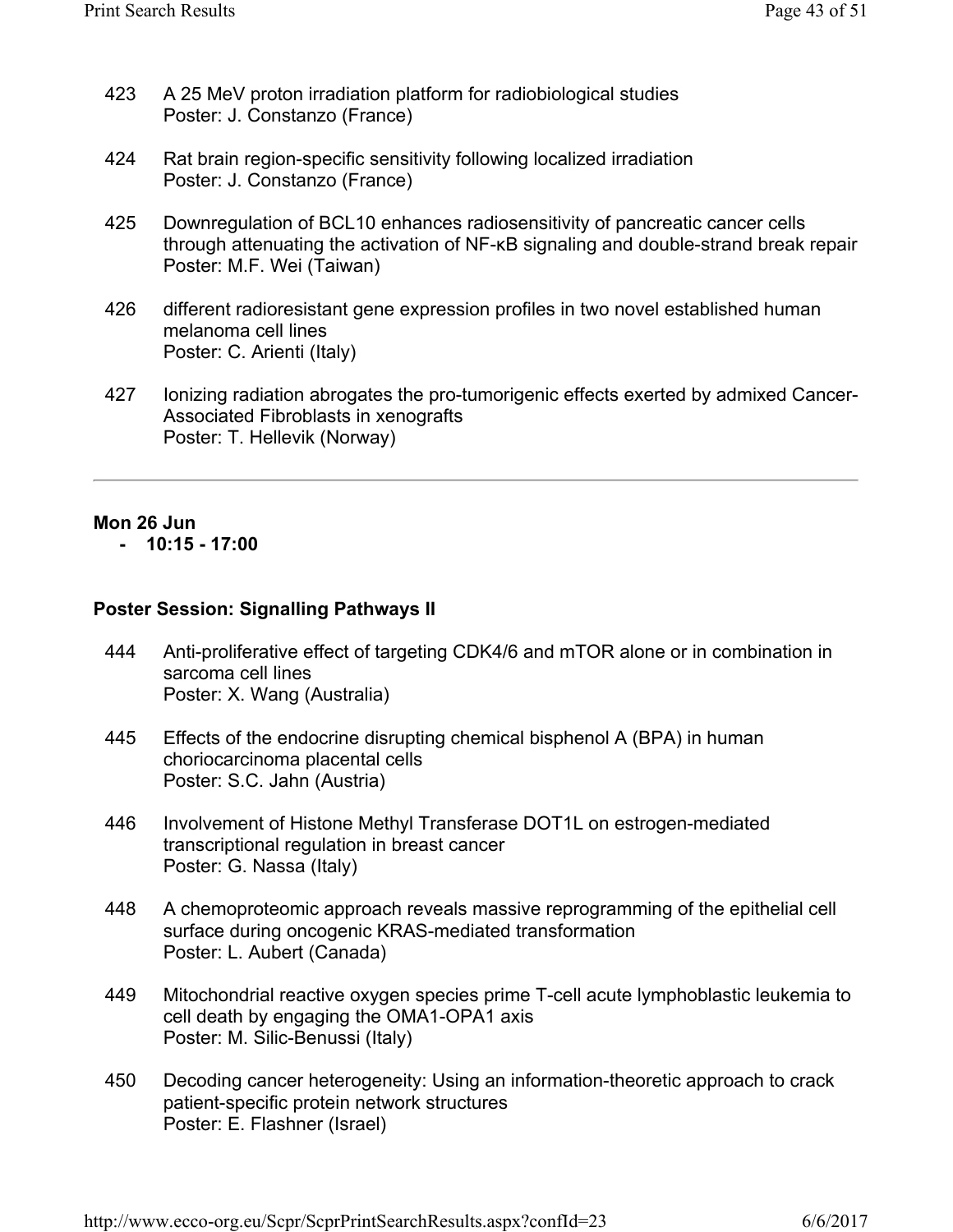- ALK-independent repurposing opportunities for ceritinib in lung cancer Poster: U. Rix (USA) 451
- Improved response of B-cell malignancies to rituximab upon FOXO1 inhibition Poster: B. Pyrzynska (Poland) 452
- Epithelial-mesenchymal plasticity drives growth factor discordance and drug resistance in metastatic breast cancer Poster: M. Wendt (USA) 453
- The Interleukin-1 receptor/Toll-like receptor family member TIR8 is downregulated in chronic lymphocytic leukemia Poster: M.G. Vilia (Italy) 455
- IQGAP1 is a novel interactor of endothelin-1 receptor/β-arrestin1 network to promote invadopodia in ovarian cancer Poster: L. Chellini (Italy) 456
- Reduction of SKP2 prevents cell cycle progression and induces differentiation in embryonal rhabdomyosarcoma by increasing p21Cip1 and MYOG levels Poster: S. Pomella (Italy) 457
- Post transcriptional regulation of microRNA processing enzyme Dicer1 in PMA treated K562 cells Poster: P. Muiwo (India) 458

### **Mon 26 Jun**

 **- 10:15 - 17:00** 

### **Poster Session: Translational Research II**

- Gastro-esophageal Patient-Derived Xenografts (PDXs) as a tool to improve treatment of HER2+ tumors and identify predictors of resistance Poster: M. Apicella (Italy) 497
- Novel targeted therapies for castrate-resistant prostate cancer; the potential of Serum Response Factor Poster: M. Prencipe (Ireland) 498
- Mutational analysis of BRCA1 and BRCA2 genes in circulating-free DNA in advanced stage epithelial ovarian cancer Poster: L. Paracchini (Italy) 500
- CXCL12 driven-circulating tumor cells diversion by a "metastases trap" Poster: C. Ieranò (Italy) 499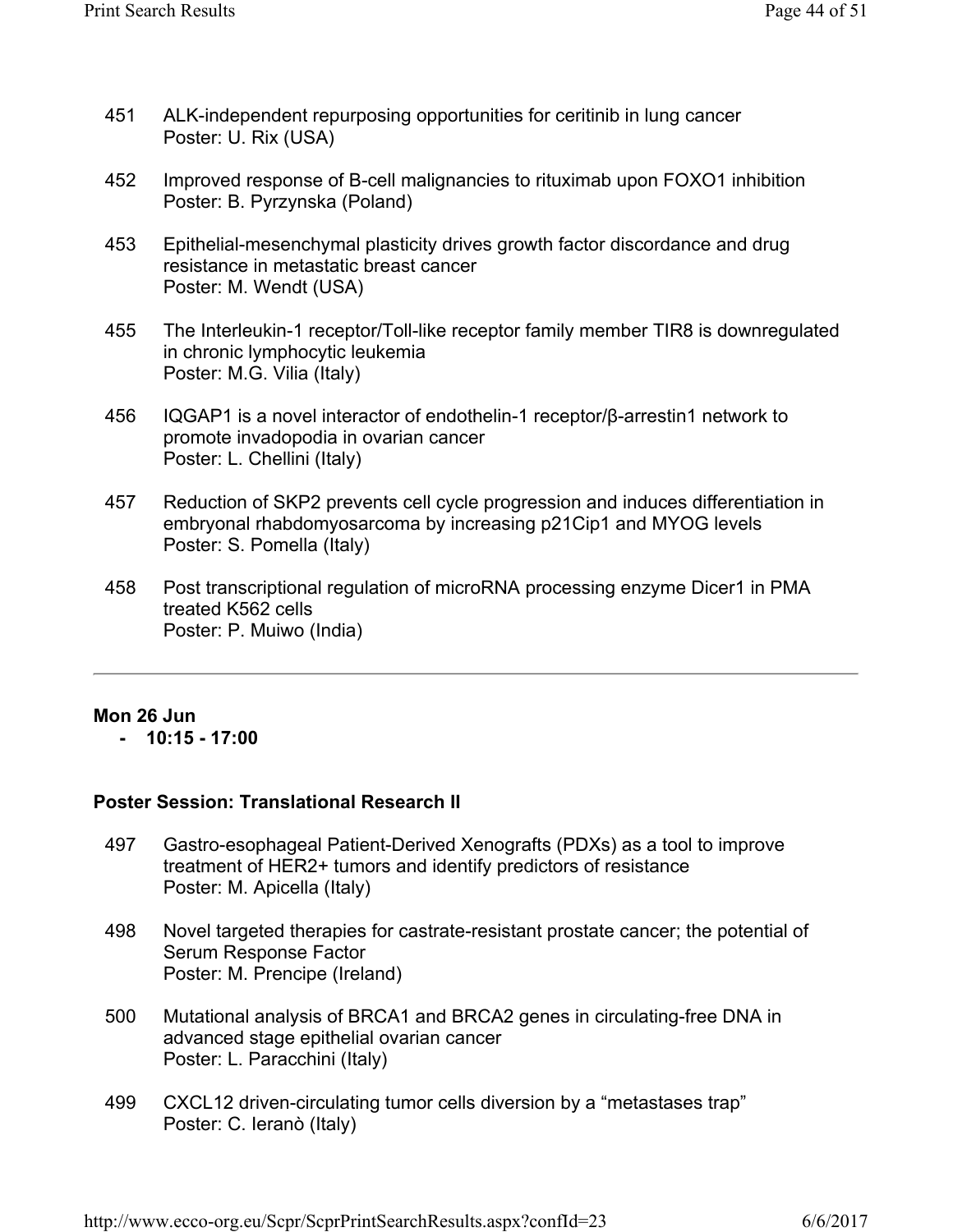- Overexpression of MAP3K1 is closely associated with the prognosis of patients with hormone receptor-positive early breast cancer Poster: S.H. Kuo (Taiwan) 502
- Omics data integration approaches to investigate high grade serous ovarian cancer spatial heterogeneity Poster: L. Mannarino (Italy) 501
- Genomic and transcriptomic signature integration to investigate spatial heterogeneity in High Grade Serous Epithelial Ovarian Cancer Poster: I. Craparotta (Italy) 503
- A genome-wide screen identifies VAMP2 as a novel mediator of paclitaxel resistance in breast cancer Poster: T. Huynh (Canada) 505
- Whole exome sequencing of tumors samples from a Skin Cancer Biorepository: Fresh/frozen versus formalin-fixed paraffin embedded Poster: C. Amato (USA) 504
- LKB1 expression correlates with increased survival in advanced non-small cell lung cancer patients treated with chemotherapy and bevacizumab Poster: G. Nardo (Italy) 506
- Molecular characterization of spatial and temporal heterogeneity in epithelial ovarian cancer: Implications for treatment Poster: S. Ballabio (Italy) 507
- Functional characterization of colorectal cancer molecular subtypes Poster: A. Gámez-Pozo (Spain) 510
- Molecular architecture of tolerance to neoadjuvant treatment in breast cancer Poster: A. Gámez-Pozo (Spain) 509
- Predictive power of hERG1 potassium channel expression for response to Bevacizumab in metastatic in colorectal cancer patients Poster: A. Arcangeli (Italy) 508
- New translational method for tumor's rheological and microenvironment evaluations: Optical Flow tracing and Particle Image Velocimetry methods applied to contrast ultrasound imaging Poster: P. Giustetto (Italy) 511
- EGFR pathway dysregulation in EphA2 cells and correlation with colorectal cancer progression, prognosis and prediction of therapy response Poster: M. De Robertis (Italy) 513

512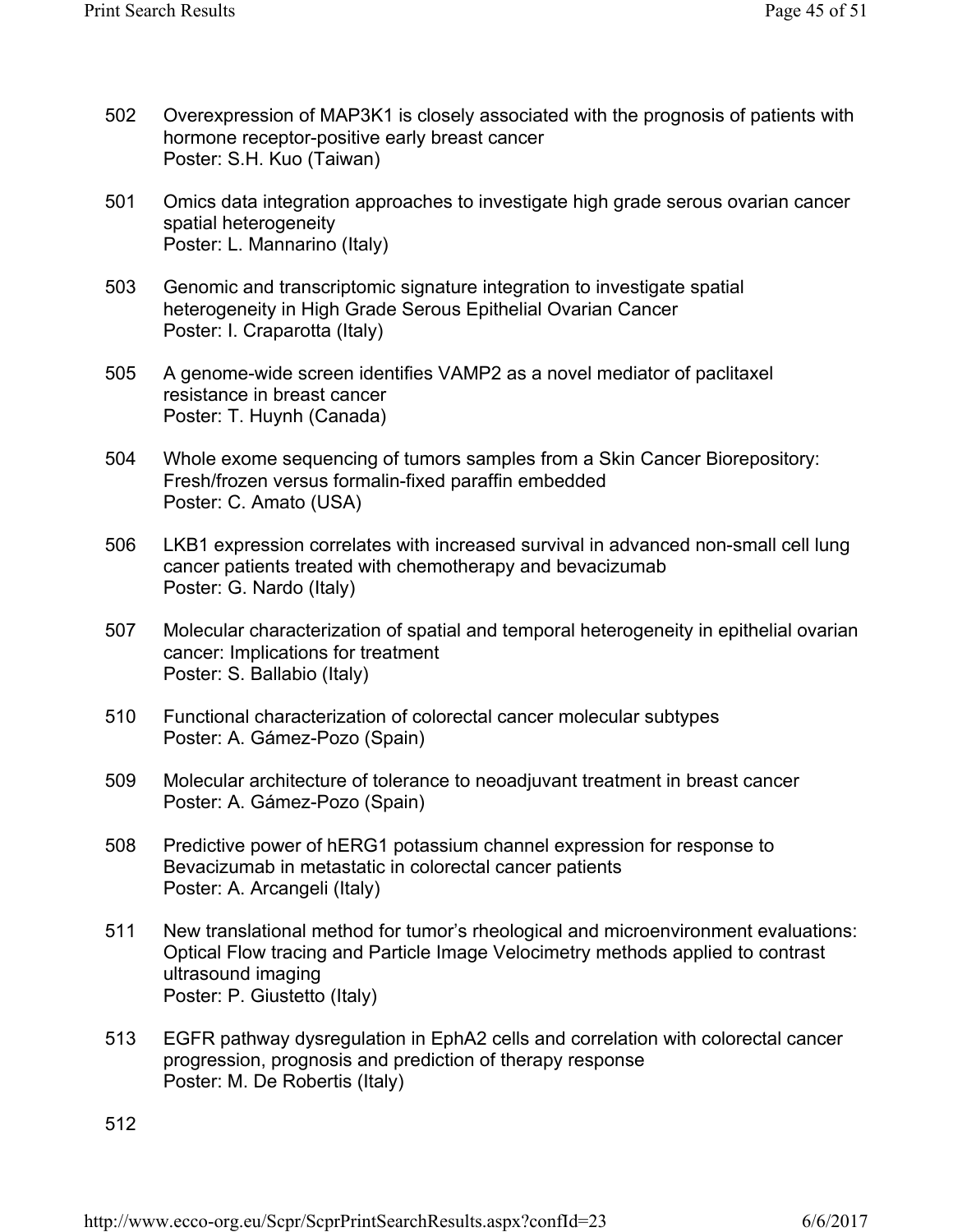PI3K-C2A regulates mitotic spindle assembly and chemotherapy response in breast cancer Poster: M.C. De Santis (Italy)

CAMLs and CTM in women treated for breast cancer: Understanding the clinical value of circulating tumor associated cells Poster: S. Di Cosimo (Italy) 514

- New treatment modality for non-regressive oral papillomatosis in canine patient Poster: E. Signori (Italy) 515
- Evaluation of single cell co-expression profiles of immune checkpoint therapeutic targets in the tumor microenvironment of Non-Small Cell Lung Cancer Poster: K. Wilkens (USA) 517
- MDM2-inhibition sensitizes dedifferentiated liposarcomas to radiotherapy through enhanced senescence Poster: S. Das (Germany) 516
- Valproic Acid sensitizes colorectal cancer to chemotherapy by targeting cancer stem cell compartment Poster: M.S. Roca (Italy) 518
- Humanized JAA-F11, a highly specific anti-Thomsen-Friedenreich pancarcinoma antibody: Preclinical specificity and efficacy analysis Poster: K. Rittenhouse-Olson (USA) 520
- V-ATPase proton pump profiling reveals two different classes in IDH wild type lower-grade glioma Poster: A. Terrasi (Italy) 519
- P21 activated kinase 4 as a novel therapeutic target for mTOR inhibitor Resistant Pancreatic Neuroendocrine Tumors Poster: I. Muqbil (USA) 521
- The Androgen Receptor is a negative regulator of eIF4E phosphorylation at S209: Implications in the use of mTOR inhibitors in advanced prostate cancer Poster: P. Ghosh (USA) 522
- The RNA binding protein LARP1 is a post-transcriptional regulator of cisplatin resistance in ovarian cancer Poster: C. Stavraka (United Kingdom) 525
- VHLdb: A database of von Hippel-Lindau protein interactors and mutations Poster: G. Minervini (Italy) 526
- Actionable targets identified through a molecular profiling of advanced paediatric tumors within the monocenter feasibility study (TRICEPS) Poster: F. Khater (Canada) 523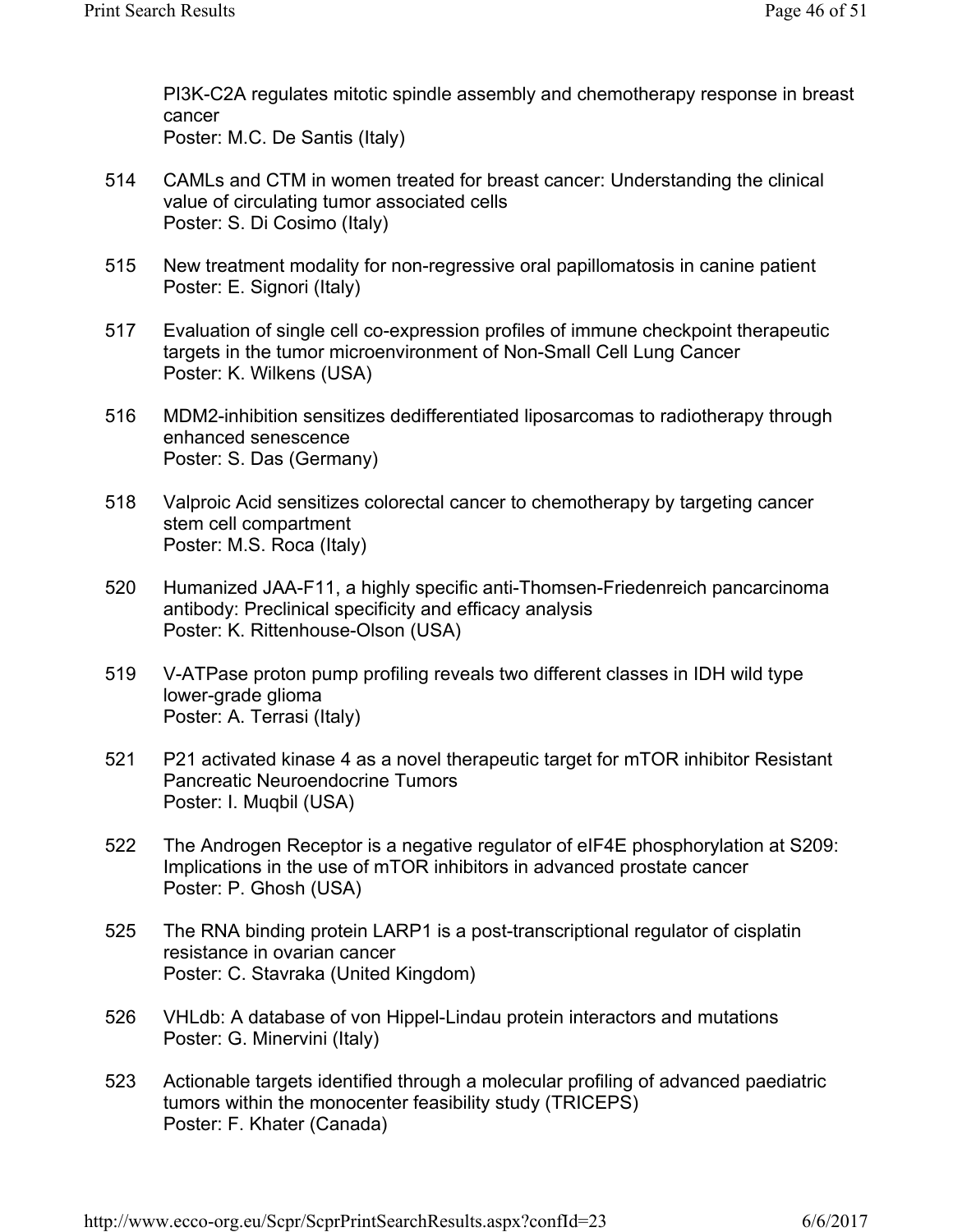- Clinicopathological correlations of CD44, EGFR and p16 expressions in patients with oropharyngeal squamous cell carcinoma treated by radiation therapy Poster: M. Slavik (Czech Republic) 524
- The deubiquitinase USP13 as a novel therapeutic co-target in EGFR mutant nonsmall cell lung cancer Poster: P. Giron (Belgium) 528
- Whole exome sequencing identifies novel drug target in mucosal melanoma Poster: J. Hintzsche (USA) 527
- A new monoclonal antibody detects down-regulation of Protein Tyrosine Phosphatase Receptor Type γ in chronic myeloid leukemia patients Poster: C. Sorio (Italy) 529
- CCR5 blocking by Maraviroc inhibited microenvironmental interactions and exerted antitumor activity in tumor xenograft model of classical Hodgkin Lymphoma Poster: N. Casagrande (Italy) 532
- Correlation of circulating tumor DNA (ctDNA) level and Non-Small Cell Lung Cancer (NSCLC) tumor burden as approximated by RECIST criteria Poster: V. Lam (USA) 530
- The EMT blocking via increasing E-cadherin expression Poster: M. Davoodzadeh Gholami (Iran) 531
- Molecular profiling of circulating tumour DNA to stratify patients to early phase clinical trials within the MCRC TARGET trial Poster: D.G. Rothwell (United Kingdom) 533
- Using a mouse glioma model to study the participation of tumor vasculature in the response to therapy Poster: P. Sánchez Gómez (Spain) 534
- Characterizing metformin treatment response and sensitivity biomarkers in breast cancer Poster: L. Anthes (Canada) 535

### **Mon 26 Jun**

 **- 10:15 - 17:00** 

### **Poster Session: Tumour Immunology II**

A chimeric DNA vaccine against CSPG4 for the treatment of malignant melanoma: An effective way to overcome immune tolerance in dogs and humans 561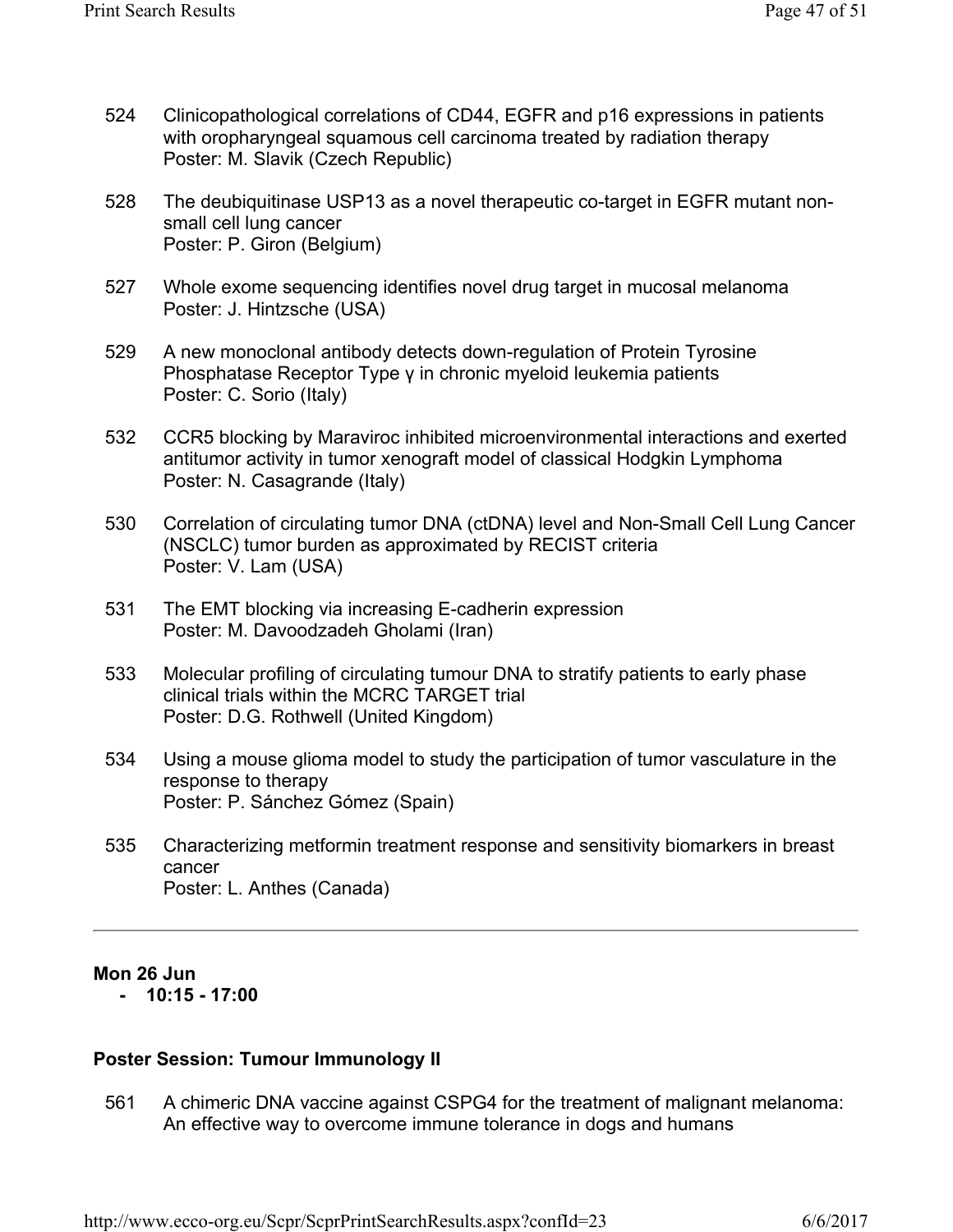Poster: E. Bolli (Italy)

- CAF-released lactate induces an immunesuppressive environment which sustains prostate carcinoma progression via TLR8/miR21 axis Poster: G. Comito (Italy) 563
- OMV platform: A synthetic biology approach for cancer immunotherapy Poster: A. Grandi (Italy) 562
- The pro-angiogenic phenotype and functions of colorectal cancer Tumour infiltrating (TINKs) and tumour associated (TANKs) Natural Killer cells Poster: A. Bruno (Italy) 565
- Overcoming immune suppression in cervical cancer by local PD-(L)1 checkpoint inhibition Poster: A. Stam (Netherlands) 564
- Resistance mechanisms to anti-CSF1R therapy in tumor-associated macrophages Poster: L. Pradel (Germany) 566
- Identification of chemotherapy-induced antigens suitable for immunotherapy in pancreatic cancer patients Poster: S. Bulfamante (Italy) 567
- Exploiting RNA profiling of activated dendritic cells to improve vaccine potency assessment Poster: J. Dal Col (Italy) 568
- Anti-tumor immunization of mothers delays tumor development in cancer prone offspring Poster: G. Barutello (Italy) 571
- In vivo osteosarcomagenesis and tumor immunoediting: From early to late stage disease Poster: S. Gambera (Spain) 570
- Inhibitory immune checkpoint molecules in primary breast tumors Poster: C. Solinas (Italy) 569
- Mouse breast tumor growth and metastasis inhibition via immunotargeting of the cancer stem cell antigen xCT Poster: S. Lanzardo (Italy) 572
- High affinity bispecific EGFR/CD16A antibodies specifically recruit NK-cells to target EGFR-expressing tumors Poster: M. Treder (Germany) 574
- Immunotherapy against Non Small Cell Lung Cancer: Exploiting DNA vaccination against ROS1 573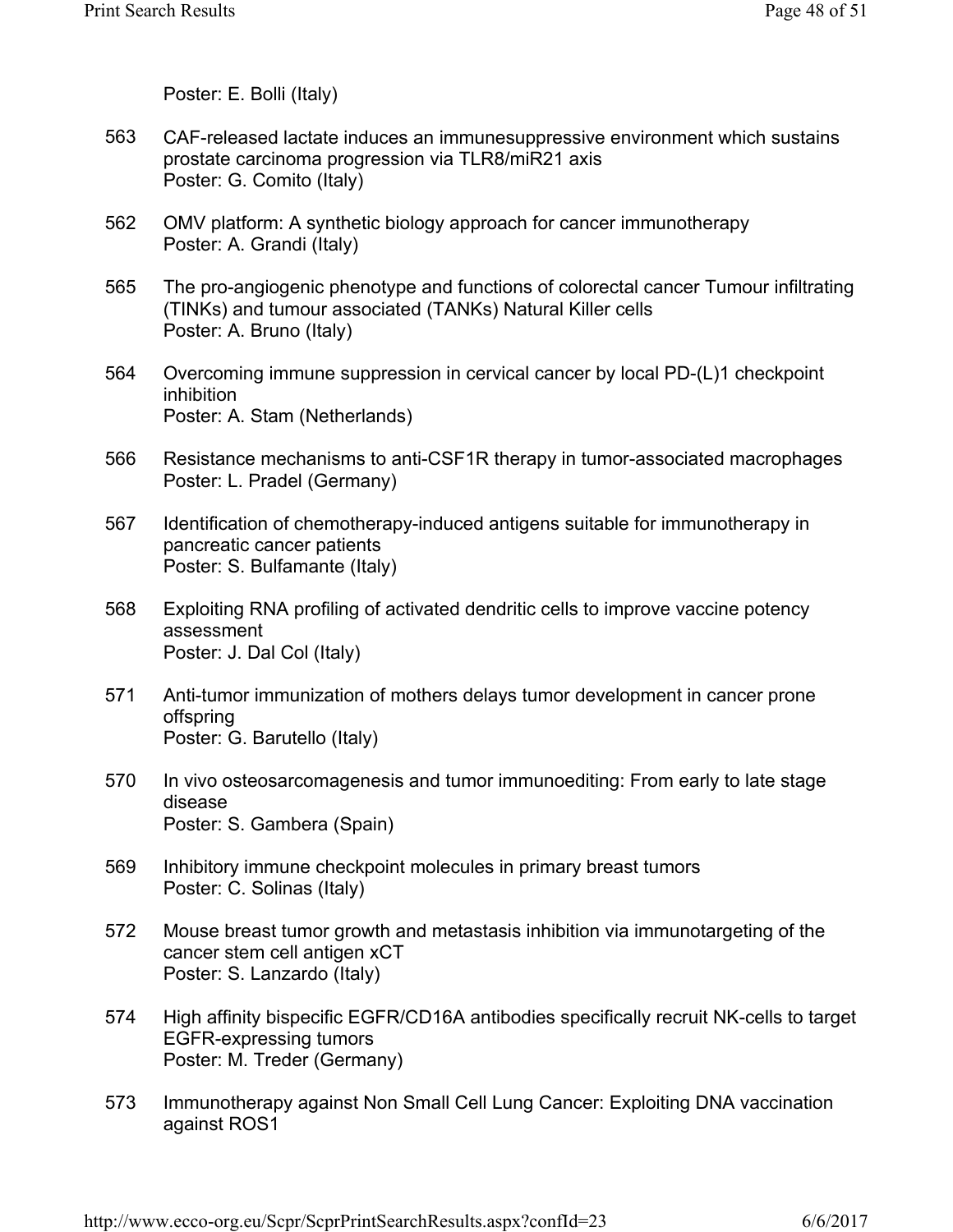Poster: F. Riccardo (Italy)

- Superior safety profile and comparable efficacy of a localized CD137-activating DARPin protein compared to urelumab Poster: A. Link (Switzerland) 576
- AFM26: A first-in-class, high affinity bispecific NK-cell engager targeting BCMA to treat multiple myeloma Poster: U. Reusch (Germany) 575
- Vascular responses to pembrolizumab and ipilimumab in patients with metastases to the brain receiving stereotactic radiosurgery Poster: K. Emblem (Norway) 578
- Local p53 activation in the tumor microenvironment with effective immune cell recruitment improves antitumor immunity and controls tumor progression Poster: Y. Cui (USA) 577
- Inhibition of tumor growth by cancer vaccine combined with metronomic chemotherapy and anti-PD-1 in a pre-clinical setting Poster: M. Tagliamonte (Italy) 580
- Novel domain-targeted anti–Trop-2 monoclonal antibodies exhibit complementary binding and synergic anti-tumor efficacy in multiple human cancers Poster: E. Guerra (Italy) 579
- IL-33 inhibits melanoma growth and pulmonary metastasis in mice through recruitment and activation of eosinophils Poster: V. Lucarini (Italy) 581
- Pharmacodynamic (PD) Biomarkers in Syngeneic Tumor Models Treated by a GITR Agonist (GITRL-Fc) and Prevalence of GITR Expression Poster: F. Cattaruzza (USA) 582
- Vangl2 overexpression/silencing increases apoptosis and effects inflammation in Jurkat t-cells Poster: M. Lindqvist (Sweden) 583
- A pipeline for studying neoantigen landscapes in tumors Poster: M. Punta (United Kingdom) 584
- Prime-boost immunization by both DNA vaccine and oncolytic adenovirus expressing GM-CSF and shRNA of TGF-β2 induces anti-tumor immune activation Poster: Y. Joo (Korea) 585
- Balance between different subsets of helper T cells in human squamous cell carcinoma Poster: A.P. Campanelli (Brazil) 586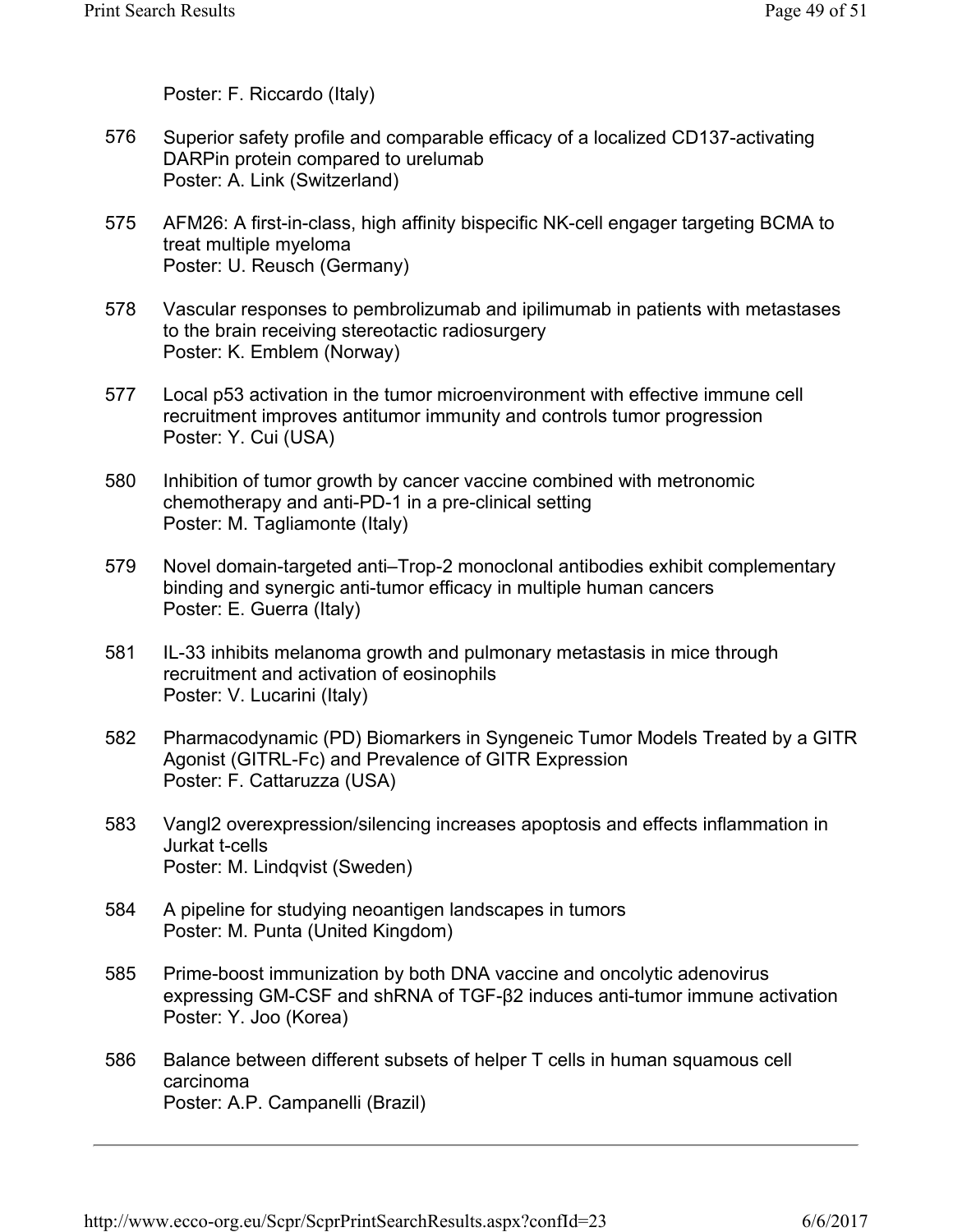#### **Mon 26 Jun - 10:15 - 17:00**

### **Poster Session: Other**

- Postoperative pain management for elective surgeries in SKMCH & RC Poster: R. Tasleem (Pakistan) 590
- Post-operative pain management for elective gastrointestinal surgeries in shaukat khanum memorial cancer hospital Poster: R. Tasleem (Pakistan) 588
- Inadvertant epidural catheter removal and the effect of tunnelling Poster: R. Tasleem (Pakistan) 591
- Assessment of patient's understanding of PCA & E-PCA usage at the time of discharge, a comparative analysis Poster: R. Tasleem (Pakistan) 589
- Evaluation of the effect of Glycyrrhiza glabra extract on T47D breast cancer cell line and study of influences on nm23 gene expression Poster: A. Salehzadeh (Iran) 594
- S-1-induced lacrimal drainage obstruction and its association with ingredients/metabolites of S-1 in tears and plasma: A prospective multi-institutional study Poster: K.W. Lee (Korea) 595
- Comparative transcriptomics of triple-negative breast cancer stem cells and differentiated tumor cells identifies Teneurin-4 as a potential therapeutic target Poster: R. Ruiu (Italy) 596
- Debulking surgery for adrenocortical carcinoma with multiple metastases for reducing chemoresistance: A case report Poster: K. Paik (Korea) 597
- New ifosfamide analogs for immunotherapy and nanomedicine against cancer Poster: J. Delahousse (France) 598
- Mechanisms of telomere maintenance in brain tumors: Is ALT the key to treatment? Poster: M.C. Mione (Italy) 599
- Chemopreventive activity of hydroxytyrosol and a purified extract from olive mill wastewaters (OMWW) on prostate cancer cell lines Poster: D. Noonan (Italy) 600
- Microbial contamination of ulcerated surface and depth of melanoma invasion 601